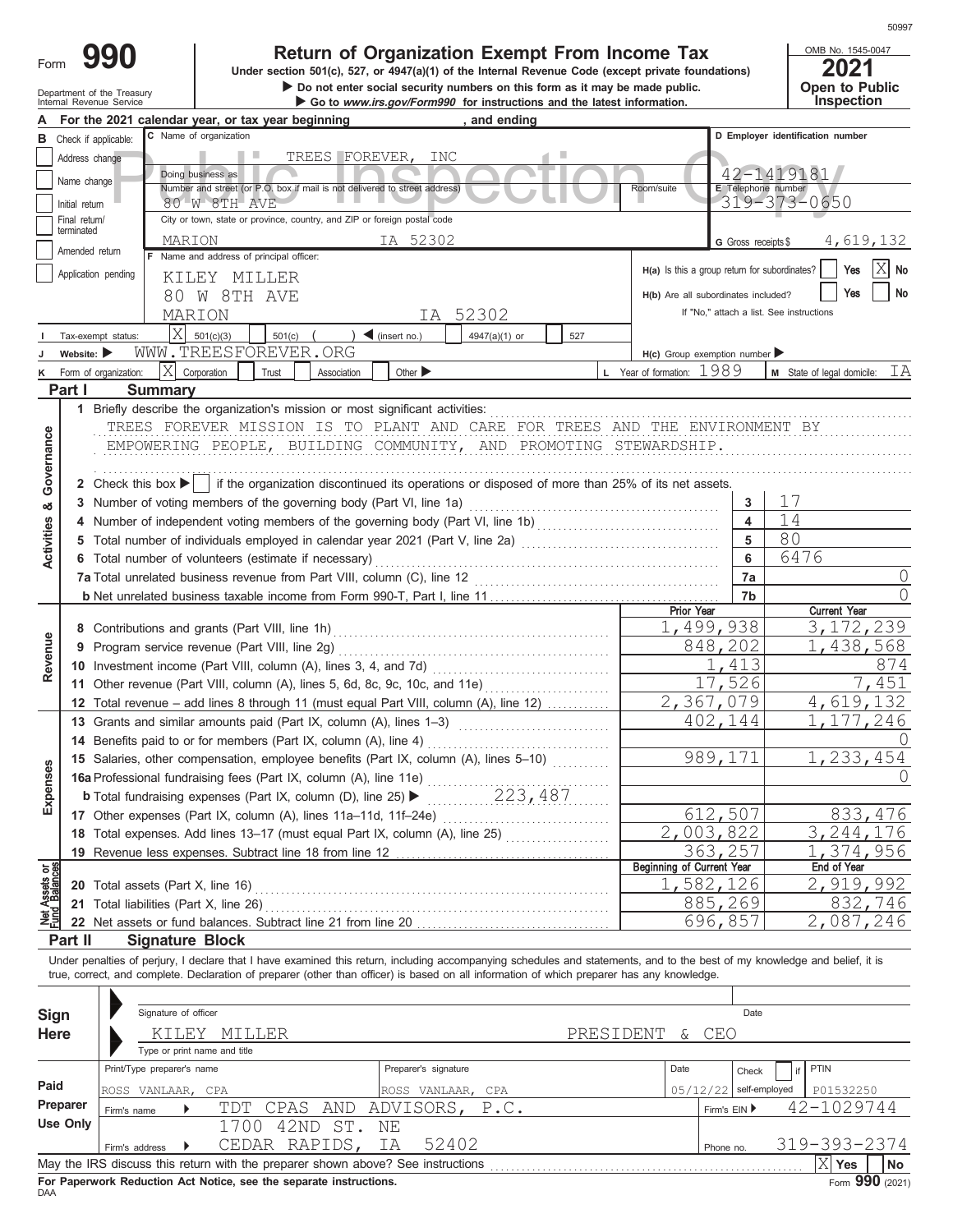|                         |                                        | Form 990 (2021) TREES FOREVER,                                    | INC                                                                                                                                                                            |                           | 42-1419181                                                                                                                                                                                                                                                                                                                                               | Page 2                                                                                                                                                                                                                                                                                                                             |
|-------------------------|----------------------------------------|-------------------------------------------------------------------|--------------------------------------------------------------------------------------------------------------------------------------------------------------------------------|---------------------------|----------------------------------------------------------------------------------------------------------------------------------------------------------------------------------------------------------------------------------------------------------------------------------------------------------------------------------------------------------|------------------------------------------------------------------------------------------------------------------------------------------------------------------------------------------------------------------------------------------------------------------------------------------------------------------------------------|
| Part III                |                                        |                                                                   | <b>Statement of Program Service Accomplishments</b>                                                                                                                            |                           |                                                                                                                                                                                                                                                                                                                                                          | $\mathbf{x}$                                                                                                                                                                                                                                                                                                                       |
|                         |                                        | Briefly describe the organization's mission:                      |                                                                                                                                                                                |                           |                                                                                                                                                                                                                                                                                                                                                          |                                                                                                                                                                                                                                                                                                                                    |
|                         | SEE SCHEDULE O                         |                                                                   |                                                                                                                                                                                |                           |                                                                                                                                                                                                                                                                                                                                                          |                                                                                                                                                                                                                                                                                                                                    |
|                         |                                        |                                                                   |                                                                                                                                                                                |                           |                                                                                                                                                                                                                                                                                                                                                          |                                                                                                                                                                                                                                                                                                                                    |
|                         |                                        |                                                                   |                                                                                                                                                                                |                           |                                                                                                                                                                                                                                                                                                                                                          |                                                                                                                                                                                                                                                                                                                                    |
| $\mathbf{2}$            |                                        |                                                                   | Did the organization undertake any significant program services during the year which were not listed on the                                                                   |                           |                                                                                                                                                                                                                                                                                                                                                          |                                                                                                                                                                                                                                                                                                                                    |
|                         | prior Form 990 or 990-EZ?              |                                                                   |                                                                                                                                                                                |                           |                                                                                                                                                                                                                                                                                                                                                          | Yes $X$ No                                                                                                                                                                                                                                                                                                                         |
|                         |                                        | If "Yes," describe these new services on Schedule O.              |                                                                                                                                                                                |                           |                                                                                                                                                                                                                                                                                                                                                          |                                                                                                                                                                                                                                                                                                                                    |
| services?               |                                        |                                                                   | Did the organization cease conducting, or make significant changes in how it conducts, any program                                                                             |                           |                                                                                                                                                                                                                                                                                                                                                          | Yes $ X $ No                                                                                                                                                                                                                                                                                                                       |
|                         |                                        | If "Yes," describe these changes on Schedule O.                   |                                                                                                                                                                                |                           |                                                                                                                                                                                                                                                                                                                                                          |                                                                                                                                                                                                                                                                                                                                    |
|                         |                                        |                                                                   |                                                                                                                                                                                |                           | Describe the organization's program service accomplishments for each of its three largest program services, as measured by                                                                                                                                                                                                                               |                                                                                                                                                                                                                                                                                                                                    |
|                         |                                        |                                                                   |                                                                                                                                                                                |                           | expenses. Section 501(c)(3) and 501(c)(4) organizations are required to report the amount of grants and allocations to others,                                                                                                                                                                                                                           |                                                                                                                                                                                                                                                                                                                                    |
|                         |                                        |                                                                   | the total expenses, and revenue, if any, for each program service reported.                                                                                                    |                           |                                                                                                                                                                                                                                                                                                                                                          |                                                                                                                                                                                                                                                                                                                                    |
| 4a (Code:               | SEE SCHEDULE O                         |                                                                   | ) (Expenses $$1, 376, 875$ including grants of $$32, 394$                                                                                                                      |                           | ) (Revenue \$                                                                                                                                                                                                                                                                                                                                            | 620,076)                                                                                                                                                                                                                                                                                                                           |
|                         |                                        |                                                                   |                                                                                                                                                                                |                           |                                                                                                                                                                                                                                                                                                                                                          |                                                                                                                                                                                                                                                                                                                                    |
|                         |                                        |                                                                   |                                                                                                                                                                                |                           |                                                                                                                                                                                                                                                                                                                                                          |                                                                                                                                                                                                                                                                                                                                    |
|                         |                                        |                                                                   |                                                                                                                                                                                |                           |                                                                                                                                                                                                                                                                                                                                                          |                                                                                                                                                                                                                                                                                                                                    |
|                         |                                        |                                                                   |                                                                                                                                                                                |                           |                                                                                                                                                                                                                                                                                                                                                          |                                                                                                                                                                                                                                                                                                                                    |
|                         |                                        |                                                                   |                                                                                                                                                                                |                           |                                                                                                                                                                                                                                                                                                                                                          |                                                                                                                                                                                                                                                                                                                                    |
|                         |                                        |                                                                   |                                                                                                                                                                                |                           |                                                                                                                                                                                                                                                                                                                                                          |                                                                                                                                                                                                                                                                                                                                    |
|                         |                                        |                                                                   |                                                                                                                                                                                |                           |                                                                                                                                                                                                                                                                                                                                                          |                                                                                                                                                                                                                                                                                                                                    |
|                         |                                        |                                                                   |                                                                                                                                                                                |                           |                                                                                                                                                                                                                                                                                                                                                          |                                                                                                                                                                                                                                                                                                                                    |
|                         |                                        |                                                                   |                                                                                                                                                                                |                           |                                                                                                                                                                                                                                                                                                                                                          |                                                                                                                                                                                                                                                                                                                                    |
|                         |                                        |                                                                   |                                                                                                                                                                                |                           |                                                                                                                                                                                                                                                                                                                                                          |                                                                                                                                                                                                                                                                                                                                    |
| 4b (Code:<br>PLANTS AND | EDUCATING PEOPLE OF<br>PROGRAMS ONLINE | ) (Expenses \$<br>EDUCATIONAL PROGRAMS<br>TREE PLANTING AND CARE. | $147$ , 760 including grants of \$<br>ALL AGES TO CARE FOR<br>THAT BUILD PARTICIPANTS'<br>HEALTH AND VITALITY TO OUR HOMES,<br>COVID-19 PANDEMIC FORCED TREES FOREVER TO SHIFT | TREES:<br>SCHOOLS, FARMS, | ) (Revenue \$<br>TREES<br>HOW THEY WORK TOGETHER TO ADD BEAUTY, ECOLOGICAL INTEGRITY,<br>AND BUSINESSES.<br>A LARGE SHARE OF<br>THUS EXPANDING THE REACH AND IMPORTANCE OF TREES FOREVER'S EDUCATIONAL<br>THE CADENCE OF ITS TRAINING PROGRAMS IN 2021, HOSTING SEVERAL SHORT<br>WEBINARS AND "TREE CHATS" ON VARIOUS TOPICS RELATED TO CONSERVATION AND | FOREVER PROVIDES<br>KNOWLEDGE OF TREES AND NATIVE<br>THE<br>TRAINING<br>THIS HAS ALLOWED PEOPLE FROM EVERYWHERE TO PARTICIPATE,<br>PROGRAMMING. CAPITALIZING ON THIS NEW OPPORTUNITY, TREES FOREVER INCREASED                                                                                                                      |
|                         |                                        | PLANTED WITH OUR GUIDANCE                                         |                                                                                                                                                                                |                           | PLANTING A HEALTHIER ENVIRONMENT: TREES FOREVER WORKS WITH LANDOWERS WHO<br>ARE COMMITTED TO PLANTING NATIVE TREES AND PRAIRIE PLANT SPECIES TO CARRY<br>OUT CONSERVATION PRACTICES AND PROMOTE LAND STEWARDSHIP TO REDUCE SOIL                                                                                                                          | 419, 465) (Expenses \$ 169, 434 including grants of \$ 163, 201 ) (Revenue \$ 18, 465 )<br>EROSION, IMPROVE WATER AND SOIL QUALITY AND PROVIDE WILDLIFE AND POLLINATOR<br>HABITAT. DURING 2021, 55 ACRES OF BUFFERS AND CONSERVATION PLANTINGS WERE<br>FUNDED, WITH 1,536 TREES AND SHRUBS, 613 PLANTS AND 226 LBS OF PRAIRIE SEED |
|                         |                                        |                                                                   |                                                                                                                                                                                |                           |                                                                                                                                                                                                                                                                                                                                                          |                                                                                                                                                                                                                                                                                                                                    |
|                         |                                        |                                                                   |                                                                                                                                                                                |                           |                                                                                                                                                                                                                                                                                                                                                          |                                                                                                                                                                                                                                                                                                                                    |
|                         |                                        | 4d Other program services (Describe on Schedule O.)               | (Expenses $\frac{1}{2}$ , 088, 793 including grants of \$                                                                                                                      |                           | 711,651 ) (Revenue \$399,027 )                                                                                                                                                                                                                                                                                                                           |                                                                                                                                                                                                                                                                                                                                    |
|                         |                                        |                                                                   | 4e Total program service expenses > 2,782,862                                                                                                                                  |                           |                                                                                                                                                                                                                                                                                                                                                          |                                                                                                                                                                                                                                                                                                                                    |
| DAA                     |                                        |                                                                   |                                                                                                                                                                                |                           |                                                                                                                                                                                                                                                                                                                                                          | Form 990 (2021)                                                                                                                                                                                                                                                                                                                    |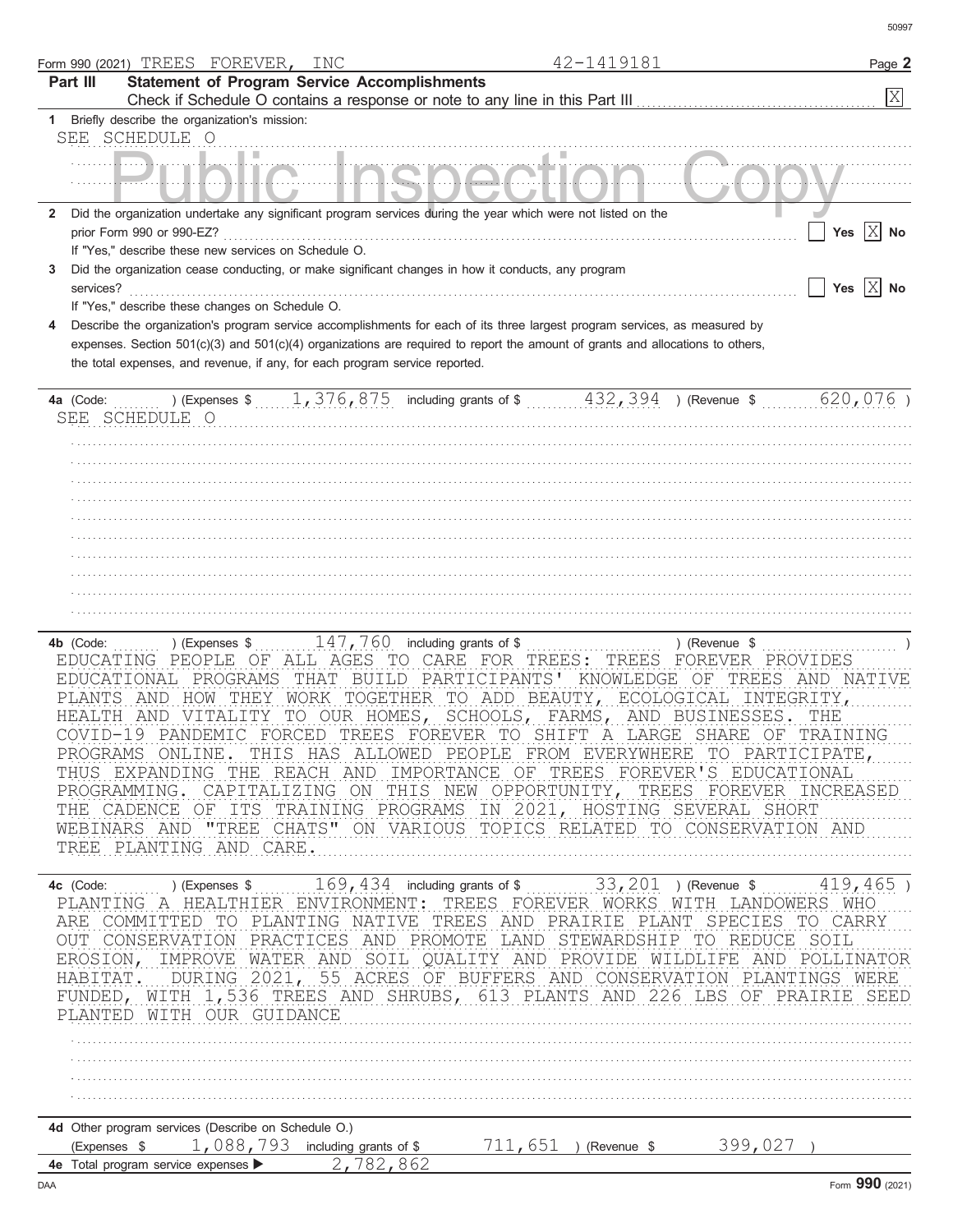Form 990 (2021) Page **3** TREES FOREVER, INC 42-1419181

|     | Part IV<br><b>Checklist of Required Schedules</b>                                                                                                                                                                                                 |                 |         |         |
|-----|---------------------------------------------------------------------------------------------------------------------------------------------------------------------------------------------------------------------------------------------------|-----------------|---------|---------|
|     |                                                                                                                                                                                                                                                   |                 | Yes $ $ | $N_{0}$ |
| 1.  | Is the organization described in section $501(c)(3)$ or $4947(a)(1)$ (other than a private foundation)? If "Yes,"                                                                                                                                 |                 |         |         |
|     | complete Schedule A                                                                                                                                                                                                                               | 1               | Χ       |         |
| 2   | Is the organization required to complete Schedule B, Schedule of Contributors (see instructions)?                                                                                                                                                 | $\overline{2}$  | X       |         |
| 3   | Did the organization engage in direct or indirect political campaign activities on behalf of or in opposition to                                                                                                                                  |                 |         |         |
|     | candidates for public office? If "Yes," complete Schedule C, Part I                                                                                                                                                                               | 3               |         | Χ       |
| 4   | Section 501(c)(3) organizations. Did the organization engage in lobbying activities, or have a section 501(h)                                                                                                                                     |                 |         |         |
|     |                                                                                                                                                                                                                                                   | 4               | Χ       |         |
| 5   | Is the organization a section $501(c)(4)$ , $501(c)(5)$ , or $501(c)(6)$ organization that receives membership dues,                                                                                                                              |                 |         |         |
|     | assessments, or similar amounts as defined in Rev. Proc. 98-19? If "Yes," complete Schedule C, Part III                                                                                                                                           | 5               |         | X       |
| 6   | Did the organization maintain any donor advised funds or any similar funds or accounts for which donors                                                                                                                                           |                 |         |         |
|     | have the right to provide advice on the distribution or investment of amounts in such funds or accounts? If                                                                                                                                       |                 |         |         |
|     | "Yes," complete Schedule D, Part I                                                                                                                                                                                                                | 6               |         | Χ       |
| 7   | Did the organization receive or hold a conservation easement, including easements to preserve open space,                                                                                                                                         |                 |         |         |
|     | the environment, historic land areas, or historic structures? If "Yes," complete Schedule D, Part II                                                                                                                                              | 7               |         | Χ       |
| 8   | Did the organization maintain collections of works of art, historical treasures, or other similar assets? If "Yes,"                                                                                                                               |                 |         |         |
|     |                                                                                                                                                                                                                                                   | 8               |         | Χ       |
| 9   | Did the organization report an amount in Part X, line 21, for escrow or custodial account liability, serve as a                                                                                                                                   |                 |         |         |
|     | custodian for amounts not listed in Part X; or provide credit counseling, debt management, credit repair, or                                                                                                                                      |                 |         |         |
|     |                                                                                                                                                                                                                                                   | 9               | Χ       |         |
| 10  | Did the organization, directly or through a related organization, hold assets in donor-restricted endowments                                                                                                                                      |                 |         |         |
|     |                                                                                                                                                                                                                                                   | 10              | Χ       |         |
| 11  | If the organization's answer to any of the following questions is "Yes," then complete Schedule D, Parts VI,                                                                                                                                      |                 |         |         |
|     | VII, VIII, IX, or X, as applicable.                                                                                                                                                                                                               |                 |         |         |
| а   | Did the organization report an amount for land, buildings, and equipment in Part X, line 10? If "Yes,"                                                                                                                                            |                 |         |         |
|     |                                                                                                                                                                                                                                                   | 11a             | Χ       |         |
| b   | Did the organization report an amount for investments—other securities in Part X, line 12, that is 5% or more                                                                                                                                     |                 |         |         |
|     |                                                                                                                                                                                                                                                   | 11 <sub>b</sub> |         | Χ       |
| C   | Did the organization report an amount for investments—program related in Part X, line 13, that is 5% or more                                                                                                                                      |                 |         |         |
|     |                                                                                                                                                                                                                                                   | 11c             |         | Χ       |
| d   | Did the organization report an amount for other assets in Part X, line 15, that is 5% or more of its total assets                                                                                                                                 |                 |         |         |
|     |                                                                                                                                                                                                                                                   | 11d             |         | Χ<br>Χ  |
| е   | Did the organization report an amount for other liabilities in Part X, line 25? If "Yes," complete Schedule D, Part X                                                                                                                             | 11e             |         |         |
| f   | Did the organization's separate or consolidated financial statements for the tax year include a footnote that addresses<br>the organization's liability for uncertain tax positions under FIN 48 (ASC 740)? If "Yes," complete Schedule D, Part X | 11f             | Χ       |         |
|     | 12a Did the organization obtain separate, independent audited financial statements for the tax year? If "Yes," complete                                                                                                                           |                 |         |         |
|     |                                                                                                                                                                                                                                                   | 12a             |         | Χ       |
| b   | Was the organization included in consolidated, independent audited financial statements for the tax year? If                                                                                                                                      |                 |         |         |
|     |                                                                                                                                                                                                                                                   | 12b             | Χ       |         |
| 13  |                                                                                                                                                                                                                                                   | 13              |         | Χ       |
| 14a |                                                                                                                                                                                                                                                   | 14a             |         | Χ       |
| b   | Did the organization have aggregate revenues or expenses of more than \$10,000 from grantmaking,                                                                                                                                                  |                 |         |         |
|     | fundraising, business, investment, and program service activities outside the United States, or aggregate                                                                                                                                         |                 |         |         |
|     | foreign investments valued at \$100,000 or more? If "Yes," complete Schedule F, Parts I and IV [[[[[[[[[[[[[[[                                                                                                                                    | 14b             |         | Χ       |
| 15  | Did the organization report on Part IX, column (A), line 3, more than \$5,000 of grants or other assistance to or                                                                                                                                 |                 |         |         |
|     |                                                                                                                                                                                                                                                   | 15              |         | Χ       |
| 16  | Did the organization report on Part IX, column (A), line 3, more than \$5,000 of aggregate grants or other                                                                                                                                        |                 |         |         |
|     | assistance to or for foreign individuals? If "Yes," complete Schedule F, Parts III and IV [[[[[[[[[[[[[[[[[[[                                                                                                                                     | 16              |         | Χ       |
| 17  | Did the organization report a total of more than \$15,000 of expenses for professional fundraising services on                                                                                                                                    |                 |         |         |
|     |                                                                                                                                                                                                                                                   | 17              |         | Χ       |
| 18  | Did the organization report more than \$15,000 total of fundraising event gross income and contributions on                                                                                                                                       |                 |         |         |
|     |                                                                                                                                                                                                                                                   | 18              |         | Χ       |
| 19  | Did the organization report more than \$15,000 of gross income from gaming activities on Part VIII, line 9a?                                                                                                                                      |                 |         |         |
|     |                                                                                                                                                                                                                                                   | 19              |         | Χ       |
| 20a |                                                                                                                                                                                                                                                   | 20a             |         | Χ       |
| b   |                                                                                                                                                                                                                                                   | 20 <sub>b</sub> |         |         |
| 21  | Did the organization report more than \$5,000 of grants or other assistance to any domestic organization or                                                                                                                                       |                 |         |         |

domestic government on Part IX, column (A), line 1? If "Yes," complete Schedule I, Parts I and II

**21** X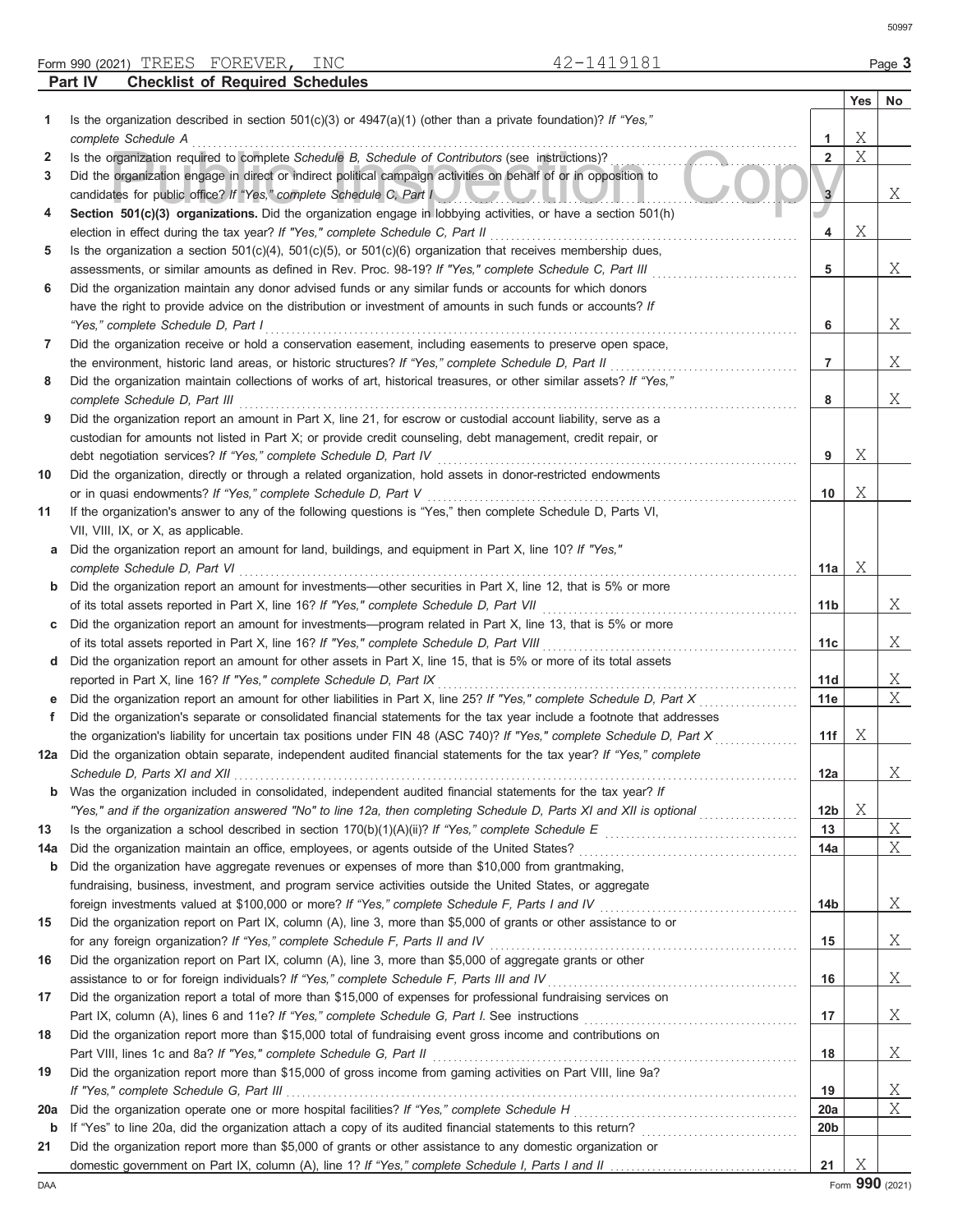Form 990 (2021) Page **4** TREES FOREVER, INC 42-1419181 **Part IV Checklist of Required Schedules** *(continued)*

|     |                                                                                                                                                                   |                 | Yes | No                   |
|-----|-------------------------------------------------------------------------------------------------------------------------------------------------------------------|-----------------|-----|----------------------|
| 22  | Did the organization report more than \$5,000 of grants or other assistance to or for domestic individuals on                                                     |                 |     |                      |
|     | Part IX, column (A), line 2? If "Yes," complete Schedule I, Parts I and III                                                                                       | 22              |     | X                    |
| 23  | Did the organization answer "Yes" to Part VII, Section A, line 3, 4, or 5 about compensation of the                                                               |                 |     |                      |
|     | organization's current and former officers, directors, trustees, key employees, and highest compensated                                                           |                 |     |                      |
|     | employees? If "Yes," complete Schedule J<br><u>III.III KOHOA OA OA OA HINO</u>                                                                                    | 23              |     | X                    |
| 24a | Did the organization have a tax-exempt bond issue with an outstanding principal amount of more than                                                               |                 |     |                      |
|     | \$100,000 as of the last day of the year, that was issued after December 31, 2002? If "Yes," answer lines 24b                                                     | 24a             |     | X                    |
| b   | through 24d and complete Schedule K. If "No," go to line 25a<br>Did the organization invest any proceeds of tax-exempt bonds beyond a temporary period exception? | 24b             |     |                      |
| c   | Did the organization maintain an escrow account other than a refunding escrow at any time during the year                                                         |                 |     |                      |
|     | to defease any tax-exempt bonds?                                                                                                                                  | 24c             |     |                      |
| d   | Did the organization act as an "on behalf of" issuer for bonds outstanding at any time during the year?                                                           | 24d             |     |                      |
| 25а | Section 501(c)(3), 501(c)(4), and 501(c)(29) organizations. Did the organization engage in an excess benefit                                                      |                 |     |                      |
|     | transaction with a disqualified person during the year? If "Yes," complete Schedule L, Part I                                                                     | 25a             |     | X                    |
| b   | Is the organization aware that it engaged in an excess benefit transaction with a disqualified person in a prior                                                  |                 |     |                      |
|     | year, and that the transaction has not been reported on any of the organization's prior Forms 990 or 990-EZ?                                                      |                 |     |                      |
|     | If "Yes," complete Schedule L, Part I                                                                                                                             | 25 <sub>b</sub> |     | X                    |
| 26  | Did the organization report any amount on Part X, line 5 or 22, for receivables from or payables to any current                                                   |                 |     |                      |
|     | or former officer, director, trustee, key employee, creator or founder, substantial contributor, or 35%                                                           |                 |     |                      |
|     | controlled entity or family member of any of these persons? If "Yes," complete Schedule L, Part II                                                                | 26              |     | X                    |
| 27  | Did the organization provide a grant or other assistance to any current or former officer, director, trustee, key                                                 |                 |     |                      |
|     | employee, creator or founder, substantial contributor or employee thereof, a grant selection committee                                                            |                 |     |                      |
|     | member, or to a 35% controlled entity (including an employee thereof) or family member of any of these                                                            |                 |     |                      |
|     | persons? If "Yes," complete Schedule L, Part III                                                                                                                  | 27              |     | X                    |
| 28  | Was the organization a party to a business transaction with one of the following parties (see the Schedule L,                                                     |                 |     |                      |
|     | Part IV, instructions for applicable filing thresholds, conditions, and exceptions):                                                                              |                 |     |                      |
| а   | A current or former officer, director, trustee, key employee, creator or founder, or substantial contributor? If                                                  |                 |     |                      |
|     | "Yes," complete Schedule L, Part IV                                                                                                                               | 28a             |     | $X_{-}$<br>X         |
| b   | A family member of any individual described in line 28a? If "Yes," complete Schedule L, Part IV                                                                   | 28b             |     |                      |
| С   | A 35% controlled entity of one or more individuals and/or organizations described in line 28a or 28b? If<br>"Yes," complete Schedule L, Part IV                   | 28c             |     | $\mathbf{X}_{\perp}$ |
| 29  | Did the organization receive more than \$25,000 in non-cash contributions? If "Yes," complete Schedule M                                                          | 29              |     | X                    |
| 30  | Did the organization receive contributions of art, historical treasures, or other similar assets, or qualified                                                    |                 |     |                      |
|     | conservation contributions? If "Yes," complete Schedule M                                                                                                         | 30              |     | $X_{-}$              |
| 31  | Did the organization liquidate, terminate, or dissolve and cease operations? If "Yes," complete Schedule N, Part I                                                | 31              |     | $X_{\mathcal{L}}$    |
| 32  | Did the organization sell, exchange, dispose of, or transfer more than 25% of its net assets? If "Yes,"                                                           |                 |     |                      |
|     | complete Schedule N, Part II                                                                                                                                      | 32              |     | Χ                    |
| 33  | Did the organization own 100% of an entity disregarded as separate from the organization under Regulations                                                        |                 |     |                      |
|     | sections 301.7701-2 and 301.7701-3? If "Yes," complete Schedule R, Part I                                                                                         | 33              |     | X                    |
| 34  | Was the organization related to any tax-exempt or taxable entity? If "Yes," complete Schedule R, Part II, III,                                                    |                 |     |                      |
|     | or IV, and Part V, line 1                                                                                                                                         | 34              | X   |                      |
| 35a |                                                                                                                                                                   | 35a             |     | X                    |
| b   | If "Yes" to line 35a, did the organization receive any payment from or engage in any transaction with a                                                           |                 |     |                      |
|     | controlled entity within the meaning of section 512(b)(13)? If "Yes," complete Schedule R, Part V, line 2                                                         | 35 <sub>b</sub> |     |                      |
| 36  | Section 501(c)(3) organizations. Did the organization make any transfers to an exempt non-charitable                                                              |                 |     |                      |
|     | related organization? If "Yes," complete Schedule R, Part V, line 2                                                                                               | 36              |     | X                    |
| 37  | Did the organization conduct more than 5% of its activities through an entity that is not a related organization                                                  |                 |     |                      |
|     | and that is treated as a partnership for federal income tax purposes? If "Yes," complete Schedule R, Part VI                                                      | 37              |     | Χ                    |
| 38  | Did the organization complete Schedule O and provide explanations on Schedule O for Part VI, lines 11b and                                                        |                 |     |                      |
|     | 19? Note: All Form 990 filers are required to complete Schedule O.<br>Statements Regarding Other IRS Filings and Tax Compliance<br>Part V                         | 38              | Χ   |                      |
|     |                                                                                                                                                                   |                 |     |                      |
|     |                                                                                                                                                                   |                 | Yes | No                   |
| 1a  | 15<br>Enter the number reported in box 3 of Form 1096. Enter -0- if not applicable<br>1а                                                                          |                 |     |                      |
| b   | 0<br>1 <sub>b</sub><br>Enter the number of Forms W-2G included on line 1a. Enter -0- if not applicable                                                            |                 |     |                      |
| c   | Did the organization comply with backup withholding rules for reportable payments to vendors and                                                                  |                 |     |                      |
|     |                                                                                                                                                                   | 1c              | Χ   |                      |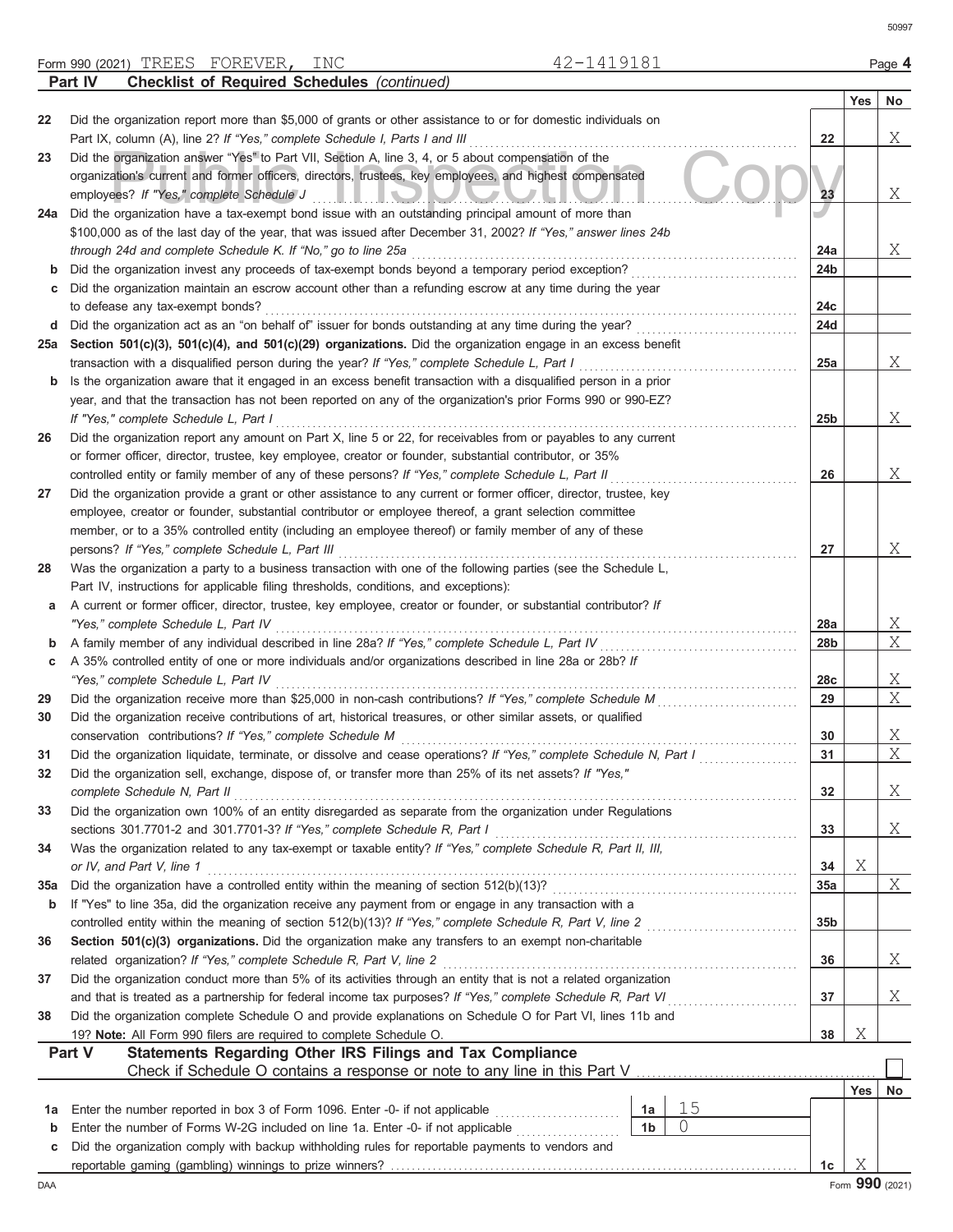|     | 42-1419181<br>Form 990 (2021) TREES FOREVER, INC                                                                                   |                 |                |   | Page 5 |
|-----|------------------------------------------------------------------------------------------------------------------------------------|-----------------|----------------|---|--------|
|     | Statements Regarding Other IRS Filings and Tax Compliance (continued)<br>Part V                                                    |                 |                |   | Yes No |
| 2a  | Enter the number of employees reported on Form W-3, Transmittal of Wage and Tax                                                    |                 |                |   |        |
|     | Statements, filed for the calendar year ending with or within the year covered by this return                                      | 80<br>2a        |                |   |        |
| b   | If at least one is reported on line 2a, did the organization file all required federal employment tax returns?                     |                 | 2 <sub>b</sub> | Χ |        |
|     | Note: If the sum of lines 1a and 2a is greater than 250, you may be required to e-file. See instructions.                          |                 |                |   |        |
| За  | Did the organization have unrelated business gross income of \$1,000 or more during the year?                                      |                 | 3a             |   | Χ      |
| b   | If "Yes," has it filed a Form 990-T for this year? If "No" to line 3b, provide an explanation on Schedule O                        |                 | 3 <sub>b</sub> |   |        |
| 4a  | At any time during the calendar year, did the organization have an interest in, or a signature or other authority over,            |                 |                |   |        |
|     | a financial account in a foreign country (such as a bank account, securities account, or other financial account)?                 |                 | 4a             |   | Χ      |
| b   | If "Yes," enter the name of the foreign country ▶                                                                                  |                 |                |   |        |
|     | See instructions for filing requirements for FinCEN Form 114, Report of Foreign Bank and Financial Accounts (FBAR).                |                 |                |   |        |
| 5a  | Was the organization a party to a prohibited tax shelter transaction at any time during the tax year?                              |                 | 5a             |   | Χ      |
| b   | Did any taxable party notify the organization that it was or is a party to a prohibited tax shelter transaction?                   |                 | 5 <sub>b</sub> |   | X      |
|     |                                                                                                                                    |                 | 5 <sub>c</sub> |   |        |
| С   | If "Yes" to line 5a or 5b, did the organization file Form 8886-T?                                                                  |                 |                |   |        |
| 6a  | Does the organization have annual gross receipts that are normally greater than \$100,000, and did the                             |                 |                |   |        |
|     | organization solicit any contributions that were not tax deductible as charitable contributions?                                   |                 | 6a             |   | Χ      |
| b   | If "Yes," did the organization include with every solicitation an express statement that such contributions or                     |                 |                |   |        |
|     | gifts were not tax deductible?                                                                                                     |                 | 6b             |   |        |
| 7   | Organizations that may receive deductible contributions under section 170(c).                                                      |                 |                |   |        |
| а   | Did the organization receive a payment in excess of \$75 made partly as a contribution and partly for goods                        |                 |                |   |        |
|     | and services provided to the payor?                                                                                                |                 | 7а             |   | X      |
| b   |                                                                                                                                    |                 | 7b             |   |        |
| c   | Did the organization sell, exchange, or otherwise dispose of tangible personal property for which it was                           |                 |                |   |        |
|     | required to file Form 8282?                                                                                                        |                 | 7c             |   | Χ      |
| d   |                                                                                                                                    | 7d              |                |   |        |
| е   | Did the organization receive any funds, directly or indirectly, to pay premiums on a personal benefit contract?                    |                 | 7e             |   | Χ      |
| f   | Did the organization, during the year, pay premiums, directly or indirectly, on a personal benefit contract?                       |                 | 7f             |   | Χ      |
| g   | If the organization received a contribution of qualified intellectual property, did the organization file Form 8899 as required?   |                 | 7g             |   | Χ      |
| h   | If the organization received a contribution of cars, boats, airplanes, or other vehicles, did the organization file a Form 1098-C? |                 | 7h             |   | Χ      |
| 8   | Sponsoring organizations maintaining donor advised funds. Did a donor advised fund maintained by the                               |                 |                |   |        |
|     |                                                                                                                                    |                 | 8              |   |        |
| 9   | Sponsoring organizations maintaining donor advised funds.                                                                          |                 |                |   |        |
| а   | Did the sponsoring organization make any taxable distributions under section 4966?                                                 |                 | 9а             |   |        |
| b   |                                                                                                                                    |                 | 9b             |   |        |
| 10  | Section 501(c)(7) organizations. Enter:                                                                                            |                 |                |   |        |
| а   | Initiation fees and capital contributions included on Part VIII, line 12 [11] [11] [12] [11] [12] [11] [12] [1                     | 10a             |                |   |        |
|     | Gross receipts, included on Form 990, Part VIII, line 12, for public use of club facilities                                        | 10 <sub>b</sub> |                |   |        |
| 11  | Section 501(c)(12) organizations. Enter:                                                                                           |                 |                |   |        |
| а   | Gross income from members or shareholders                                                                                          | 11a             |                |   |        |
| b   | Gross income from other sources. (Do not net amounts due or paid to other sources                                                  |                 |                |   |        |
|     |                                                                                                                                    | 11 <sub>b</sub> |                |   |        |
| 12a | Section 4947(a)(1) non-exempt charitable trusts. Is the organization filing Form 990 in lieu of Form 1041?                         |                 | 12a            |   |        |
| b   | If "Yes," enter the amount of tax-exempt interest received or accrued during the year [                                            | 12b             |                |   |        |
| 13  | Section 501(c)(29) qualified nonprofit health insurance issuers.                                                                   |                 |                |   |        |
| а   | Is the organization licensed to issue qualified health plans in more than one state?                                               |                 | 13а            |   |        |
|     | Note: See the instructions for additional information the organization must report on Schedule O.                                  |                 |                |   |        |
| b   | Enter the amount of reserves the organization is required to maintain by the states in which                                       |                 |                |   |        |
|     |                                                                                                                                    |                 |                |   |        |
|     |                                                                                                                                    | 13 <sub>b</sub> |                |   |        |
| c   | Enter the amount of reserves on hand                                                                                               | 13 <sub>c</sub> |                |   |        |
| 14a | Did the organization receive any payments for indoor tanning services during the tax year?                                         |                 | 14a            |   | X      |
| b   |                                                                                                                                    |                 | 14b            |   |        |
| 15  | Is the organization subject to the section 4960 tax on payment(s) of more than \$1,000,000 in remuneration or                      |                 |                |   |        |
|     | excess parachute payment(s) during the year?                                                                                       |                 | 15             |   | Χ      |
|     | If "Yes," see instructions and file Form 4720, Schedule N.                                                                         |                 |                |   |        |
| 16  | Is the organization an educational institution subject to the section 4968 excise tax on net investment income?                    |                 | 16             |   | Χ      |
|     | If "Yes," complete Form 4720, Schedule O.                                                                                          |                 |                |   |        |
| 17  | Section 501(c)(21) organizations. Did the trust, any disqualified person, or mine operator engage in                               |                 |                |   |        |
|     |                                                                                                                                    |                 | 17             |   |        |
|     | If "Yes," complete Form 6069.                                                                                                      |                 |                |   |        |

DAA Form **990** (2021)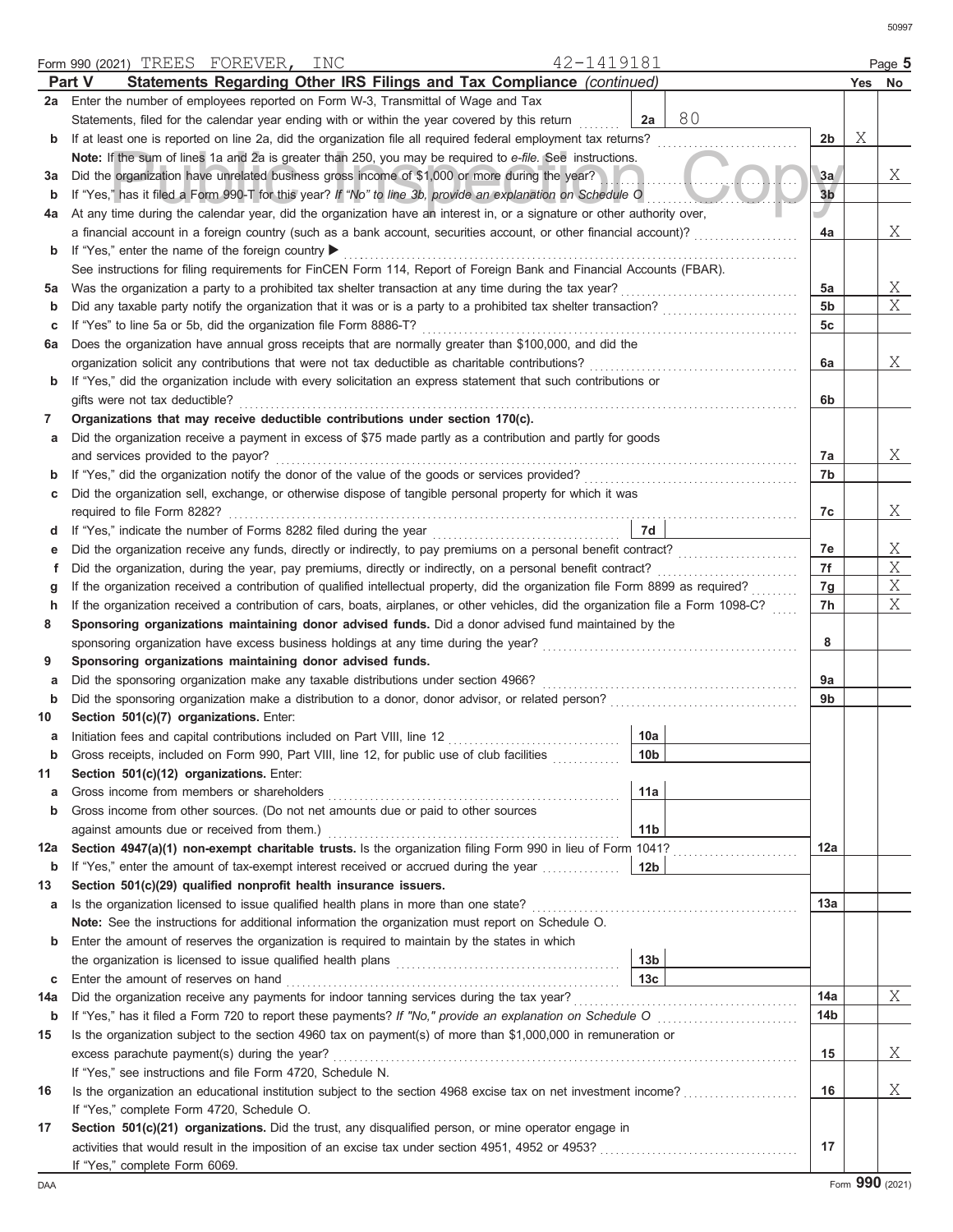|       | 42-1419181<br>Form 990 (2021) TREES FOREVER,<br>INC                                                                                 |                 |                 | Page 6  |
|-------|-------------------------------------------------------------------------------------------------------------------------------------|-----------------|-----------------|---------|
|       | <b>Part VI</b><br>Governance, Management, and Disclosure For each "Yes" response to lines 2 through 7b below, and for a "No"        |                 |                 |         |
|       | response to line 8a, 8b, or 10b below, describe the circumstances, processes, or changes on Schedule O. See instructions.           |                 |                 |         |
|       |                                                                                                                                     |                 |                 |         |
|       | Section A. Governing Body and Management                                                                                            |                 |                 |         |
|       |                                                                                                                                     |                 | Yes             | $N_{0}$ |
| 1а    | Enter the number of voting members of the governing body at the end of the tax year<br>1a                                           |                 |                 |         |
|       | If there are material differences in voting rights among members of the governing body, or                                          |                 |                 |         |
|       | if the governing body delegated broad authority to an executive committee or similar                                                |                 |                 |         |
|       |                                                                                                                                     |                 |                 |         |
|       | committee, explain on Schedule O.<br>14                                                                                             |                 |                 |         |
| b     | 1b<br>Enter the number of voting members included on line 1a, above, who are independent                                            |                 |                 |         |
| 2     | Did any officer, director, trustee, or key employee have a family relationship or a business relationship with                      |                 |                 |         |
|       | any other officer, director, trustee, or key employee?                                                                              | 2               |                 | Χ       |
| 3     | Did the organization delegate control over management duties customarily performed by or under the direct                           |                 |                 |         |
|       | supervision of officers, directors, trustees, or key employees to a management company or other person?                             | 3               |                 | Χ       |
| 4     | Did the organization make any significant changes to its governing documents since the prior Form 990 was filed?                    | 4               |                 | Χ       |
| 5     | Did the organization become aware during the year of a significant diversion of the organization's assets?                          | 5               |                 | Χ       |
| 6     | Did the organization have members or stockholders?                                                                                  | 6               |                 | Χ       |
| 7а    | Did the organization have members, stockholders, or other persons who had the power to elect or appoint                             |                 |                 |         |
|       | one or more members of the governing body?                                                                                          | 7а              |                 | Χ       |
| b     | Are any governance decisions of the organization reserved to (or subject to approval by) members,                                   |                 |                 |         |
|       | stockholders, or persons other than the governing body?                                                                             | 7b              |                 | Χ       |
| 8     | Did the organization contemporaneously document the meetings held or written actions undertaken during the year by the following:   |                 |                 |         |
| а     | The governing body?                                                                                                                 | 8a              | Χ               |         |
| b     | Each committee with authority to act on behalf of the governing body?                                                               | 8b              | Χ               |         |
| 9     | Is there any officer, director, trustee, or key employee listed in Part VII, Section A, who cannot be reached at                    |                 |                 |         |
|       |                                                                                                                                     | 9               |                 | Χ       |
|       | Section B. Policies (This Section B requests information about policies not required by the Internal Revenue Code.)                 |                 |                 |         |
|       |                                                                                                                                     |                 | Yes             | No      |
| 10a   | Did the organization have local chapters, branches, or affiliates?                                                                  | 10a             |                 | Χ       |
| b     | If "Yes," did the organization have written policies and procedures governing the activities of such chapters,                      |                 |                 |         |
|       | affiliates, and branches to ensure their operations are consistent with the organization's exempt purposes?                         | 10 <sub>b</sub> |                 |         |
| 11a l | Has the organization provided a complete copy of this Form 990 to all members of its governing body before filing the form?         | 11a             | Χ               |         |
|       |                                                                                                                                     |                 |                 |         |
| b     | Describe on Schedule O the process, if any, used by the organization to review this Form 990.                                       |                 | Χ               |         |
| 12a   | Did the organization have a written conflict of interest policy? If "No," go to line 13                                             | 12a             | Χ               |         |
| b     | Were officers, directors, or trustees, and key employees required to disclose annually interests that could give rise to conflicts? | 12 <sub>b</sub> |                 |         |
| c     | Did the organization regularly and consistently monitor and enforce compliance with the policy? If "Yes."                           |                 |                 |         |
|       | describe on Schedule O how this was done                                                                                            | 12c             | X               |         |
| 13    | Did the organization have a written whistleblower policy?                                                                           | 13              | Χ               |         |
| 14    | Did the organization have a written document retention and destruction policy?                                                      | 14              | Χ               |         |
| 15    | Did the process for determining compensation of the following persons include a review and approval by                              |                 |                 |         |
|       | independent persons, comparability data, and contemporaneous substantiation of the deliberation and decision?                       |                 |                 |         |
| a     |                                                                                                                                     | 15a             | Χ               |         |
| b     | Other officers or key employees of the organization                                                                                 | 15b             | Χ               |         |
|       | If "Yes" to line 15a or 15b, describe the process on Schedule O. See instructions.                                                  |                 |                 |         |
| 16a   | Did the organization invest in, contribute assets to, or participate in a joint venture or similar arrangement                      |                 |                 |         |
|       | with a taxable entity during the year?                                                                                              | 16a             |                 | Χ       |
| b     | If "Yes," did the organization follow a written policy or procedure requiring the organization to evaluate its                      |                 |                 |         |
|       | participation in joint venture arrangements under applicable federal tax law, and take steps to safeguard the                       |                 |                 |         |
|       |                                                                                                                                     | 16b             |                 |         |
|       | <b>Section C. Disclosure</b>                                                                                                        |                 |                 |         |
| 17    | List the states with which a copy of this Form 990 is required to be filed > NONE                                                   |                 |                 |         |
| 18    | Section 6104 requires an organization to make its Forms 1023 (1024 or 1024-A, if applicable), 990, and 990-T (section 501(c)        |                 |                 |         |
|       | (3)s only) available for public inspection. Indicate how you made these available. Check all that apply.                            |                 |                 |         |
|       | X Own website<br>$ X $ Another's website $ X $ Upon request<br>  Other (explain on Schedule O)                                      |                 |                 |         |
| 19    | Describe on Schedule O whether (and if so, how) the organization made its governing documents, conflict of interest policy, and     |                 |                 |         |
|       | financial statements available to the public during the tax year.                                                                   |                 |                 |         |
| 20    | State the name, address, and telephone number of the person who possesses the organization's books and records                      |                 |                 |         |
|       | 80 W 8TH AVE<br>MARGARET BIRMINGHAM                                                                                                 |                 |                 |         |
|       | IA 52302<br>MARION                                                                                                                  | 319-373-0650    |                 |         |
| DAA   |                                                                                                                                     |                 | Form 990 (2021) |         |
|       |                                                                                                                                     |                 |                 |         |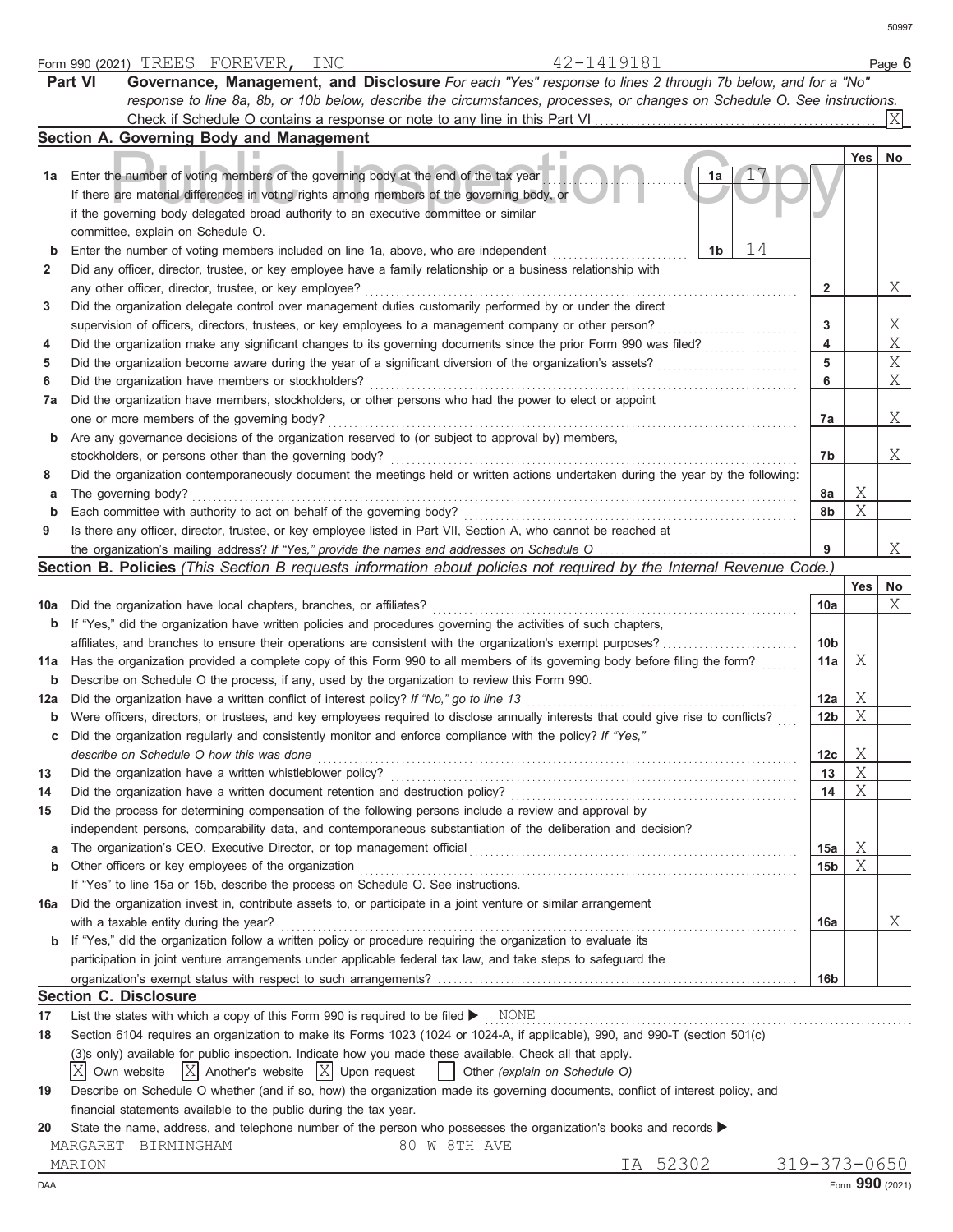| Part VII Compensation of Officers, Directors, Trustees, Key Employees, Highest Compensated Employees, and<br><b>Independent Contractors</b>                                                                                                                                                                                                                                                  |                                                                                         |                                      |                          |          |              |                                                                                                 |        |                                                                                 |                                                   |                                                                       |
|----------------------------------------------------------------------------------------------------------------------------------------------------------------------------------------------------------------------------------------------------------------------------------------------------------------------------------------------------------------------------------------------|-----------------------------------------------------------------------------------------|--------------------------------------|--------------------------|----------|--------------|-------------------------------------------------------------------------------------------------|--------|---------------------------------------------------------------------------------|---------------------------------------------------|-----------------------------------------------------------------------|
|                                                                                                                                                                                                                                                                                                                                                                                              |                                                                                         |                                      |                          |          |              |                                                                                                 |        | Check if Schedule O contains a response or note to any line in this Part VII    |                                                   |                                                                       |
| Section A.                                                                                                                                                                                                                                                                                                                                                                                   |                                                                                         |                                      |                          |          |              |                                                                                                 |        | Officers, Directors, Trustees, Key Employees, and Highest Compensated Employees |                                                   |                                                                       |
| 1a Complete this table for all persons required to be listed. Report compensation for the calendar year ending with or within the<br>organization's tax year.<br>• List all of the organization's current officers, directors, trustees (whether individuals or organizations), regardless of amount of<br>compensation. Enter -0- in columns (D), (E), and (F) if no compensation was paid. |                                                                                         |                                      |                          |          |              |                                                                                                 |        |                                                                                 |                                                   |                                                                       |
| • List all of the organization's current key employees, if any. See instructions for definition of "key employee."                                                                                                                                                                                                                                                                           |                                                                                         |                                      |                          |          |              |                                                                                                 |        |                                                                                 |                                                   |                                                                       |
| List the organization's five current highest compensated employees (other than an officer, director, trustee, or key employee)<br>who received reportable compensation (box 5 of Form W-2, Form 1099-MISC, and/or box 1 of Form 1099-NEC) of more than<br>\$100,000 from the organization and any related organizations.                                                                     |                                                                                         |                                      |                          |          |              |                                                                                                 |        |                                                                                 |                                                   |                                                                       |
| List all of the organization's former officers, key employees, and highest compensated employees who received more than<br>\$100,000 of reportable compensation from the organization and any related organizations.                                                                                                                                                                         |                                                                                         |                                      |                          |          |              |                                                                                                 |        |                                                                                 |                                                   |                                                                       |
| List all of the organization's former directors or trustees that received, in the capacity as a former director or trustee of the<br>organization, more than \$10,000 of reportable compensation from the organization and any related organizations.<br>See the instructions for the order in which to list the persons above.                                                              |                                                                                         |                                      |                          |          |              |                                                                                                 |        |                                                                                 |                                                   |                                                                       |
| Check this box if neither the organization nor any related organization compensated any current officer, director, or trustee.                                                                                                                                                                                                                                                               |                                                                                         |                                      |                          |          |              |                                                                                                 |        |                                                                                 |                                                   |                                                                       |
| (A)<br>Name and title                                                                                                                                                                                                                                                                                                                                                                        | (B)<br>Average<br>hours                                                                 |                                      |                          | Position | (C)          | (do not check more than one<br>box, unless person is both an<br>officer and a director/trustee) |        | (D)<br>Reportable<br>compensation                                               | (E)<br>Reportable<br>compensation<br>from related | (F)<br>Estimated amount<br>of other                                   |
|                                                                                                                                                                                                                                                                                                                                                                                              | per week<br>(list any<br>hours for<br>related<br>organizations<br>below<br>dotted line) | Individual<br>or director<br>trustee | Institutional<br>trustee | Officer  | Key employee | Highest compensated<br>employee                                                                 | Former | from the<br>organization (W-2/<br>1099-MISC/<br>1099-NEC)                       | organizations (W-2/<br>1099-MISC/<br>1099-NEC)    | compensation<br>from the<br>organization and<br>related organizations |
|                                                                                                                                                                                                                                                                                                                                                                                              |                                                                                         |                                      |                          |          |              |                                                                                                 |        |                                                                                 |                                                   |                                                                       |
| (1) KILEY MILLER                                                                                                                                                                                                                                                                                                                                                                             |                                                                                         |                                      |                          |          |              |                                                                                                 |        |                                                                                 |                                                   |                                                                       |
|                                                                                                                                                                                                                                                                                                                                                                                              | 40.00<br>0.00                                                                           | X                                    |                          | X        |              |                                                                                                 |        |                                                                                 | 0                                                 |                                                                       |
| PRESIDENT & CEO<br>(2) SHANNON RAMSAY                                                                                                                                                                                                                                                                                                                                                        |                                                                                         |                                      |                          |          |              |                                                                                                 |        | 112,601                                                                         |                                                   | 4,669                                                                 |
|                                                                                                                                                                                                                                                                                                                                                                                              | 40.00                                                                                   |                                      |                          |          |              |                                                                                                 |        |                                                                                 |                                                   |                                                                       |
| FORMER PRESIDENT                                                                                                                                                                                                                                                                                                                                                                             | 0.00                                                                                    |                                      |                          | Χ        |              |                                                                                                 |        | 56,486                                                                          | $\circ$                                           | 4,394                                                                 |
| (3) LISA WILLIAMS                                                                                                                                                                                                                                                                                                                                                                            |                                                                                         |                                      |                          |          |              |                                                                                                 |        |                                                                                 |                                                   |                                                                       |
|                                                                                                                                                                                                                                                                                                                                                                                              | 40.00                                                                                   |                                      |                          |          |              |                                                                                                 |        |                                                                                 |                                                   |                                                                       |
| STAFF REP<br>(4) NANCY DUNCAN                                                                                                                                                                                                                                                                                                                                                                | 0.00                                                                                    | Χ                                    |                          |          |              |                                                                                                 |        | 56,531                                                                          | $\circ$                                           | 2,858                                                                 |
|                                                                                                                                                                                                                                                                                                                                                                                              | 40.00                                                                                   |                                      |                          |          |              |                                                                                                 |        |                                                                                 |                                                   |                                                                       |
| EXECUTIVE VP & CFO                                                                                                                                                                                                                                                                                                                                                                           | 0.00                                                                                    |                                      |                          | Χ        |              |                                                                                                 |        | 46,888                                                                          | 0                                                 | 2,640                                                                 |
| (5) DEBBIE FLUEGEL                                                                                                                                                                                                                                                                                                                                                                           |                                                                                         |                                      |                          |          |              |                                                                                                 |        |                                                                                 |                                                   |                                                                       |
|                                                                                                                                                                                                                                                                                                                                                                                              | 40.00                                                                                   |                                      |                          |          |              |                                                                                                 |        |                                                                                 |                                                   |                                                                       |
| STAFF REP                                                                                                                                                                                                                                                                                                                                                                                    | 0.00                                                                                    | Χ                                    |                          |          |              |                                                                                                 |        | 42,907                                                                          | 0                                                 | 2,451                                                                 |
| <b>(6) DAVE BLANKENSHIP</b>                                                                                                                                                                                                                                                                                                                                                                  | 9.00                                                                                    |                                      |                          |          |              |                                                                                                 |        |                                                                                 |                                                   |                                                                       |
| BOARD MEMBER                                                                                                                                                                                                                                                                                                                                                                                 | 0.00                                                                                    | Χ                                    |                          |          |              |                                                                                                 |        | С                                                                               | 0                                                 | $\overline{0}$                                                        |
| (7) DOUG BOE                                                                                                                                                                                                                                                                                                                                                                                 |                                                                                         |                                      |                          |          |              |                                                                                                 |        |                                                                                 |                                                   |                                                                       |
|                                                                                                                                                                                                                                                                                                                                                                                              | 9.00                                                                                    |                                      |                          |          |              |                                                                                                 |        |                                                                                 |                                                   |                                                                       |
| BOARD MEMBER                                                                                                                                                                                                                                                                                                                                                                                 | 0.00                                                                                    | Χ                                    |                          |          |              |                                                                                                 |        |                                                                                 | 0                                                 | $\circ$                                                               |
| (8) ABRAM CARLS                                                                                                                                                                                                                                                                                                                                                                              |                                                                                         |                                      |                          |          |              |                                                                                                 |        |                                                                                 |                                                   |                                                                       |
|                                                                                                                                                                                                                                                                                                                                                                                              | 9.00                                                                                    |                                      |                          |          |              |                                                                                                 |        |                                                                                 |                                                   |                                                                       |
| BOARD MEMBER<br>(9) TERI GIBSON COPLER                                                                                                                                                                                                                                                                                                                                                       | 0.00                                                                                    | Χ                                    |                          |          |              |                                                                                                 |        |                                                                                 | 0                                                 | $\circ$                                                               |
|                                                                                                                                                                                                                                                                                                                                                                                              | 9.00                                                                                    |                                      |                          |          |              |                                                                                                 |        |                                                                                 |                                                   |                                                                       |
| CHAIR                                                                                                                                                                                                                                                                                                                                                                                        | 0.00                                                                                    | Χ                                    |                          | Χ        |              |                                                                                                 |        |                                                                                 | 0                                                 | $\circ$                                                               |
| (10) TOM HADDEN                                                                                                                                                                                                                                                                                                                                                                              |                                                                                         |                                      |                          |          |              |                                                                                                 |        |                                                                                 |                                                   |                                                                       |
|                                                                                                                                                                                                                                                                                                                                                                                              | 9.00                                                                                    |                                      |                          |          |              |                                                                                                 |        |                                                                                 |                                                   |                                                                       |
| BOARD MEMBER                                                                                                                                                                                                                                                                                                                                                                                 | 0.00                                                                                    | Χ                                    |                          |          |              |                                                                                                 |        | C                                                                               | 0                                                 | $\circ$                                                               |
| (11) CHRIS HENSLEY                                                                                                                                                                                                                                                                                                                                                                           | 9.00                                                                                    |                                      |                          |          |              |                                                                                                 |        |                                                                                 |                                                   |                                                                       |

0.00 X 0 0 0

BOARD MEMBER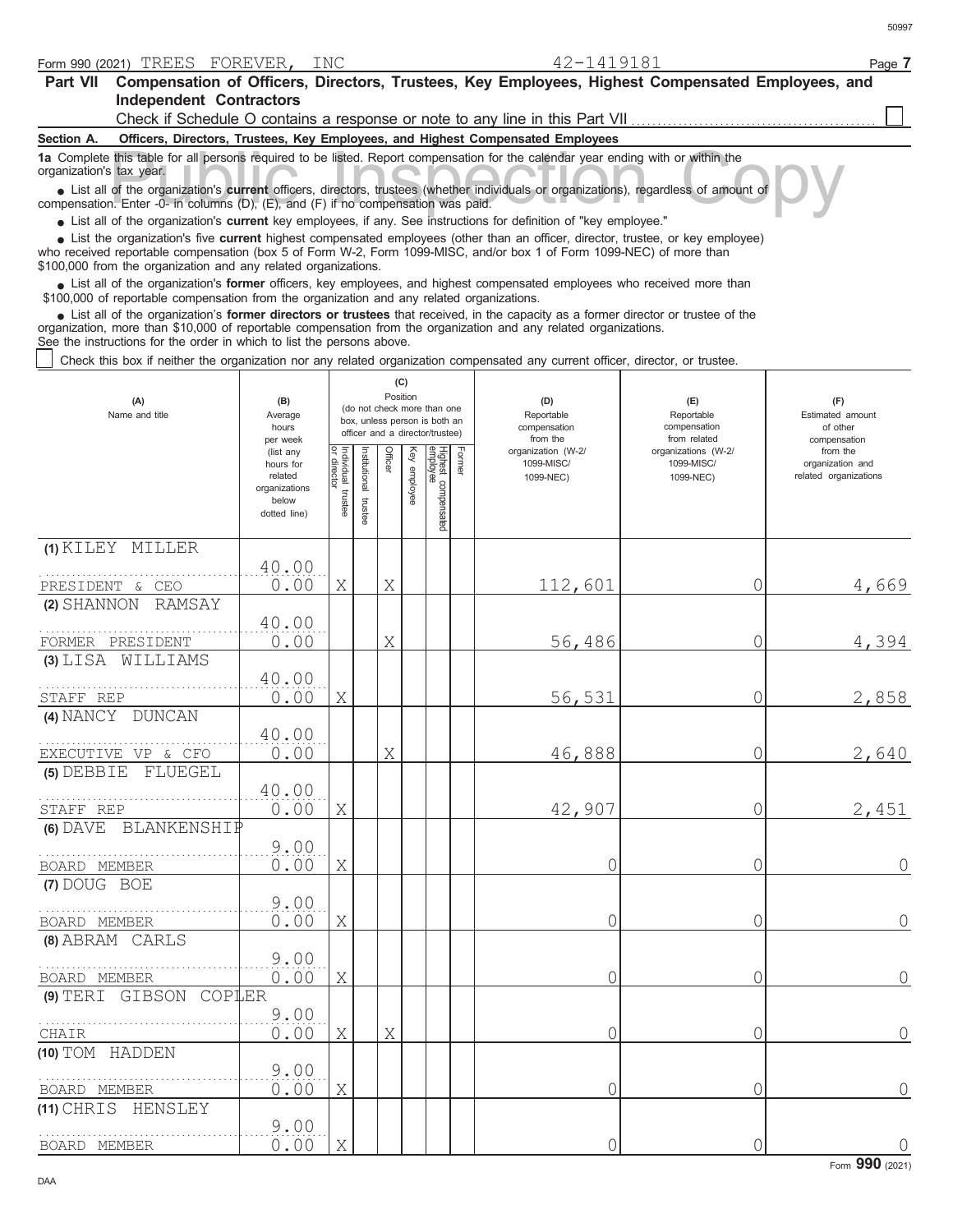| Form 990 (2021) TREES FOREVER,<br><b>Part VII</b>                                                                                                                                                                                                                                                                                                                                                                                                                                                                                                                                           |                                                                                              | INC                               |                          |                |                 |                                 |                                   | 42-1419181                                                |                                                                                                                                             |                                     |                                                                       | 50997<br>Page 8                 |
|---------------------------------------------------------------------------------------------------------------------------------------------------------------------------------------------------------------------------------------------------------------------------------------------------------------------------------------------------------------------------------------------------------------------------------------------------------------------------------------------------------------------------------------------------------------------------------------------|----------------------------------------------------------------------------------------------|-----------------------------------|--------------------------|----------------|-----------------|---------------------------------|-----------------------------------|-----------------------------------------------------------|---------------------------------------------------------------------------------------------------------------------------------------------|-------------------------------------|-----------------------------------------------------------------------|---------------------------------|
| (C)<br>Position<br>(A)<br>(B)<br>(do not check more than one<br>Name and title<br>Average<br>box, unless person is both an<br>hours<br>officer and a director/trustee)                                                                                                                                                                                                                                                                                                                                                                                                                      |                                                                                              |                                   |                          |                |                 |                                 | (D)<br>Reportable<br>compensation |                                                           | Section A. Officers, Directors, Trustees, Key Employees, and Highest Compensated Employees (continued)<br>(E)<br>Reportable<br>compensation | (F)<br>Estimated amount<br>of other |                                                                       |                                 |
|                                                                                                                                                                                                                                                                                                                                                                                                                                                                                                                                                                                             | per week<br>(list any<br>ш<br>hours for<br>related<br>organizations<br>below<br>dotted line) | Individual trustee<br>or director | Institutional<br>trustee | <b>Officer</b> | Key<br>employee | Highest compensated<br>employee | Former                            | from the<br>organization (W-2/<br>1099-MISC/<br>1099-NEC) | from related<br>organizations (W-2/<br>1099-MISC/<br>1099-NEC)                                                                              |                                     | compensation<br>from the<br>organization and<br>related organizations |                                 |
| MANTERNACH<br><b>LYNN</b><br>(12)                                                                                                                                                                                                                                                                                                                                                                                                                                                                                                                                                           | 9.00                                                                                         |                                   |                          |                |                 |                                 |                                   |                                                           |                                                                                                                                             |                                     |                                                                       |                                 |
| BOARD MEMBER<br>PACKARD<br>(13)<br>SCOTT                                                                                                                                                                                                                                                                                                                                                                                                                                                                                                                                                    | 0.00<br>9.00                                                                                 | Χ                                 |                          |                |                 |                                 |                                   | C                                                         | 0                                                                                                                                           |                                     |                                                                       | $\bigcap$                       |
| BOARD MEMBER<br>PETERSON<br>TRACY<br>(14)                                                                                                                                                                                                                                                                                                                                                                                                                                                                                                                                                   | 0.00                                                                                         | Χ                                 |                          |                |                 |                                 |                                   | 0                                                         | 0                                                                                                                                           |                                     |                                                                       | 0                               |
| TREASURER<br>(15)<br><b>ROBIN</b><br><b>SEMPF</b>                                                                                                                                                                                                                                                                                                                                                                                                                                                                                                                                           | 40.00<br>0.00                                                                                | Χ                                 |                          | Χ              |                 |                                 |                                   | 0                                                         | 0                                                                                                                                           |                                     |                                                                       | 0                               |
| BOARD MEMBER<br>MIKE<br>SIMONSON<br>(16)                                                                                                                                                                                                                                                                                                                                                                                                                                                                                                                                                    | 9.00<br>0.00                                                                                 | Χ                                 |                          |                |                 |                                 |                                   | 0                                                         | 0                                                                                                                                           |                                     |                                                                       | $\Omega$                        |
| BOARD MEMBER                                                                                                                                                                                                                                                                                                                                                                                                                                                                                                                                                                                | 9.00<br>0.00                                                                                 | Χ                                 |                          |                |                 |                                 |                                   | C                                                         | 0                                                                                                                                           |                                     |                                                                       | $\Omega$                        |
| CHUCK SPENCER<br>(17)<br>CHAIR/SECRETARY<br>VICE                                                                                                                                                                                                                                                                                                                                                                                                                                                                                                                                            | 40.00<br>0.00                                                                                | Χ                                 |                          | Χ              |                 |                                 |                                   | C                                                         | 0                                                                                                                                           |                                     |                                                                       | Ω                               |
| (18)<br>LORI<br>TOMASEK<br>BOARD MEMBER                                                                                                                                                                                                                                                                                                                                                                                                                                                                                                                                                     | 9.00<br>0.00                                                                                 | Χ                                 |                          |                |                 |                                 |                                   | 0                                                         | 0                                                                                                                                           |                                     |                                                                       | Ω                               |
| (19)<br>UNDERWOOD<br>MARGO                                                                                                                                                                                                                                                                                                                                                                                                                                                                                                                                                                  | 9.00                                                                                         |                                   |                          |                |                 |                                 |                                   |                                                           |                                                                                                                                             |                                     |                                                                       |                                 |
| BOARD MEMBER<br>1b Subtotal<br>c Total from continuation sheets to Part VII. Section A                                                                                                                                                                                                                                                                                                                                                                                                                                                                                                      | 0.00                                                                                         | Χ                                 |                          |                |                 |                                 |                                   | 315, 413                                                  | 0                                                                                                                                           |                                     |                                                                       | 17,012                          |
| d<br>Total number of individuals (including but not limited to those listed above) who received more than \$100,000 of<br>$\overline{2}$<br>reportable compensation from the organization >                                                                                                                                                                                                                                                                                                                                                                                                 |                                                                                              |                                   |                          |                |                 |                                 |                                   | 315,413                                                   |                                                                                                                                             |                                     |                                                                       | 17,012                          |
| Did the organization list any former officer, director, trustee, key employee, or highest compensated<br>3<br>employee on line 1a? If "Yes," complete Schedule J for such individual<br>For any individual listed on line 1a, is the sum of reportable compensation and other compensation from the<br>4<br>organization and related organizations greater than \$150,000? If "Yes," complete Schedule J for such<br>individual<br>Did any person listed on line 1a receive or accrue compensation from any unrelated organization or individual<br>5<br>Section B. Independent Contractors |                                                                                              |                                   |                          |                |                 |                                 |                                   |                                                           |                                                                                                                                             |                                     | 3<br>4<br>5                                                           | <b>Yes</b><br>No<br>Χ<br>Χ<br>Χ |
| Complete this table for your five highest compensated independent contractors that received more than \$100,000 of<br>1<br>compensation from the organization. Report compensation for the calendar year ending with or within the organization's tax year.                                                                                                                                                                                                                                                                                                                                 |                                                                                              |                                   |                          |                |                 |                                 |                                   |                                                           |                                                                                                                                             |                                     |                                                                       |                                 |
|                                                                                                                                                                                                                                                                                                                                                                                                                                                                                                                                                                                             | (A)<br>Name and business address                                                             |                                   |                          |                |                 |                                 |                                   |                                                           | (B)<br>Description of services                                                                                                              |                                     |                                                                       | (C)<br>Compensation             |
|                                                                                                                                                                                                                                                                                                                                                                                                                                                                                                                                                                                             |                                                                                              |                                   |                          |                |                 |                                 |                                   |                                                           |                                                                                                                                             |                                     |                                                                       |                                 |
| Total number of independent contractors (including but not limited to those listed above) who<br>$\mathbf{2}$<br>received more than \$100,000 of compensation from the organization ▶                                                                                                                                                                                                                                                                                                                                                                                                       |                                                                                              |                                   |                          |                |                 |                                 |                                   |                                                           |                                                                                                                                             |                                     |                                                                       |                                 |

|  | received more than \$100,000 of compensation from the organization $\blacktriangleright$ |  |
|--|------------------------------------------------------------------------------------------|--|
|  |                                                                                          |  |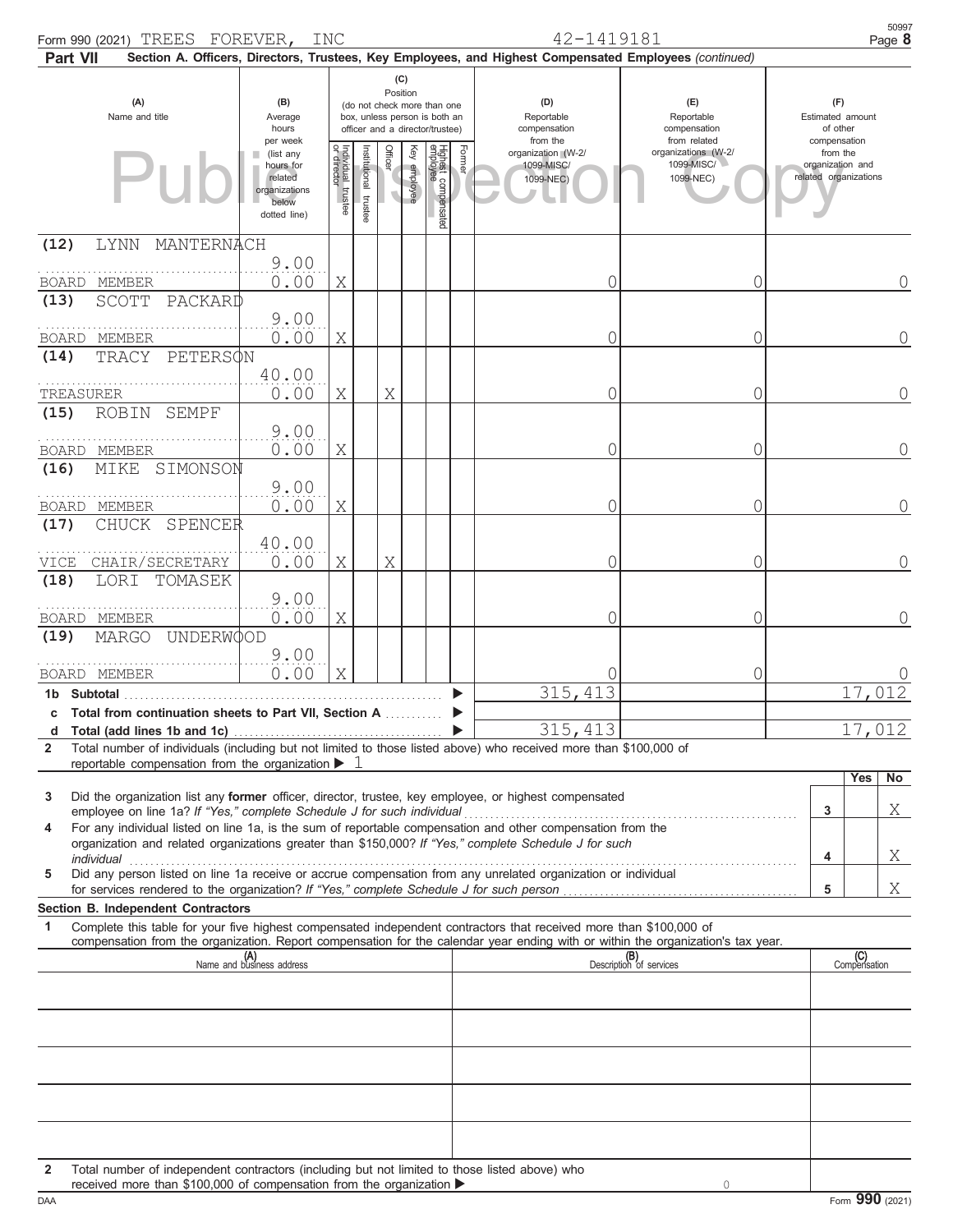|                  | Form 990 (2021) TREES FOREVER,          | INC | 419181<br>$\sqrt{2}$ | Page \ |
|------------------|-----------------------------------------|-----|----------------------|--------|
| <b>Part VIII</b> | <b>Statement of Revenue</b><br>.<br>$-$ |     |                      |        |

|                                                           | Part VIII |                                                                                                 |    | <b>Statement of Revenue</b> |                 |                      |                      |                                              | Check if Schedule O contains a response or note to any line in this Part VIII [11] [11] [11] [11] Check if Schedule O contains a response or note to any line in this Part VIII |                                                               |
|-----------------------------------------------------------|-----------|-------------------------------------------------------------------------------------------------|----|-----------------------------|-----------------|----------------------|----------------------|----------------------------------------------|---------------------------------------------------------------------------------------------------------------------------------------------------------------------------------|---------------------------------------------------------------|
|                                                           |           |                                                                                                 |    |                             |                 |                      | (A)<br>Total revenue | (B)<br>Related or exempt<br>function revenue | (C)<br>Unrelated<br>business revenue                                                                                                                                            | (D)<br>Revenue excluded<br>from tax under<br>sections 512-514 |
|                                                           |           | 1a Federated campaigns                                                                          |    |                             | 1a              |                      |                      |                                              |                                                                                                                                                                                 |                                                               |
|                                                           |           | <b>b</b> Membership dues                                                                        |    |                             | 1 <sub>b</sub>  |                      |                      |                                              |                                                                                                                                                                                 |                                                               |
|                                                           |           | c Fundraising events                                                                            |    |                             | 1 <sub>c</sub>  |                      |                      |                                              |                                                                                                                                                                                 |                                                               |
|                                                           |           | d Related organizations                                                                         |    |                             | 1 <sub>d</sub>  |                      |                      |                                              |                                                                                                                                                                                 |                                                               |
| Contributions, Gifts, Grants<br>and Other Similar Amounts |           | e Government grants (contributions)                                                             |    |                             | 1e              | 861,674              |                      |                                              |                                                                                                                                                                                 |                                                               |
|                                                           |           | f All other contributions, gifts, grants,                                                       |    |                             |                 |                      |                      |                                              |                                                                                                                                                                                 |                                                               |
|                                                           |           | and similar amounts not included above                                                          |    |                             | 1f              | 2,310,565            |                      |                                              |                                                                                                                                                                                 |                                                               |
|                                                           |           | <b>q</b> Noncash contributions included in                                                      |    |                             |                 | 8,661                |                      |                                              |                                                                                                                                                                                 |                                                               |
|                                                           |           |                                                                                                 |    |                             |                 |                      | 3, 172, 239          |                                              |                                                                                                                                                                                 |                                                               |
|                                                           |           |                                                                                                 |    |                             |                 | <b>Business Code</b> |                      |                                              |                                                                                                                                                                                 |                                                               |
|                                                           | 2a        | TREE PLANTING PROJECTS                                                                          |    |                             |                 | 110000               | 1,438,568            | 1,438,568                                    |                                                                                                                                                                                 |                                                               |
| Program Service<br>Revenue                                | b         |                                                                                                 |    |                             |                 |                      |                      |                                              |                                                                                                                                                                                 |                                                               |
|                                                           | c         |                                                                                                 |    |                             |                 |                      |                      |                                              |                                                                                                                                                                                 |                                                               |
|                                                           |           |                                                                                                 |    |                             |                 |                      |                      |                                              |                                                                                                                                                                                 |                                                               |
|                                                           | е         |                                                                                                 |    |                             |                 |                      |                      |                                              |                                                                                                                                                                                 |                                                               |
|                                                           |           | f All other program service revenue                                                             |    |                             |                 |                      |                      |                                              |                                                                                                                                                                                 |                                                               |
|                                                           |           |                                                                                                 |    |                             |                 | ▶                    | 1,438,568            |                                              |                                                                                                                                                                                 |                                                               |
|                                                           | 3         | Investment income (including dividends, interest, and                                           |    |                             |                 |                      |                      |                                              |                                                                                                                                                                                 |                                                               |
|                                                           |           |                                                                                                 |    |                             |                 | ▶                    | 874                  |                                              |                                                                                                                                                                                 | 874                                                           |
|                                                           | 4         | Income from investment of tax-exempt bond proceeds                                              |    |                             |                 |                      |                      |                                              |                                                                                                                                                                                 |                                                               |
|                                                           | 5         |                                                                                                 |    |                             |                 |                      |                      |                                              |                                                                                                                                                                                 |                                                               |
|                                                           |           |                                                                                                 |    | (i) Real                    |                 | (ii) Personal        |                      |                                              |                                                                                                                                                                                 |                                                               |
|                                                           |           | <b>6a</b> Gross rents                                                                           | 6a |                             |                 |                      |                      |                                              |                                                                                                                                                                                 |                                                               |
|                                                           |           | <b>b</b> Less: rental expenses                                                                  | 6b |                             |                 |                      |                      |                                              |                                                                                                                                                                                 |                                                               |
|                                                           |           | <b>c</b> Rental inc. or (loss)                                                                  | 6c |                             |                 |                      |                      |                                              |                                                                                                                                                                                 |                                                               |
|                                                           |           |                                                                                                 |    |                             |                 |                      |                      |                                              |                                                                                                                                                                                 |                                                               |
|                                                           |           | <b>7a</b> Gross amount from<br>sales of assets                                                  |    | (i) Securities              |                 | (ii) Other           |                      |                                              |                                                                                                                                                                                 |                                                               |
|                                                           |           | other than inventory                                                                            | 7а |                             |                 |                      |                      |                                              |                                                                                                                                                                                 |                                                               |
|                                                           |           | <b>b</b> Less: cost or other                                                                    |    |                             |                 |                      |                      |                                              |                                                                                                                                                                                 |                                                               |
| Revenue                                                   |           | basis and sales exps.                                                                           | 7b |                             |                 |                      |                      |                                              |                                                                                                                                                                                 |                                                               |
|                                                           |           | c Gain or (loss)                                                                                | 7c |                             |                 |                      |                      |                                              |                                                                                                                                                                                 |                                                               |
| <b>Other</b>                                              |           |                                                                                                 |    |                             |                 |                      |                      |                                              |                                                                                                                                                                                 |                                                               |
|                                                           |           | 8a Gross income from fundraising events                                                         |    |                             |                 |                      |                      |                                              |                                                                                                                                                                                 |                                                               |
|                                                           |           |                                                                                                 |    |                             |                 |                      |                      |                                              |                                                                                                                                                                                 |                                                               |
|                                                           |           | of contributions reported on line                                                               |    |                             |                 |                      |                      |                                              |                                                                                                                                                                                 |                                                               |
|                                                           |           | 1c). See Part IV, line 18                                                                       |    |                             | 8a<br>8b        |                      |                      |                                              |                                                                                                                                                                                 |                                                               |
|                                                           |           | <b>b</b> Less: direct expenses <i>minimum</i><br>c Net income or (loss) from fundraising events |    |                             |                 |                      |                      |                                              |                                                                                                                                                                                 |                                                               |
|                                                           |           | 9a Gross income from gaming                                                                     |    |                             |                 |                      |                      |                                              |                                                                                                                                                                                 |                                                               |
|                                                           |           | activities. See Part IV, line 19                                                                |    |                             | 9а              |                      |                      |                                              |                                                                                                                                                                                 |                                                               |
|                                                           |           | <b>b</b> Less: direct expenses <i>minimum</i>                                                   |    |                             | 9 <sub>b</sub>  |                      |                      |                                              |                                                                                                                                                                                 |                                                               |
|                                                           |           | c Net income or (loss) from gaming activities                                                   |    |                             |                 |                      |                      |                                              |                                                                                                                                                                                 |                                                               |
|                                                           |           | 10a Gross sales of inventory, less                                                              |    |                             |                 |                      |                      |                                              |                                                                                                                                                                                 |                                                               |
|                                                           |           | returns and allowances                                                                          |    |                             | 10a             |                      |                      |                                              |                                                                                                                                                                                 |                                                               |
|                                                           |           | <b>b</b> Less: cost of goods sold                                                               |    |                             | 10 <sub>b</sub> |                      |                      |                                              |                                                                                                                                                                                 |                                                               |
|                                                           |           | c Net income or (loss) from sales of inventory                                                  |    |                             |                 |                      |                      |                                              |                                                                                                                                                                                 |                                                               |
|                                                           |           |                                                                                                 |    |                             |                 | <b>Business Code</b> |                      |                                              |                                                                                                                                                                                 |                                                               |
| Miscellaneous<br>Revenue                                  |           |                                                                                                 |    |                             |                 | 900099               | 7,451                |                                              |                                                                                                                                                                                 | 7,451                                                         |
|                                                           | b         |                                                                                                 |    |                             |                 |                      |                      |                                              |                                                                                                                                                                                 |                                                               |
|                                                           | С         |                                                                                                 |    |                             |                 |                      |                      |                                              |                                                                                                                                                                                 |                                                               |
|                                                           |           |                                                                                                 |    |                             |                 |                      |                      |                                              |                                                                                                                                                                                 |                                                               |
|                                                           |           |                                                                                                 |    |                             |                 |                      | 7,451                |                                              |                                                                                                                                                                                 |                                                               |
|                                                           |           |                                                                                                 |    |                             |                 |                      | 4,619,132            | 1,438,568                                    | 0                                                                                                                                                                               | 8,325                                                         |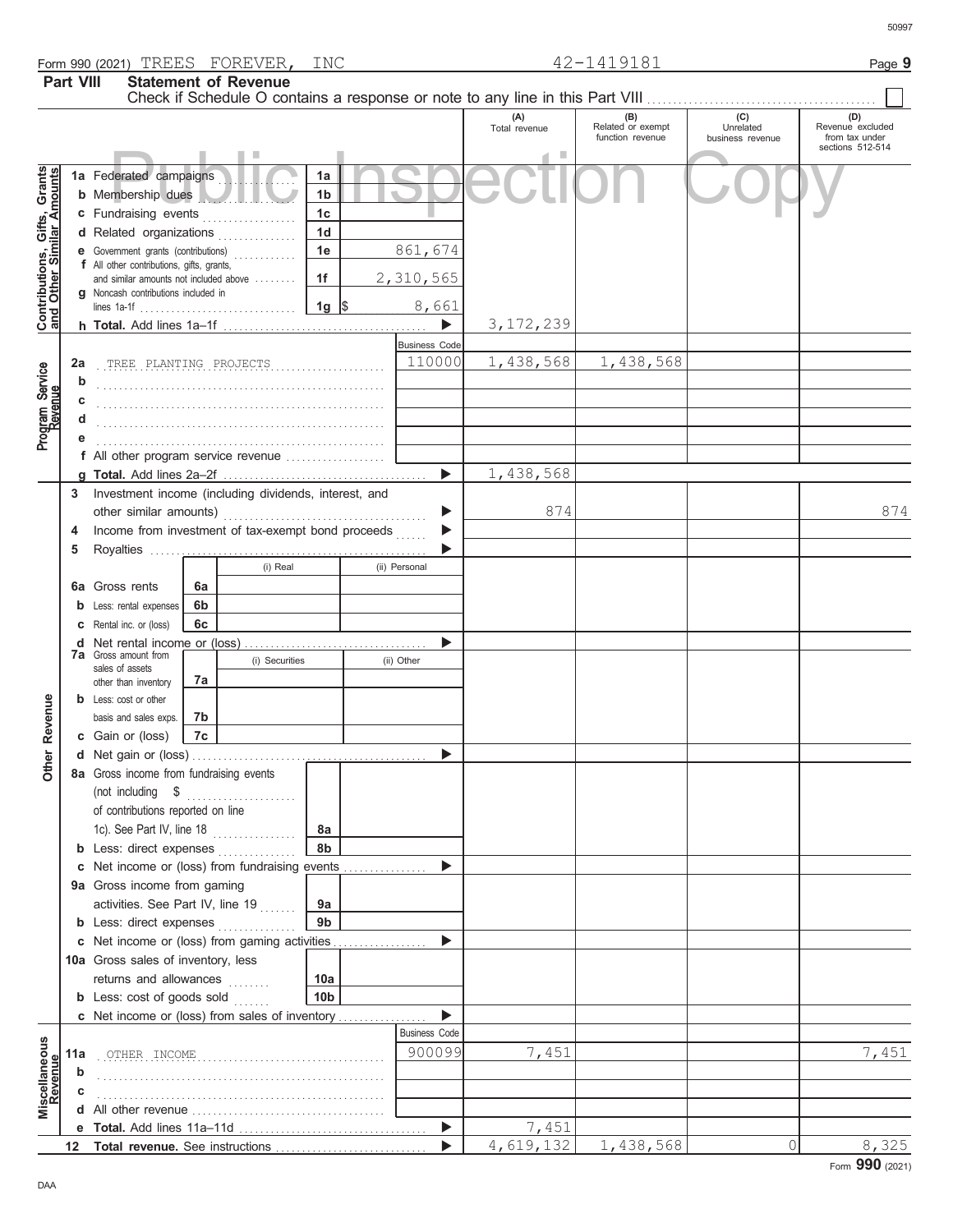|              | Section 501(c)(3) and 501(c)(4) organizations must complete all columns. All other organizations must complete column (A).                                                                                                                                                                                                                                                                                                                                                                                                  |                       |                        |                       |                    |
|--------------|-----------------------------------------------------------------------------------------------------------------------------------------------------------------------------------------------------------------------------------------------------------------------------------------------------------------------------------------------------------------------------------------------------------------------------------------------------------------------------------------------------------------------------|-----------------------|------------------------|-----------------------|--------------------|
|              | Check if Schedule O contains a response or note to any line in this Part IX                                                                                                                                                                                                                                                                                                                                                                                                                                                 |                       |                        |                       |                    |
|              | Do not include amounts reported on lines 6b, 7b,                                                                                                                                                                                                                                                                                                                                                                                                                                                                            | (A)<br>Total expenses | (B)<br>Program service | (C)<br>Management and | (D)<br>Fundraising |
|              | 8b, 9b, and 10b of Part VIII.                                                                                                                                                                                                                                                                                                                                                                                                                                                                                               |                       | expenses               | general expenses      | expenses           |
| $\mathbf{1}$ | Grants and other assistance to domestic organizations                                                                                                                                                                                                                                                                                                                                                                                                                                                                       |                       |                        |                       |                    |
|              | and domestic governments. See Part IV, line 21                                                                                                                                                                                                                                                                                                                                                                                                                                                                              | 1,177,246             | 1,177,246              |                       |                    |
| $\mathbf{2}$ | Grants and other assistance to domestic                                                                                                                                                                                                                                                                                                                                                                                                                                                                                     |                       |                        |                       |                    |
|              | individuals. See Part IV, line 22                                                                                                                                                                                                                                                                                                                                                                                                                                                                                           |                       |                        |                       |                    |
| 3            | Grants and other assistance to foreign                                                                                                                                                                                                                                                                                                                                                                                                                                                                                      |                       |                        |                       |                    |
|              | organizations, foreign governments, and                                                                                                                                                                                                                                                                                                                                                                                                                                                                                     |                       |                        |                       |                    |
|              | foreign individuals. See Part IV, lines 15 and 16<br>Benefits paid to or for members                                                                                                                                                                                                                                                                                                                                                                                                                                        |                       |                        |                       |                    |
| 4<br>5       | Compensation of current officers, directors,                                                                                                                                                                                                                                                                                                                                                                                                                                                                                |                       |                        |                       |                    |
|              | trustees, and key employees                                                                                                                                                                                                                                                                                                                                                                                                                                                                                                 | 332,425               | 129,632                | <u>110,491</u>        | 92,302             |
| 6            | Compensation not included above to disqualified                                                                                                                                                                                                                                                                                                                                                                                                                                                                             |                       |                        |                       |                    |
|              | persons (as defined under section 4958(f)(1)) and                                                                                                                                                                                                                                                                                                                                                                                                                                                                           |                       |                        |                       |                    |
|              | persons described in section 4958(c)(3)(B)                                                                                                                                                                                                                                                                                                                                                                                                                                                                                  |                       |                        |                       |                    |
| 7            | Other salaries and wages                                                                                                                                                                                                                                                                                                                                                                                                                                                                                                    | 811,734               | 767,289                | 2,245                 | 42,200             |
| 8            | .<br>Pension plan accruals and contributions (include                                                                                                                                                                                                                                                                                                                                                                                                                                                                       |                       |                        |                       |                    |
|              | section 401(k) and 403(b) employer contributions)                                                                                                                                                                                                                                                                                                                                                                                                                                                                           |                       |                        |                       |                    |
| 9            | Other employee benefits                                                                                                                                                                                                                                                                                                                                                                                                                                                                                                     |                       |                        |                       |                    |
| 10           |                                                                                                                                                                                                                                                                                                                                                                                                                                                                                                                             | 89,295                | 70,000                 | 8,798                 | 10,497             |
| 11           | Fees for services (nonemployees):                                                                                                                                                                                                                                                                                                                                                                                                                                                                                           |                       |                        |                       |                    |
| a            | Management                                                                                                                                                                                                                                                                                                                                                                                                                                                                                                                  |                       |                        |                       |                    |
| b            |                                                                                                                                                                                                                                                                                                                                                                                                                                                                                                                             |                       |                        |                       |                    |
| С            |                                                                                                                                                                                                                                                                                                                                                                                                                                                                                                                             | 66,913                | 37,524                 | 19,278                | <u>10,111</u>      |
| d            | Lobbying                                                                                                                                                                                                                                                                                                                                                                                                                                                                                                                    | 12,924                | 7,247                  | 3,724                 | 1,953              |
| е            | Professional fundraising services. See Part IV, line 17                                                                                                                                                                                                                                                                                                                                                                                                                                                                     |                       |                        |                       |                    |
| f            | Investment management fees                                                                                                                                                                                                                                                                                                                                                                                                                                                                                                  |                       |                        |                       |                    |
| q            | Other. (If line 11g amount exceeds 10% of line 25, column                                                                                                                                                                                                                                                                                                                                                                                                                                                                   |                       |                        |                       |                    |
|              | (A) amount, list line 11g expenses on Schedule O.)                                                                                                                                                                                                                                                                                                                                                                                                                                                                          |                       |                        |                       |                    |
| 12           | Advertising and promotion                                                                                                                                                                                                                                                                                                                                                                                                                                                                                                   | 38,429                | 24,240                 | 4,098                 | 10,091             |
| 13           |                                                                                                                                                                                                                                                                                                                                                                                                                                                                                                                             | 139,819               | 91,476                 | 25,467                | 22,876             |
| 14           | Information technology                                                                                                                                                                                                                                                                                                                                                                                                                                                                                                      |                       |                        |                       |                    |
| 15           |                                                                                                                                                                                                                                                                                                                                                                                                                                                                                                                             |                       |                        |                       |                    |
| 16           |                                                                                                                                                                                                                                                                                                                                                                                                                                                                                                                             | 35,012                | 31,304                 | 2,155                 | 1,553              |
| 17           | $\begin{minipage}[c]{0.9\linewidth} \begin{tabular}{l} \textbf{Travel} \end{tabular} \end{minipage} \end{minipage} \begin{minipage}[c]{0.9\linewidth} \begin{tabular}{l} \textbf{True} \end{tabular} \end{minipage} \end{minipage} \begin{minipage}[c]{0.9\linewidth} \begin{tabular}{l} \textbf{True} \end{tabular} \end{minipage} \end{minipage} \begin{minipage}[c]{0.9\linewidth} \begin{tabular}{l} \textbf{True} \end{tabular} \end{minipage} \end{minipage} \begin{minipage}[c]{0.9\linewidth} \begin{tabular}{l} \$ | 52,932                | 49,139                 | 1,900                 | 1,893              |
| 18           | Payments of travel or entertainment expenses                                                                                                                                                                                                                                                                                                                                                                                                                                                                                |                       |                        |                       |                    |
|              | for any federal, state, or local public officials                                                                                                                                                                                                                                                                                                                                                                                                                                                                           |                       |                        |                       |                    |
| 19           | Conferences, conventions, and meetings                                                                                                                                                                                                                                                                                                                                                                                                                                                                                      | 106,696               | 88,945                 | 4,629                 | 13, 122            |
| 20           | Interest                                                                                                                                                                                                                                                                                                                                                                                                                                                                                                                    | 2,573                 |                        | 2,573                 |                    |
| 21           | Payments to affiliates [11] contains a set of the set of the set of the set of the set of the set of the set of the set of the set of the set of the set of the set of the set of the set of the set of the set of the set of                                                                                                                                                                                                                                                                                               |                       |                        |                       |                    |
| 22           | Depreciation, depletion, and amortization                                                                                                                                                                                                                                                                                                                                                                                                                                                                                   | 47,325                | 28,131                 | 16,269                | 2,925              |
| 23           | Insurance with a construction of the state of the state of the state of the state of the state of the state of the state of the state of the state of the state of the state of the state of the state of the state of the sta                                                                                                                                                                                                                                                                                              |                       |                        |                       |                    |
| 24           | Other expenses. Itemize expenses not covered                                                                                                                                                                                                                                                                                                                                                                                                                                                                                |                       |                        |                       |                    |
|              | above (List miscellaneous expenses on line 24e. If                                                                                                                                                                                                                                                                                                                                                                                                                                                                          |                       |                        |                       |                    |
|              | line 24e amount exceeds 10% of line 25, column                                                                                                                                                                                                                                                                                                                                                                                                                                                                              |                       |                        |                       |                    |
|              | (A) amount, list line 24e expenses on Schedule O.)<br>CONTRACT LABOR                                                                                                                                                                                                                                                                                                                                                                                                                                                        | 227,402               | 204,509                | 13,476                | 9,417              |
| а<br>b       | MISC. COSTS                                                                                                                                                                                                                                                                                                                                                                                                                                                                                                                 | 65,647                | 49,747                 | 13,085                | 2,815              |
| с            | IN-KIND EXPENSES                                                                                                                                                                                                                                                                                                                                                                                                                                                                                                            | 19,882                | 11,818                 | 6,835                 | 1,229              |
| d            | FURNITURE & EQUIPMENT                                                                                                                                                                                                                                                                                                                                                                                                                                                                                                       | 17,922                | 14,615                 | 2,804                 | 503                |
| е            | All other expenses                                                                                                                                                                                                                                                                                                                                                                                                                                                                                                          |                       |                        |                       |                    |
| 25           | Total functional expenses. Add lines 1 through 24e                                                                                                                                                                                                                                                                                                                                                                                                                                                                          | 3, 244, 176           | 2,782,862              | 237,827               | 223,487            |
| 26           | Joint costs. Complete this line only if the                                                                                                                                                                                                                                                                                                                                                                                                                                                                                 |                       |                        |                       |                    |
|              | organization reported in column (B) joint costs                                                                                                                                                                                                                                                                                                                                                                                                                                                                             |                       |                        |                       |                    |
|              | from a combined educational campaign and<br>fundraising solicitation. Check here<br>if                                                                                                                                                                                                                                                                                                                                                                                                                                      |                       |                        |                       |                    |
|              | following SOP 98-2 (ASC 958-720)                                                                                                                                                                                                                                                                                                                                                                                                                                                                                            |                       |                        |                       |                    |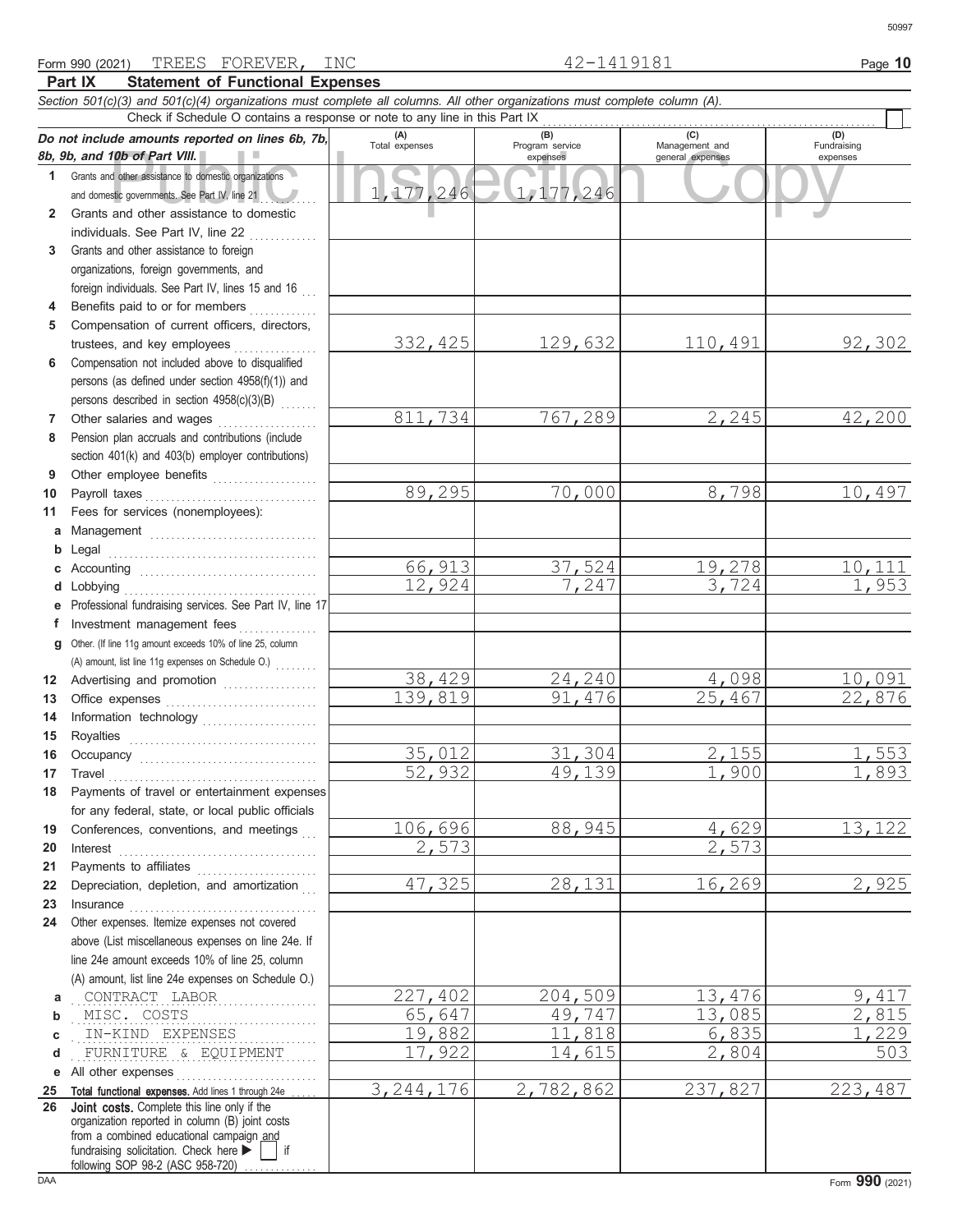Form 990 (2021) Page **11** TREES FOREVER, INC 42-1419181

**Part X Balance Sheet**

50997

| Check if Schedule O contains a response or note to any line in this Part X<br>(A)<br>(B)<br>Beginning of year<br>End of year<br>505,127<br>Cash-non-interest-bearing<br>1<br>1<br>Savings and temporary cash investments<br>$\overline{2}$<br>2<br>376,857<br>3<br>3<br>3,661<br>4<br>4<br>Loans and other receivables from any current or former officer, director,<br>5<br>trustee, key employee, creator or founder, substantial contributor, or 35%<br>5<br>Loans and other receivables from other disqualified persons (as defined<br>6<br>under section 4958(f)(1)), and persons described in section 4958(c)(3)(B)<br>6<br>Assets<br>7<br>7<br>Inventories for sale or use <b>constant of the constant of the sale or use</b> constant of the constant of the constant<br>8<br>8<br>31,717<br>9<br>9 |                             |
|-------------------------------------------------------------------------------------------------------------------------------------------------------------------------------------------------------------------------------------------------------------------------------------------------------------------------------------------------------------------------------------------------------------------------------------------------------------------------------------------------------------------------------------------------------------------------------------------------------------------------------------------------------------------------------------------------------------------------------------------------------------------------------------------------------------|-----------------------------|
|                                                                                                                                                                                                                                                                                                                                                                                                                                                                                                                                                                                                                                                                                                                                                                                                             |                             |
|                                                                                                                                                                                                                                                                                                                                                                                                                                                                                                                                                                                                                                                                                                                                                                                                             | 1,802,637<br>434,913<br>108 |
|                                                                                                                                                                                                                                                                                                                                                                                                                                                                                                                                                                                                                                                                                                                                                                                                             |                             |
|                                                                                                                                                                                                                                                                                                                                                                                                                                                                                                                                                                                                                                                                                                                                                                                                             |                             |
|                                                                                                                                                                                                                                                                                                                                                                                                                                                                                                                                                                                                                                                                                                                                                                                                             |                             |
|                                                                                                                                                                                                                                                                                                                                                                                                                                                                                                                                                                                                                                                                                                                                                                                                             |                             |
|                                                                                                                                                                                                                                                                                                                                                                                                                                                                                                                                                                                                                                                                                                                                                                                                             |                             |
|                                                                                                                                                                                                                                                                                                                                                                                                                                                                                                                                                                                                                                                                                                                                                                                                             |                             |
|                                                                                                                                                                                                                                                                                                                                                                                                                                                                                                                                                                                                                                                                                                                                                                                                             |                             |
|                                                                                                                                                                                                                                                                                                                                                                                                                                                                                                                                                                                                                                                                                                                                                                                                             | 39,483                      |
| 10a Land, buildings, and equipment: cost or other<br>824,744                                                                                                                                                                                                                                                                                                                                                                                                                                                                                                                                                                                                                                                                                                                                                |                             |
| 181,893<br>664,764<br>10 <sub>c</sub>                                                                                                                                                                                                                                                                                                                                                                                                                                                                                                                                                                                                                                                                                                                                                                       | <u>642,851</u>              |
| 11<br>11                                                                                                                                                                                                                                                                                                                                                                                                                                                                                                                                                                                                                                                                                                                                                                                                    |                             |
| 12<br>12                                                                                                                                                                                                                                                                                                                                                                                                                                                                                                                                                                                                                                                                                                                                                                                                    |                             |
| 13<br>13                                                                                                                                                                                                                                                                                                                                                                                                                                                                                                                                                                                                                                                                                                                                                                                                    |                             |
| Intangible assets with a control of the control of the control of the control of the control of the control of the control of the control of the control of the control of the control of the control of the control of the co<br>14<br>14                                                                                                                                                                                                                                                                                                                                                                                                                                                                                                                                                                  |                             |
| 15<br>15                                                                                                                                                                                                                                                                                                                                                                                                                                                                                                                                                                                                                                                                                                                                                                                                    |                             |
| 1,582,126<br>16<br>16                                                                                                                                                                                                                                                                                                                                                                                                                                                                                                                                                                                                                                                                                                                                                                                       | 2,919,992                   |
| 100,378<br>17<br>17                                                                                                                                                                                                                                                                                                                                                                                                                                                                                                                                                                                                                                                                                                                                                                                         | 96,278                      |
| 265,770<br>18<br>18                                                                                                                                                                                                                                                                                                                                                                                                                                                                                                                                                                                                                                                                                                                                                                                         | 319,346                     |
| 29,892<br>19<br>Deferred revenue <i>communication</i> and contained a series of the contained and contained a series of the contained and contained a series of the contained and contained a series of the contained and contained a series of the<br>19                                                                                                                                                                                                                                                                                                                                                                                                                                                                                                                                                   | 56,397                      |
| 20<br>20                                                                                                                                                                                                                                                                                                                                                                                                                                                                                                                                                                                                                                                                                                                                                                                                    |                             |
| 35,679<br>21<br>Escrow or custodial account liability. Complete Part IV of Schedule D<br>21                                                                                                                                                                                                                                                                                                                                                                                                                                                                                                                                                                                                                                                                                                                 | 34,601                      |
| 22<br>Loans and other payables to any current or former officer, director,                                                                                                                                                                                                                                                                                                                                                                                                                                                                                                                                                                                                                                                                                                                                  |                             |
| Liabilities<br>trustee, key employee, creator or founder, substantial contributor, or 35%<br>22                                                                                                                                                                                                                                                                                                                                                                                                                                                                                                                                                                                                                                                                                                             |                             |
| 402,468<br>Secured mortgages and notes payable to unrelated third parties<br>23<br>23                                                                                                                                                                                                                                                                                                                                                                                                                                                                                                                                                                                                                                                                                                                       | 326,124                     |
| 51,082<br>Unsecured notes and loans payable to unrelated third parties<br>24<br>24                                                                                                                                                                                                                                                                                                                                                                                                                                                                                                                                                                                                                                                                                                                          |                             |
| 25<br>Other liabilities (including federal income tax, payables to related third                                                                                                                                                                                                                                                                                                                                                                                                                                                                                                                                                                                                                                                                                                                            |                             |
| parties, and other liabilities not included on lines 17-24). Complete Part X                                                                                                                                                                                                                                                                                                                                                                                                                                                                                                                                                                                                                                                                                                                                |                             |
| of Schedule D<br>$\begin{array}{ccc}\n0 & 0 & 0 \\ 0 & 0 & 0 \\ 0 & 0 & 0\n\end{array}$<br>25                                                                                                                                                                                                                                                                                                                                                                                                                                                                                                                                                                                                                                                                                                               |                             |
| <u>885,269</u><br>26<br>26                                                                                                                                                                                                                                                                                                                                                                                                                                                                                                                                                                                                                                                                                                                                                                                  | 832,746                     |
| Organizations that follow FASB ASC 958, check here $\blacktriangleright  \mathbb{X} $                                                                                                                                                                                                                                                                                                                                                                                                                                                                                                                                                                                                                                                                                                                       |                             |
| and complete lines 27, 28, 32, and 33.                                                                                                                                                                                                                                                                                                                                                                                                                                                                                                                                                                                                                                                                                                                                                                      |                             |
| <b>Balances</b><br>308,538<br>Net assets without donor restrictions<br>27<br>27                                                                                                                                                                                                                                                                                                                                                                                                                                                                                                                                                                                                                                                                                                                             | 383,729                     |
| 388, 319<br>28<br>Net assets with donor restrictions<br>28<br>$\begin{array}{ll}\n\textbf{FAOD} & \textbf{ACO} & \textbf{APO} & \textbf{APO} & \textbf{APO} \\ \hline\n\end{array}$                                                                                                                                                                                                                                                                                                                                                                                                                                                                                                                                                                                                                         | 1,703,517                   |
| or Fund<br>Organizations that do not follow FASB ASC 958, check here ▶<br>and complete lines 29 through 33.                                                                                                                                                                                                                                                                                                                                                                                                                                                                                                                                                                                                                                                                                                 |                             |
| 29<br>Capital stock or trust principal, or current funds<br>29                                                                                                                                                                                                                                                                                                                                                                                                                                                                                                                                                                                                                                                                                                                                              |                             |
| Paid-in or capital surplus, or land, building, or equipment fund [<br>30<br>30                                                                                                                                                                                                                                                                                                                                                                                                                                                                                                                                                                                                                                                                                                                              |                             |
| Retained earnings, endowment, accumulated income, or other funds<br>31<br>31                                                                                                                                                                                                                                                                                                                                                                                                                                                                                                                                                                                                                                                                                                                                |                             |
| <b>Net Assets</b><br>696,857<br>Total net assets or fund balances<br>32<br>32                                                                                                                                                                                                                                                                                                                                                                                                                                                                                                                                                                                                                                                                                                                               | 2,087,246                   |
| 1,582,126<br>33<br>33                                                                                                                                                                                                                                                                                                                                                                                                                                                                                                                                                                                                                                                                                                                                                                                       | <u>2,919,992</u><br>nnn     |

Form **990** (2021)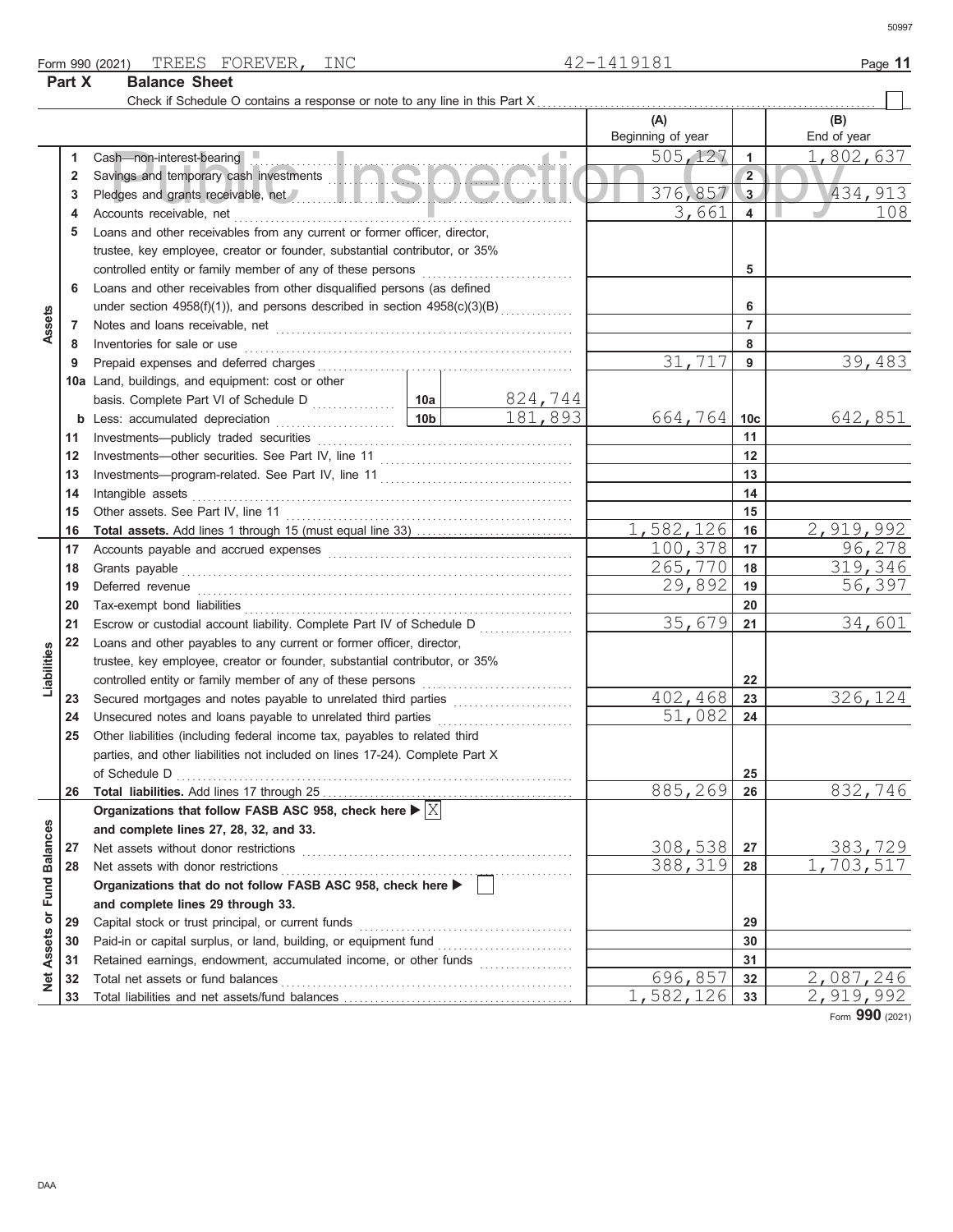|    | 42-1419181<br>Form 990 (2021) TREES FOREVER, INC                                                                                                                                                                               |                |                |           | Page 12     |
|----|--------------------------------------------------------------------------------------------------------------------------------------------------------------------------------------------------------------------------------|----------------|----------------|-----------|-------------|
|    | Part XI<br><b>Reconciliation of Net Assets</b>                                                                                                                                                                                 |                |                |           |             |
|    |                                                                                                                                                                                                                                |                |                |           |             |
| 1  |                                                                                                                                                                                                                                | $\mathbf{1}$   |                |           | 4,619,132   |
| 2  |                                                                                                                                                                                                                                | $\overline{2}$ |                |           | 3, 244, 176 |
| 3  |                                                                                                                                                                                                                                | $\mathbf{3}$   |                |           | 1,374,956   |
| 4  | Revenue less expenses. Subtract line 2 from line 1<br>Net assets or fund balances at beginning of year (must equal Part X, line 32, column (A))                                                                                | $\overline{4}$ |                |           | 696,857     |
| 5  |                                                                                                                                                                                                                                | 5              |                |           |             |
| 6  |                                                                                                                                                                                                                                | 6              |                |           | 15,433      |
| 7  |                                                                                                                                                                                                                                | $\overline{7}$ |                |           |             |
| 8  | Prior period adjustments [11] production of the contract of the contract of the contract of the contract of the contract of the contract of the contract of the contract of the contract of the contract of the contract of th | 8              |                |           |             |
| 9  |                                                                                                                                                                                                                                | 9              |                |           |             |
| 10 | Net assets or fund balances at end of year. Combine lines 3 through 9 (must equal Part X, line                                                                                                                                 |                |                |           |             |
|    | $32$ , column $(B)$ )                                                                                                                                                                                                          | 10             |                | 2,087,246 |             |
|    | <b>Financial Statements and Reporting</b><br><b>Part XII</b>                                                                                                                                                                   |                |                |           |             |
|    |                                                                                                                                                                                                                                |                |                |           |             |
|    |                                                                                                                                                                                                                                |                |                |           | Yes   No    |
| 1. | X Accrual<br>Cash<br>Accounting method used to prepare the Form 990:<br>Other                                                                                                                                                  |                |                |           |             |
|    | If the organization changed its method of accounting from a prior year or checked "Other," explain on                                                                                                                          |                |                |           |             |
|    | Schedule O.                                                                                                                                                                                                                    |                |                |           |             |
|    | 2a Were the organization's financial statements compiled or reviewed by an independent accountant?                                                                                                                             |                | 2a             |           | Χ           |
|    | If "Yes," check a box below to indicate whether the financial statements for the year were compiled or                                                                                                                         |                |                |           |             |
|    | reviewed on a separate basis, consolidated basis, or both:                                                                                                                                                                     |                |                |           |             |
|    | Separate basis<br>Consolidated basis<br>Both consolidated and separate basis                                                                                                                                                   |                |                |           |             |
|    | <b>b</b> Were the organization's financial statements audited by an independent accountant?                                                                                                                                    |                | 2b             | Χ         |             |
|    | If "Yes," check a box below to indicate whether the financial statements for the year were audited on a                                                                                                                        |                |                |           |             |
|    | separate basis, consolidated basis, or both:                                                                                                                                                                                   |                |                |           |             |
|    | $ X $ Consolidated basis<br>  Both consolidated and separate basis<br>Separate basis                                                                                                                                           |                |                |           |             |
|    | c If "Yes" to line 2a or 2b, does the organization have a committee that assumes responsibility for oversight of                                                                                                               |                |                |           |             |
|    | the audit, review, or compilation of its financial statements and selection of an independent accountant?                                                                                                                      |                | 2c             | Χ         |             |
|    | If the organization changed either its oversight process or selection process during the tax year, explain on                                                                                                                  |                |                |           |             |
|    | Schedule O.                                                                                                                                                                                                                    |                |                |           |             |
|    | 3a As a result of a federal award, was the organization required to undergo an audit or audits as set forth in the                                                                                                             |                |                |           |             |
|    | Single Audit Act and OMB Circular A-133?                                                                                                                                                                                       |                | 3a             |           | X           |
|    | <b>b</b> If "Yes," did the organization undergo the required audit or audits? If the organization did not undergo the                                                                                                          |                |                |           |             |
|    |                                                                                                                                                                                                                                |                | 3 <sub>b</sub> | $\sim$    |             |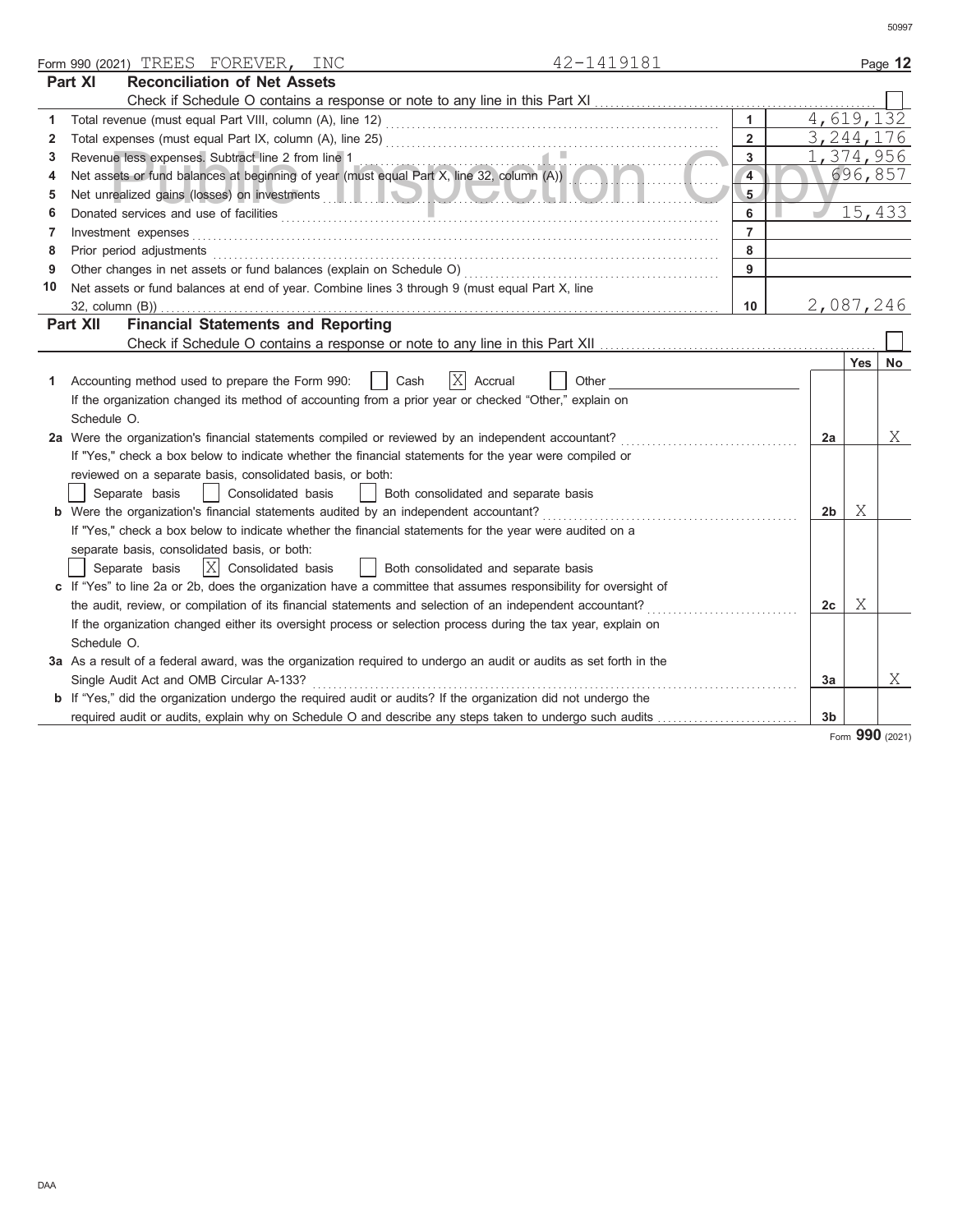|                   | Form 990 (2021) TREES FOREVER, INC<br>Part VII                                                                                                                                                                                                                                                                                                                                                                                                                                                                                                                                                                       |                                                                                         |                                   |                          |          |              |                                                                                                 |        | 42-1419181<br>Section A. Officers, Directors, Trustees, Key Employees, and Highest Compensated Employees (continued) |                                                                |             |                                                                       | 50997<br>Page 8 |
|-------------------|----------------------------------------------------------------------------------------------------------------------------------------------------------------------------------------------------------------------------------------------------------------------------------------------------------------------------------------------------------------------------------------------------------------------------------------------------------------------------------------------------------------------------------------------------------------------------------------------------------------------|-----------------------------------------------------------------------------------------|-----------------------------------|--------------------------|----------|--------------|-------------------------------------------------------------------------------------------------|--------|----------------------------------------------------------------------------------------------------------------------|----------------------------------------------------------------|-------------|-----------------------------------------------------------------------|-----------------|
|                   | (A)<br>Name and title                                                                                                                                                                                                                                                                                                                                                                                                                                                                                                                                                                                                | (B)<br>Average<br>hours                                                                 |                                   |                          | Position | (C)          | (do not check more than one<br>box, unless person is both an<br>officer and a director/trustee) |        | (D)<br>Reportable<br>compensation                                                                                    | (E)<br>Reportable<br>compensation                              |             | (F)<br>Estimated amount<br>of other                                   |                 |
|                   | Pu                                                                                                                                                                                                                                                                                                                                                                                                                                                                                                                                                                                                                   | per week<br>(list any<br>hours for<br>related<br>organizations<br>below<br>dotted line) | Individual trustee<br>or director | Institutional<br>trustee | Officer  | Key employee | Highest compensated<br>employee                                                                 | Former | from the<br>organization (W-2/<br>1099-MISC/<br>1099-NEC)                                                            | from related<br>organizations (W-2/<br>1099-MISC/<br>1099-NEC) |             | compensation<br>from the<br>organization and<br>related organizations |                 |
| (20)              | SHIRLEY WELTE<br>BOARD MEMBER                                                                                                                                                                                                                                                                                                                                                                                                                                                                                                                                                                                        | 9.00<br>0.00                                                                            | Χ                                 |                          |          |              |                                                                                                 |        | 0                                                                                                                    | 0                                                              |             |                                                                       | 0               |
|                   |                                                                                                                                                                                                                                                                                                                                                                                                                                                                                                                                                                                                                      |                                                                                         |                                   |                          |          |              |                                                                                                 |        |                                                                                                                      |                                                                |             |                                                                       |                 |
|                   |                                                                                                                                                                                                                                                                                                                                                                                                                                                                                                                                                                                                                      |                                                                                         |                                   |                          |          |              |                                                                                                 |        |                                                                                                                      |                                                                |             |                                                                       |                 |
|                   |                                                                                                                                                                                                                                                                                                                                                                                                                                                                                                                                                                                                                      |                                                                                         |                                   |                          |          |              |                                                                                                 |        |                                                                                                                      |                                                                |             |                                                                       |                 |
|                   |                                                                                                                                                                                                                                                                                                                                                                                                                                                                                                                                                                                                                      |                                                                                         |                                   |                          |          |              |                                                                                                 |        |                                                                                                                      |                                                                |             |                                                                       |                 |
|                   |                                                                                                                                                                                                                                                                                                                                                                                                                                                                                                                                                                                                                      |                                                                                         |                                   |                          |          |              |                                                                                                 |        |                                                                                                                      |                                                                |             |                                                                       |                 |
|                   |                                                                                                                                                                                                                                                                                                                                                                                                                                                                                                                                                                                                                      |                                                                                         |                                   |                          |          |              |                                                                                                 |        |                                                                                                                      |                                                                |             |                                                                       |                 |
|                   |                                                                                                                                                                                                                                                                                                                                                                                                                                                                                                                                                                                                                      |                                                                                         |                                   |                          |          |              |                                                                                                 |        |                                                                                                                      |                                                                |             |                                                                       |                 |
| d<br>$\mathbf{2}$ | c Total from continuation sheets to Part VII, Section A<br>Total number of individuals (including but not limited to those listed above) who received more than \$100,000 of<br>reportable compensation from the organization >                                                                                                                                                                                                                                                                                                                                                                                      |                                                                                         |                                   |                          |          |              |                                                                                                 |        |                                                                                                                      |                                                                |             |                                                                       |                 |
| 3<br>4<br>5       | Did the organization list any former officer, director, trustee, key employee, or highest compensated<br>employee on line 1a? If "Yes," complete Schedule J for such individual<br>For any individual listed on line 1a, is the sum of reportable compensation and other compensation from the<br>organization and related organizations greater than \$150,000? If "Yes," complete Schedule J for such<br>Did any person listed on line 1a receive or accrue compensation from any unrelated organization or individual<br>for services rendered to the organization? If "Yes," complete Schedule J for such person |                                                                                         |                                   |                          |          |              |                                                                                                 |        |                                                                                                                      |                                                                | 3<br>4<br>5 | Yes                                                                   | No              |
| 1                 | Section B. Independent Contractors<br>Complete this table for your five highest compensated independent contractors that received more than \$100,000 of                                                                                                                                                                                                                                                                                                                                                                                                                                                             |                                                                                         |                                   |                          |          |              |                                                                                                 |        |                                                                                                                      |                                                                |             |                                                                       |                 |
|                   | compensation from the organization. Report compensation for the calendar year ending with or within the organization's tax year.                                                                                                                                                                                                                                                                                                                                                                                                                                                                                     | (A)<br>Name and business address                                                        |                                   |                          |          |              |                                                                                                 |        |                                                                                                                      | (B)<br>Description of services                                 |             | (C)<br>Compensation                                                   |                 |
|                   |                                                                                                                                                                                                                                                                                                                                                                                                                                                                                                                                                                                                                      |                                                                                         |                                   |                          |          |              |                                                                                                 |        |                                                                                                                      |                                                                |             |                                                                       |                 |
|                   |                                                                                                                                                                                                                                                                                                                                                                                                                                                                                                                                                                                                                      |                                                                                         |                                   |                          |          |              |                                                                                                 |        |                                                                                                                      |                                                                |             |                                                                       |                 |
|                   |                                                                                                                                                                                                                                                                                                                                                                                                                                                                                                                                                                                                                      |                                                                                         |                                   |                          |          |              |                                                                                                 |        |                                                                                                                      |                                                                |             |                                                                       |                 |
| $\mathbf{2}$      | Total number of independent contractors (including but not limited to those listed above) who                                                                                                                                                                                                                                                                                                                                                                                                                                                                                                                        |                                                                                         |                                   |                          |          |              |                                                                                                 |        |                                                                                                                      |                                                                |             |                                                                       |                 |

DAA Form 990 (2021) received more than \$100,000 of compensation from the organization  $\blacktriangleright$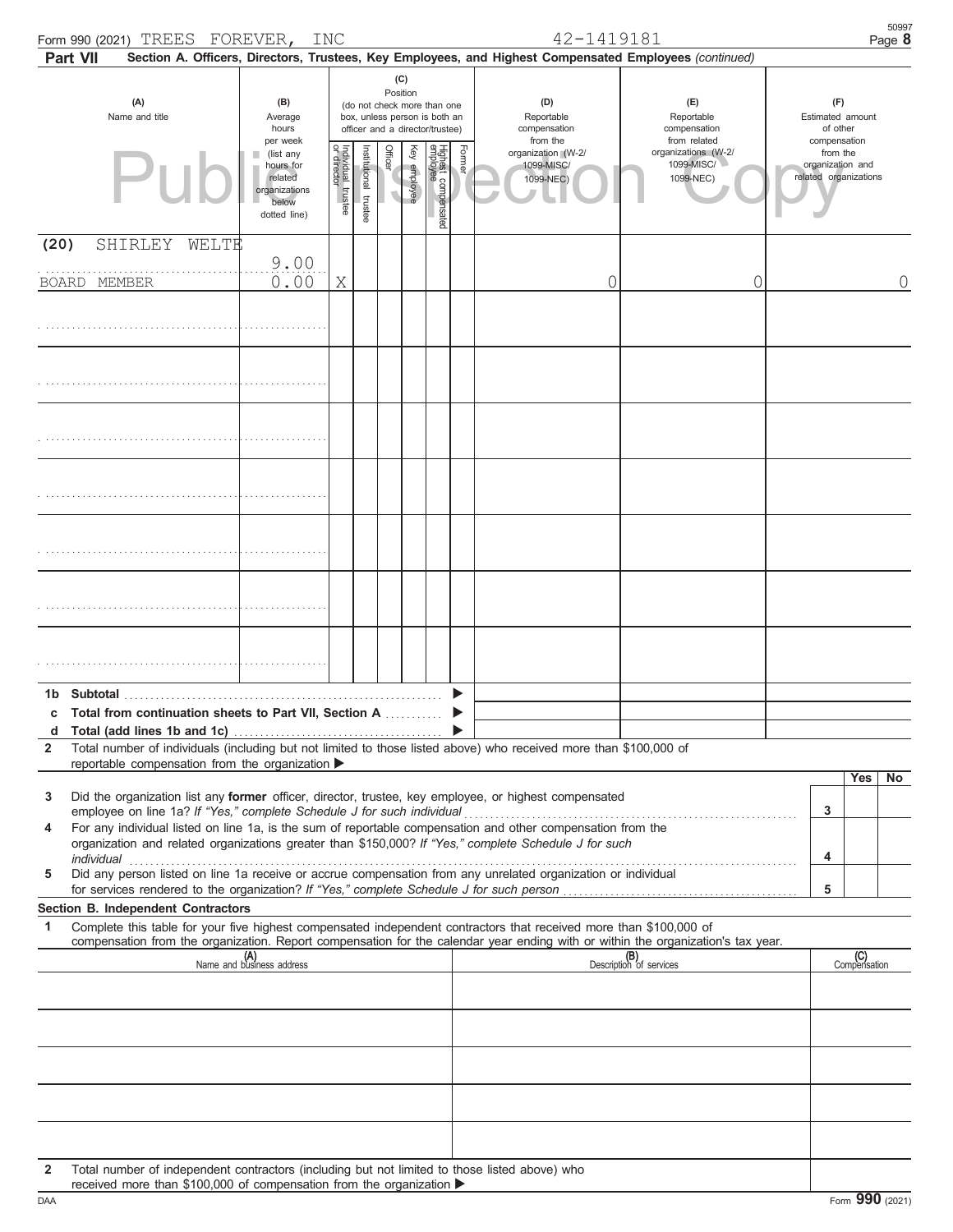| <b>SCHEDULE A</b>                     |                                                            | <b>Public Charity Status and Public Support</b>                                                                                                                                                                                  |                                                                        |                                                                                                                                            | OMB No. 1545-0047                    |  |  |  |
|---------------------------------------|------------------------------------------------------------|----------------------------------------------------------------------------------------------------------------------------------------------------------------------------------------------------------------------------------|------------------------------------------------------------------------|--------------------------------------------------------------------------------------------------------------------------------------------|--------------------------------------|--|--|--|
| (Form 990)                            |                                                            | Complete if the organization is a section $501(c)(3)$ organization or a section $4947(a)(1)$ nonexempt charitable trust.                                                                                                         |                                                                        |                                                                                                                                            |                                      |  |  |  |
| Department of the Treasury            |                                                            | Attach to Form 990 or Form 990-EZ.                                                                                                                                                                                               |                                                                        |                                                                                                                                            | Open to Public                       |  |  |  |
| Internal Revenue Service              |                                                            |                                                                                                                                                                                                                                  | Go to www.irs.gov/Form990 for instructions and the latest information. |                                                                                                                                            |                                      |  |  |  |
| Name of the organization              | TREES FOREVER, INC                                         |                                                                                                                                                                                                                                  |                                                                        | Employer identification number<br>42-1419181                                                                                               |                                      |  |  |  |
| Part I                                |                                                            |                                                                                                                                                                                                                                  |                                                                        | Reason for Public Charity Status. (All organizations must complete this part.) See instructions.                                           |                                      |  |  |  |
|                                       |                                                            | The organization is not a private foundation because it is: (For lines 1 through 12, check only one box.)                                                                                                                        |                                                                        |                                                                                                                                            |                                      |  |  |  |
| 1                                     |                                                            | A church, convention of churches, or association of churches described in <b>section 170(b)(1)(A)(i).</b>                                                                                                                        |                                                                        |                                                                                                                                            |                                      |  |  |  |
| 2<br>3                                |                                                            | A school described in section 170(b)(1)(A)(ii). (Attach Schedule E (Form 990).)<br>A hospital or a cooperative hospital service organization described in section 170(b)(1)(A)(iii).                                             |                                                                        |                                                                                                                                            |                                      |  |  |  |
| 4                                     |                                                            |                                                                                                                                                                                                                                  |                                                                        | A medical research organization operated in conjunction with a hospital described in section 170(b)(1)(A)(iii). Enter the hospital's name, |                                      |  |  |  |
| city, and state:                      |                                                            |                                                                                                                                                                                                                                  |                                                                        |                                                                                                                                            |                                      |  |  |  |
| 5                                     |                                                            | An organization operated for the benefit of a college or university owned or operated by a governmental unit described in                                                                                                        |                                                                        |                                                                                                                                            |                                      |  |  |  |
|                                       | section 170(b)(1)(A)(iv). (Complete Part II.)              |                                                                                                                                                                                                                                  |                                                                        |                                                                                                                                            |                                      |  |  |  |
| 6<br>ΙX<br>7                          |                                                            | A federal, state, or local government or governmental unit described in section 170(b)(1)(A)(v).<br>An organization that normally receives a substantial part of its support from a governmental unit or from the general public |                                                                        |                                                                                                                                            |                                      |  |  |  |
|                                       | described in section 170(b)(1)(A)(vi). (Complete Part II.) |                                                                                                                                                                                                                                  |                                                                        |                                                                                                                                            |                                      |  |  |  |
| 8                                     |                                                            | A community trust described in section 170(b)(1)(A)(vi). (Complete Part II.)                                                                                                                                                     |                                                                        |                                                                                                                                            |                                      |  |  |  |
| 9<br>university:                      |                                                            | or university or a non-land-grant college of agriculture (see instructions). Enter the name, city, and state of the college or                                                                                                   |                                                                        | An agricultural research organization described in section 170(b)(1)(A)(ix) operated in conjunction with a land-grant college              |                                      |  |  |  |
| 10                                    |                                                            |                                                                                                                                                                                                                                  |                                                                        | An organization that normally receives (1) more than 33 1/3% of its support from contributions, membership fees, and gross                 |                                      |  |  |  |
|                                       |                                                            | receipts from activities related to its exempt functions, subject to certain exceptions; and (2) no more than 331/3% of its                                                                                                      |                                                                        |                                                                                                                                            |                                      |  |  |  |
|                                       |                                                            | support from gross investment income and unrelated business taxable income (less section 511 tax) from businesses<br>acquired by the organization after June 30, 1975. See section 509(a)(2). (Complete Part III.)               |                                                                        |                                                                                                                                            |                                      |  |  |  |
| 11                                    |                                                            | An organization organized and operated exclusively to test for public safety. See section 509(a)(4).                                                                                                                             |                                                                        |                                                                                                                                            |                                      |  |  |  |
| 12                                    |                                                            |                                                                                                                                                                                                                                  |                                                                        | An organization organized and operated exclusively for the benefit of, to perform the functions of, or to carry out the purposes of        |                                      |  |  |  |
|                                       |                                                            | the box on lines 12a through 12d that describes the type of supporting organization and complete lines 12e, 12f, and 12g.                                                                                                        |                                                                        | one or more publicly supported organizations described in section 509(a)(1) or section 509(a)(2). See section 509(a)(3). Check             |                                      |  |  |  |
| a                                     |                                                            |                                                                                                                                                                                                                                  |                                                                        | Type I. A supporting organization operated, supervised, or controlled by its supported organization(s), typically by giving                |                                      |  |  |  |
|                                       |                                                            | the supported organization(s) the power to regularly appoint or elect a majority of the directors or trustees of the                                                                                                             |                                                                        |                                                                                                                                            |                                      |  |  |  |
|                                       |                                                            | supporting organization. You must complete Part IV, Sections A and B.                                                                                                                                                            |                                                                        |                                                                                                                                            |                                      |  |  |  |
| b                                     |                                                            | Type II. A supporting organization supervised or controlled in connection with its supported organization(s), by having                                                                                                          |                                                                        | control or management of the supporting organization vested in the same persons that control or manage the supported                       |                                      |  |  |  |
|                                       |                                                            | organization(s). You must complete Part IV, Sections A and C.                                                                                                                                                                    |                                                                        |                                                                                                                                            |                                      |  |  |  |
| c                                     |                                                            | its supported organization(s) (see instructions). You must complete Part IV, Sections A, D, and E.                                                                                                                               |                                                                        | Type III functionally integrated. A supporting organization operated in connection with, and functionally integrated with,                 |                                      |  |  |  |
| d                                     |                                                            |                                                                                                                                                                                                                                  |                                                                        | Type III non-functionally integrated. A supporting organization operated in connection with its supported organization(s)                  |                                      |  |  |  |
|                                       |                                                            |                                                                                                                                                                                                                                  |                                                                        | that is not functionally integrated. The organization generally must satisfy a distribution requirement and an attentiveness               |                                      |  |  |  |
|                                       |                                                            | requirement (see instructions). You must complete Part IV, Sections A and D, and Part V.                                                                                                                                         |                                                                        |                                                                                                                                            |                                      |  |  |  |
| е                                     |                                                            | Check this box if the organization received a written determination from the IRS that it is a Type I, Type II, Type III<br>functionally integrated, or Type III non-functionally integrated supporting organization.             |                                                                        |                                                                                                                                            |                                      |  |  |  |
| f                                     | Enter the number of supported organizations                |                                                                                                                                                                                                                                  |                                                                        |                                                                                                                                            |                                      |  |  |  |
| g                                     |                                                            | Provide the following information about the supported organization(s).                                                                                                                                                           |                                                                        |                                                                                                                                            |                                      |  |  |  |
| (i) Name of supported<br>organization | $(ii)$ $EIN$                                               | (iii) Type of organization<br>(described on lines 1-10                                                                                                                                                                           | (iv) Is the organization<br>listed in your governing                   | (v) Amount of monetary<br>support (see                                                                                                     | (vi) Amount of<br>other support (see |  |  |  |
|                                       |                                                            | above (see instructions))                                                                                                                                                                                                        | document?                                                              | instructions)                                                                                                                              | instructions)                        |  |  |  |
|                                       |                                                            |                                                                                                                                                                                                                                  | Yes<br>No                                                              |                                                                                                                                            |                                      |  |  |  |
| (A)                                   |                                                            |                                                                                                                                                                                                                                  |                                                                        |                                                                                                                                            |                                      |  |  |  |
| (B)                                   |                                                            |                                                                                                                                                                                                                                  |                                                                        |                                                                                                                                            |                                      |  |  |  |
| (C)                                   |                                                            |                                                                                                                                                                                                                                  |                                                                        |                                                                                                                                            |                                      |  |  |  |
| (D)                                   |                                                            |                                                                                                                                                                                                                                  |                                                                        |                                                                                                                                            |                                      |  |  |  |
|                                       |                                                            |                                                                                                                                                                                                                                  |                                                                        |                                                                                                                                            |                                      |  |  |  |
| (E)                                   |                                                            |                                                                                                                                                                                                                                  |                                                                        |                                                                                                                                            |                                      |  |  |  |
| <b>Total</b>                          |                                                            |                                                                                                                                                                                                                                  |                                                                        |                                                                                                                                            |                                      |  |  |  |

**For Paperwork Reduction Act Notice, see the Instructions for Form 990 or 990-EZ.**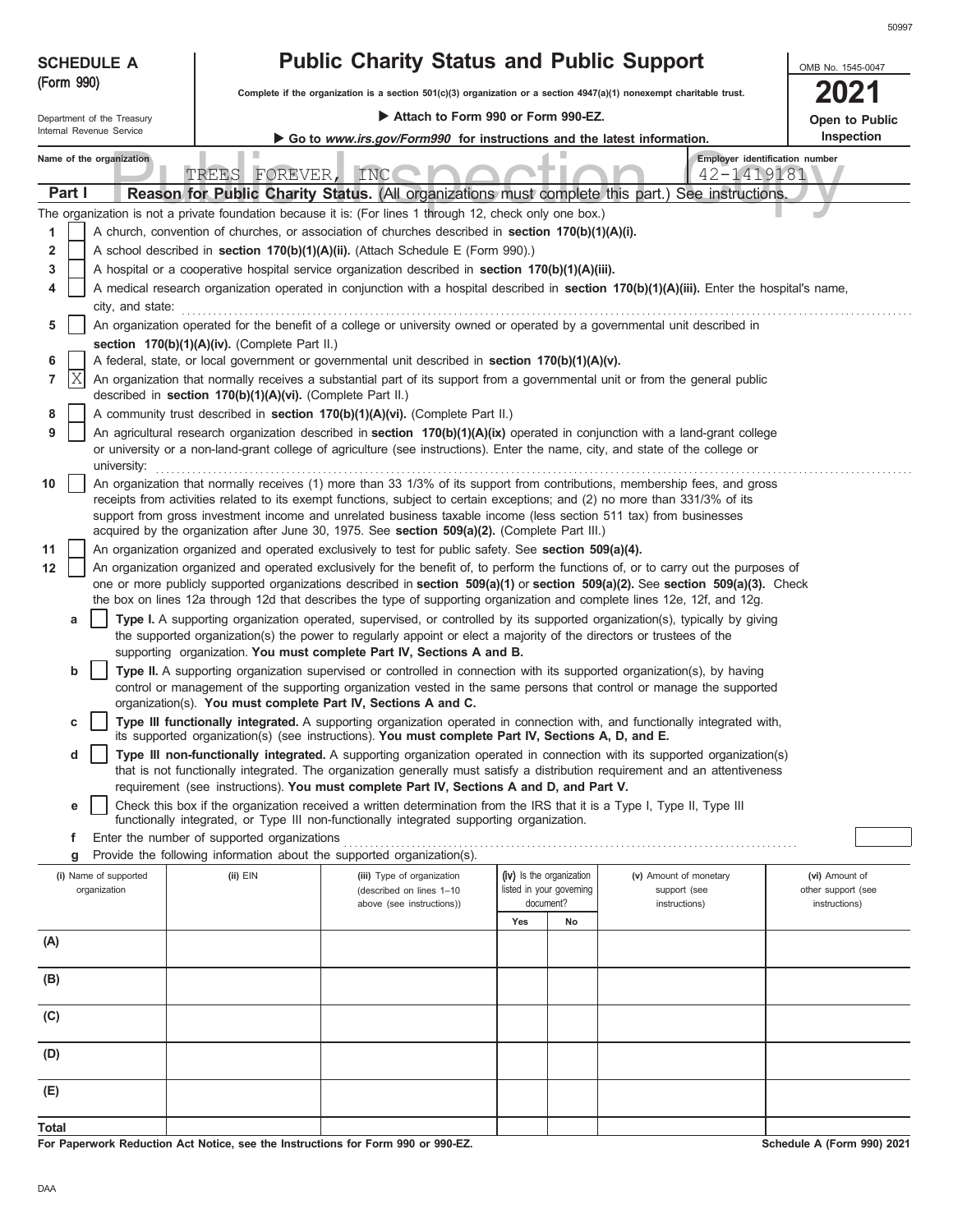|                     | Schedule A (Form 990) 2021                                                                                                                                                                                                                             | TREES FOREVER, INC |          |           |           | 42-1419181  | Page 2                                   |
|---------------------|--------------------------------------------------------------------------------------------------------------------------------------------------------------------------------------------------------------------------------------------------------|--------------------|----------|-----------|-----------|-------------|------------------------------------------|
|                     | Support Schedule for Organizations Described in Sections 170(b)(1)(A)(iv) and 170(b)(1)(A)(vi)<br>Part II                                                                                                                                              |                    |          |           |           |             |                                          |
|                     | (Complete only if you checked the box on line 5, 7, or 8 of Part I or if the organization failed to qualify under                                                                                                                                      |                    |          |           |           |             |                                          |
|                     | Part III. If the organization fails to qualify under the tests listed below, please complete Part III.)                                                                                                                                                |                    |          |           |           |             |                                          |
|                     | <b>Section A. Public Support</b>                                                                                                                                                                                                                       |                    |          |           |           |             |                                          |
|                     | Calendar year (or fiscal year beginning in)<br>▶                                                                                                                                                                                                       | (a) 2017           | (b) 2018 | (c) 2019  | (d) 2020  | (e) $2021$  | (f) Total                                |
| 1                   | Gifts, grants, contributions, and<br>membership fees received. (Do not                                                                                                                                                                                 |                    |          |           |           |             |                                          |
|                     | include any "unusual grants.")                                                                                                                                                                                                                         | 982,350            | 959,451  | 1,086,396 | 1,499,938 | 3, 172, 239 | 7,700,374                                |
| $\mathbf{2}$        | Tax revenues levied for the<br>organization's benefit and either paid<br>to or expended on its behalf                                                                                                                                                  |                    |          |           |           |             |                                          |
| 3                   | The value of services or facilities<br>furnished by a governmental unit to the<br>organization without charge                                                                                                                                          |                    |          |           |           |             |                                          |
| 4                   | Total. Add lines 1 through 3<br>a sa salawa                                                                                                                                                                                                            | 982,350            | 959,451  | 1,086,396 | 1,499,938 | 3, 172, 239 | 7,700,374                                |
| 5                   | The portion of total contributions by<br>each person (other than a<br>governmental unit or publicly<br>supported organization) included on<br>line 1 that exceeds 2% of the amount                                                                     |                    |          |           |           |             |                                          |
|                     | shown on line 11, column (f)                                                                                                                                                                                                                           |                    |          |           |           |             | 1,030,562                                |
| 6                   | Public support. Subtract line 5 from line 4                                                                                                                                                                                                            |                    |          |           |           |             | 6,669,812                                |
|                     | <b>Section B. Total Support</b>                                                                                                                                                                                                                        |                    |          |           |           |             |                                          |
|                     | Calendar year (or fiscal year beginning in)                                                                                                                                                                                                            | (a) 2017           | (b) 2018 | (c) 2019  | (d) 2020  | (e) 2021    | (f) Total                                |
| $\overline{7}$<br>8 | Amounts from line 4<br>Gross income from interest, dividends,<br>payments received on securities loans,<br>rents, royalties, and income from                                                                                                           | 982,350            | 959,451  | 1,086,396 | 1,499,938 | 3, 172, 239 | 7,700,374                                |
| 9                   | similar sources<br>Net income from unrelated business                                                                                                                                                                                                  | 1,146              | 1,563    | 821       | 1,413     | 874         | 5,817                                    |
|                     | activities, whether or not the business<br>is regularly carried on                                                                                                                                                                                     |                    |          |           |           |             |                                          |
| 10                  | Other income. Do not include gain or<br>loss from the sale of capital assets<br>(Explain in Part VI.)                                                                                                                                                  | 5,276              | 5,805    | 26,838    | 17,526    | 7,451       | 62,896                                   |
| 11                  | Total support. Add lines 7 through 10                                                                                                                                                                                                                  |                    |          |           |           |             | 7,769,087                                |
| 12                  | Gross receipts from related activities, etc. (see instructions)                                                                                                                                                                                        |                    |          |           |           | 12          | 4,927,702                                |
| 13                  | First 5 years. If the Form 990 is for the organization's first, second, third, fourth, or fifth tax year as a section 501(c)(3)                                                                                                                        |                    |          |           |           |             |                                          |
|                     | organization, check this box and stop here <b>construction and construction</b> construction of the state of the state of the state of the state of the state of the state of the state of the state of the state of the state of t                    |                    |          |           |           |             | $\blacktriangleright \Box$               |
|                     | Section C. Computation of Public Support Percentage                                                                                                                                                                                                    |                    |          |           |           |             |                                          |
| 14                  |                                                                                                                                                                                                                                                        |                    |          |           |           | 14          | 85.85%                                   |
| 15                  |                                                                                                                                                                                                                                                        |                    |          |           |           | 15          | 97.80%                                   |
| 16a                 | 33 1/3% support test-2021. If the organization did not check the box on line 13, and line 14 is 33 1/3% or more, check this                                                                                                                            |                    |          |           |           |             |                                          |
|                     | box and stop here. The organization qualifies as a publicly supported organization <i>contenameleram contenameleram</i>                                                                                                                                |                    |          |           |           |             | $\blacktriangleright$ $\boxed{\text{X}}$ |
| b                   | 33 1/3% support test-2020. If the organization did not check a box on line 13 or 16a, and line 15 is 33 1/3% or more, check                                                                                                                            |                    |          |           |           |             |                                          |
|                     |                                                                                                                                                                                                                                                        |                    |          |           |           |             |                                          |
|                     | 17a 10%-facts-and-circumstances test-2021. If the organization did not check a box on line 13, 16a, or 16b, and line 14 is                                                                                                                             |                    |          |           |           |             |                                          |
|                     | 10% or more, and if the organization meets the facts-and-circumstances test, check this box and stop here. Explain in                                                                                                                                  |                    |          |           |           |             |                                          |
|                     | Part VI how the organization meets the facts-and-circumstances test. The organization qualifies as a publicly supported                                                                                                                                |                    |          |           |           |             |                                          |
|                     | organization www.community.com/www.community.com/www.community.com/www.community.com/www.community.com/www.com                                                                                                                                         |                    |          |           |           |             |                                          |
| b                   | 10%-facts-and-circumstances test-2020. If the organization did not check a box on line 13, 16a, 16b, or 17a, and line                                                                                                                                  |                    |          |           |           |             |                                          |
|                     | 15 is 10% or more, and if the organization meets the facts-and-circumstances test, check this box and stop here. Explain<br>in Part VI how the organization meets the facts-and-circumstances test. The organization qualifies as a publicly supported |                    |          |           |           |             |                                          |
|                     |                                                                                                                                                                                                                                                        |                    |          |           |           |             |                                          |
| 18                  | organization<br><u>expanization</u><br>Private foundation. If the organization did not check a box on line 13, 16a, 16b, 17a, or 17b, check this box and see                                                                                           |                    |          |           |           |             |                                          |
|                     | <b>instructions</b>                                                                                                                                                                                                                                    |                    |          |           |           |             |                                          |

**Schedule A (Form 990) 2021**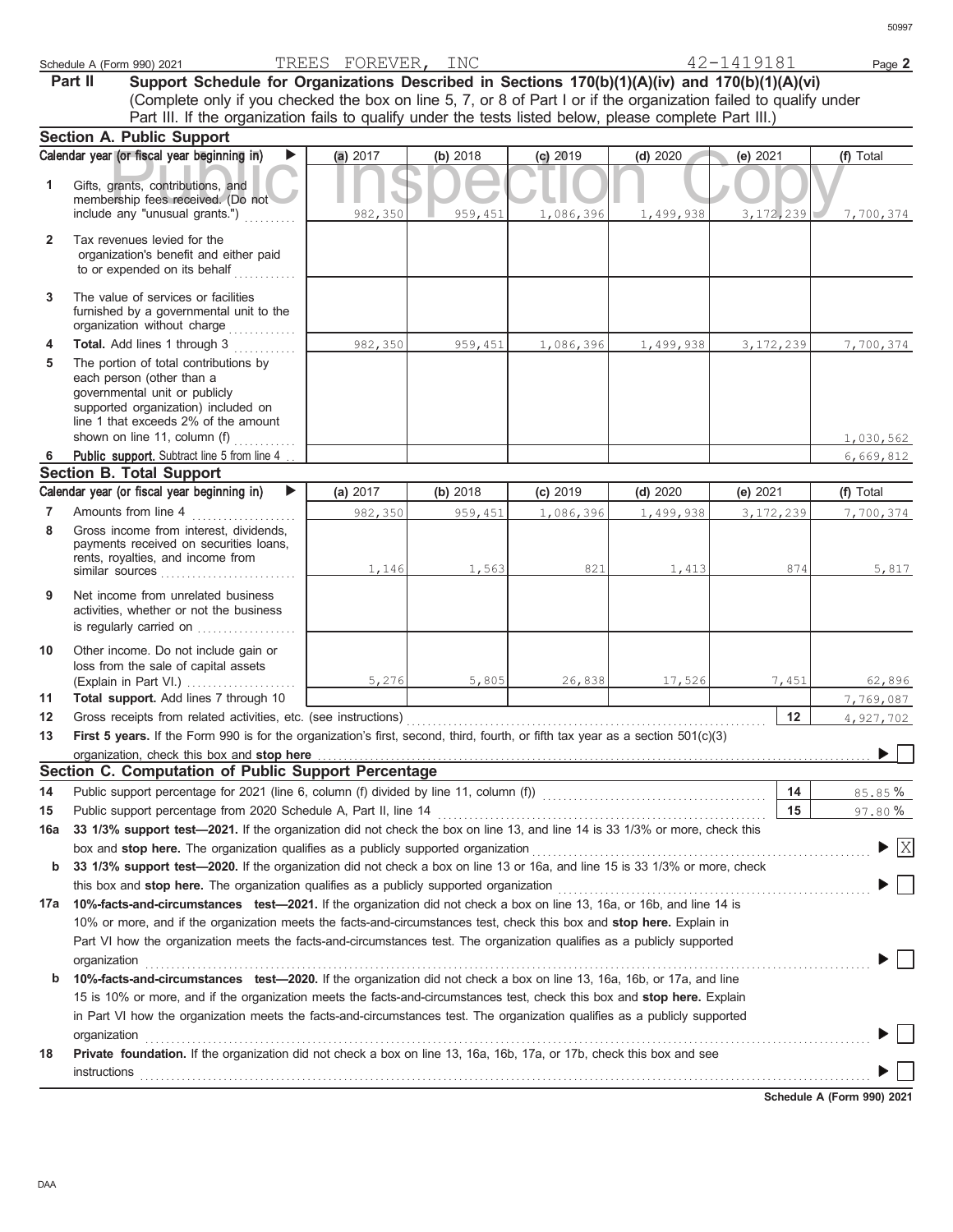| I |
|---|

| INC<br>пn 1<br><b>DH'H'</b><br>$\overline{\phantom{a}}$<br>2021 (990<br>$\prime$<br>Schedule A<br>'L'<br>н.<br>.<br>) K H<br>(Form<br>$\overline{ }$<br>$\sim$<br>ـ ستانا<br>◡∸<br>.<br>$\overline{\phantom{0}}$ | $\overline{\phantom{a}}$<br>Page 5 |  |
|------------------------------------------------------------------------------------------------------------------------------------------------------------------------------------------------------------------|------------------------------------|--|
|------------------------------------------------------------------------------------------------------------------------------------------------------------------------------------------------------------------|------------------------------------|--|

**Part III** Support Schedule for Organizations Described in Section 509(a)(2) (Complete only if you checked the box on line 10 of Part I or if the organization failed to qualify under Part II. If the organization fails to qualify under the tests listed below, please complete Part II.)

|                | <b>Section A. Public Support</b>                                                                                                                                                   |          |          |            |          |          |           |
|----------------|------------------------------------------------------------------------------------------------------------------------------------------------------------------------------------|----------|----------|------------|----------|----------|-----------|
|                | Calendar year (or fiscal year beginning in)<br>▶                                                                                                                                   | (a) 2017 | (b) 2018 | $(c)$ 2019 | (d) 2020 | (e) 2021 | (f) Total |
| 1              | Gifts, grants, contributions, and membership fees<br>received. (Do not include any "unusual grants.")                                                                              |          | ۰        |            |          |          |           |
| $\overline{2}$ | Gross receipts from admissions, merchandise<br>sold or services performed, or facilities<br>furnished in any activity that is related to the<br>organization's tax-exempt purpose  |          |          |            |          |          |           |
| 3              | Gross receipts from activities that are not an<br>unrelated trade or business under section 513                                                                                    |          |          |            |          |          |           |
| 4              | Tax revenues levied for the<br>organization's benefit and either paid<br>to or expended on its behalf                                                                              |          |          |            |          |          |           |
| 5              | The value of services or facilities<br>furnished by a governmental unit to the<br>organization without charge                                                                      |          |          |            |          |          |           |
| 6              | Total. Add lines 1 through 5                                                                                                                                                       |          |          |            |          |          |           |
|                | <b>7a</b> Amounts included on lines 1, 2, and 3<br>received from disqualified persons<br>.                                                                                         |          |          |            |          |          |           |
| $\mathbf b$    | Amounts included on lines 2 and 3<br>received from other than disqualified<br>persons that exceed the greater of \$5,000<br>or 1% of the amount on line 13 for the year            |          |          |            |          |          |           |
| C              | Add lines 7a and 7b<br>.                                                                                                                                                           |          |          |            |          |          |           |
| 8              | Public support. (Subtract line 7c from<br>line 6.)                                                                                                                                 |          |          |            |          |          |           |
|                | <b>Section B. Total Support</b>                                                                                                                                                    |          |          |            |          |          |           |
|                | Calendar year (or fiscal year beginning in)<br>▶                                                                                                                                   | (a) 2017 | (b) 2018 | $(c)$ 2019 | (d) 2020 | (e) 2021 | (f) Total |
| 9              | Amounts from line 6<br>.                                                                                                                                                           |          |          |            |          |          |           |
| 10a            | Gross income from interest, dividends,<br>payments received on securities loans, rents,<br>royalties, and income from similar sources                                              |          |          |            |          |          |           |
| b              | Unrelated business taxable income (less<br>section 511 taxes) from businesses<br>acquired after June 30, 1975                                                                      |          |          |            |          |          |           |
|                | c Add lines 10a and 10b $\ldots$                                                                                                                                                   |          |          |            |          |          |           |
| 11             | Net income from unrelated business<br>activities not included on line 10b, whether<br>or not the business is regularly carried on                                                  |          |          |            |          |          |           |
| 12             | Other income. Do not include gain or<br>loss from the sale of capital assets<br>(Explain in Part VI.)                                                                              |          |          |            |          |          |           |
| 13             | Total support. (Add lines 9, 10c, 11,<br>and $12.$ )                                                                                                                               |          |          |            |          |          |           |
| 14             | .<br>First 5 years. If the Form 990 is for the organization's first, second, third, fourth, or fifth tax year as a section 501(c)(3)<br>organization, check this box and stop here |          |          |            |          |          |           |
|                | Section C. Computation of Public Support Percentage                                                                                                                                |          |          |            |          |          |           |
| 15             | Public support percentage for 2021 (line 8, column (f), divided by line 13, column (f)) [[[[[[[[[[[[[[[[[[[[[                                                                      |          |          |            |          | 15       | $\%$      |
| 16             |                                                                                                                                                                                    |          |          |            |          | 16       | $\%$      |
|                | Section D. Computation of Investment Income Percentage                                                                                                                             |          |          |            |          |          |           |
| 17             | Investment income percentage for 2021 (line 10c, column (f), divided by line 13, column (f)) [[[[[[[[[[[[[[[[                                                                      |          |          |            |          | 17       | %         |
| 18             | Investment income percentage from 2020 Schedule A, Part III, line 17                                                                                                               |          |          |            |          | 18       | %         |
| 19a            | 33 1/3% support tests-2021. If the organization did not check the box on line 14, and line 15 is more than 33 1/3%, and line                                                       |          |          |            |          |          |           |
|                | 17 is not more than 33 1/3%, check this box and stop here. The organization qualifies as a publicly supported organization                                                         |          |          |            |          |          | $\Box$    |
| $\mathbf b$    | 33 1/3% support tests-2020. If the organization did not check a box on line 14 or line 19a, and line 16 is more than 33 1/3%, and                                                  |          |          |            |          |          |           |
|                | line 18 is not more than 33 1/3%, check this box and stop here. The organization qualifies as a publicly supported organization                                                    |          |          |            |          |          |           |
| 20             |                                                                                                                                                                                    |          |          |            |          |          |           |

### **Schedule A (Form 990) 2021**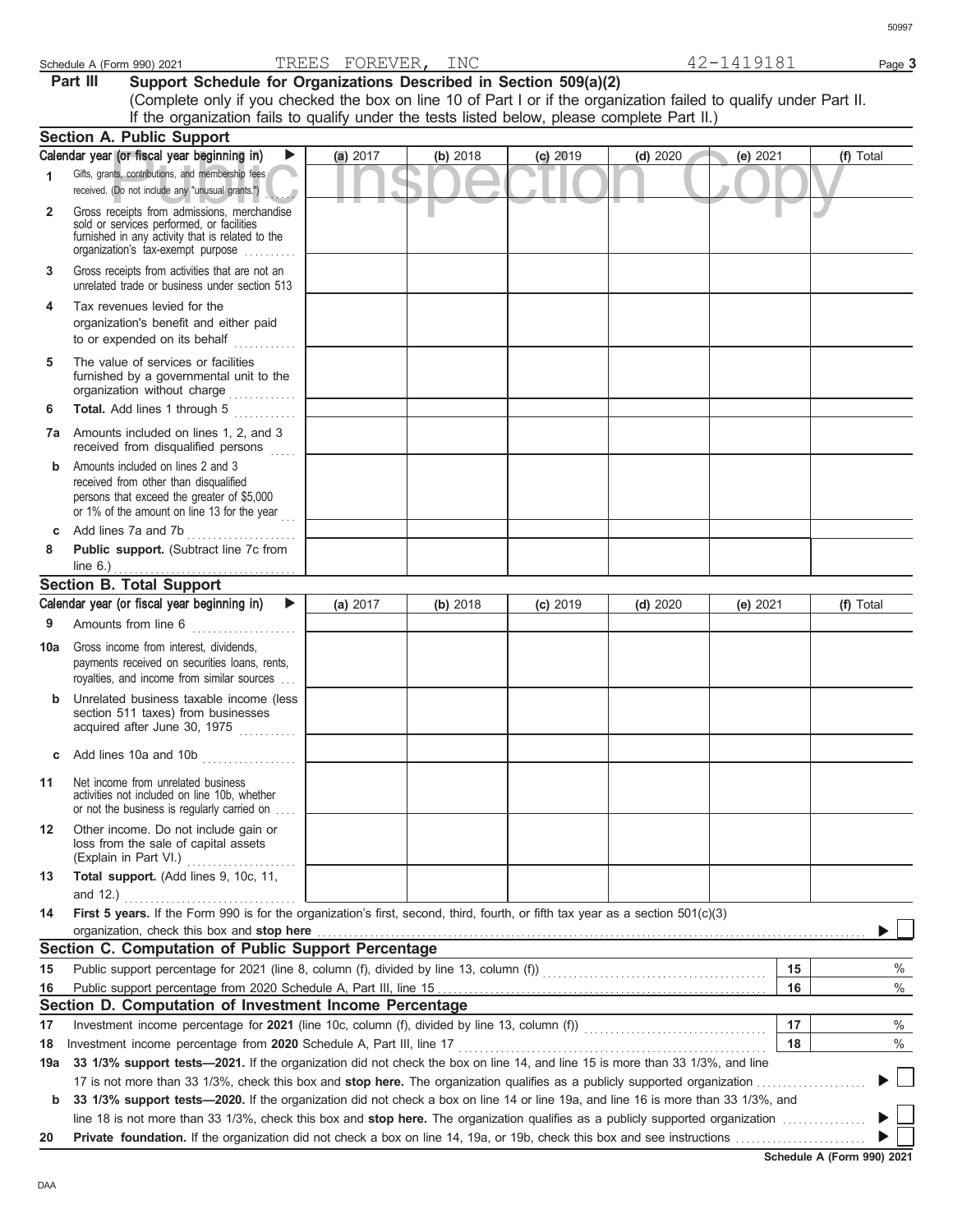| Part IV | <b>Supporting Organizations</b>                                                                                                                                                                                                 |                 |     |    |
|---------|---------------------------------------------------------------------------------------------------------------------------------------------------------------------------------------------------------------------------------|-----------------|-----|----|
|         | (Complete only if you checked a box in line 12 on Part I. If you checked box 12a, Part I, complete Sections A                                                                                                                   |                 |     |    |
|         | and B. If you checked box 12b, Part I, complete Sections A and C. If you checked box 12c, Part I, complete                                                                                                                      |                 |     |    |
|         | Sections A, D, and E. If you checked box 12d, Part I, complete Sections A and D, and complete Part V.)                                                                                                                          |                 |     |    |
|         | <b>Section A. All Supporting Organizations</b>                                                                                                                                                                                  |                 |     |    |
|         |                                                                                                                                                                                                                                 |                 | Yes | No |
| 1       | Are all of the organization's supported organizations listed by name in the organization's governing                                                                                                                            |                 |     |    |
|         | documents? If "No," describe in Part VI how the supported organizations are designated. If designated by                                                                                                                        |                 |     |    |
|         | class or purpose, describe the designation. If historic and continuing relationship, explain.                                                                                                                                   | 1               |     |    |
| 2       | Did the organization have any supported organization that does not have an IRS determination of status                                                                                                                          |                 |     |    |
|         | under section 509(a)(1) or (2)? If "Yes," explain in Part VI how the organization determined that the supported                                                                                                                 |                 |     |    |
|         | organization was described in section 509(a)(1) or (2).                                                                                                                                                                         | 2               |     |    |
| За      | Did the organization have a supported organization described in section $501(c)(4)$ , (5), or (6)? If "Yes," answer                                                                                                             |                 |     |    |
|         | lines 3b and 3c below.                                                                                                                                                                                                          | За              |     |    |
| b       | Did the organization confirm that each supported organization qualified under section $501(c)(4)$ , (5), or (6) and                                                                                                             |                 |     |    |
|         | satisfied the public support tests under section $509(a)(2)?$ If "Yes," describe in <b>Part VI</b> when and how the                                                                                                             |                 |     |    |
|         | organization made the determination.                                                                                                                                                                                            | 3b              |     |    |
| c       | Did the organization ensure that all support to such organizations was used exclusively for section $170(c)(2)(B)$                                                                                                              |                 |     |    |
|         | purposes? If "Yes," explain in Part VI what controls the organization put in place to ensure such use.                                                                                                                          | 3c              |     |    |
| 4a      | Was any supported organization not organized in the United States ("foreign supported organization")? If                                                                                                                        |                 |     |    |
|         | "Yes," and if you checked box 12a or 12b in Part I, answer lines 4b and 4c below.                                                                                                                                               | 4a              |     |    |
| b       | Did the organization have ultimate control and discretion in deciding whether to make grants to the foreign                                                                                                                     |                 |     |    |
|         | supported organization? If "Yes," describe in Part VI how the organization had such control and discretion                                                                                                                      |                 |     |    |
|         | despite being controlled or supervised by or in connection with its supported organizations.                                                                                                                                    | 4b              |     |    |
| c       | Did the organization support any foreign supported organization that does not have an IRS determination                                                                                                                         |                 |     |    |
|         | under sections 501(c)(3) and 509(a)(1) or (2)? If "Yes," explain in Part VI what controls the organization used                                                                                                                 |                 |     |    |
|         | to ensure that all support to the foreign supported organization was used exclusively for section 170(c)(2)(B)                                                                                                                  |                 |     |    |
|         | purposes.                                                                                                                                                                                                                       | 4c              |     |    |
| 5a      | Did the organization add, substitute, or remove any supported organizations during the tax year? If "Yes,"                                                                                                                      |                 |     |    |
|         | answer lines 5b and 5c below (if applicable). Also, provide detail in Part VI, including (i) the names and EIN                                                                                                                  |                 |     |    |
|         | numbers of the supported organizations added, substituted, or removed; (ii) the reasons for each such action;                                                                                                                   |                 |     |    |
|         | (iii) the authority under the organization's organizing document authorizing such action; and (iv) how the action                                                                                                               |                 |     |    |
|         | was accomplished (such as by amendment to the organizing document).                                                                                                                                                             | 5a              |     |    |
| b       | Type I or Type II only. Was any added or substituted supported organization part of a class already                                                                                                                             |                 |     |    |
|         | designated in the organization's organizing document?                                                                                                                                                                           | 5b              |     |    |
| с       | Substitutions only. Was the substitution the result of an event beyond the organization's control?                                                                                                                              | 5 <sub>c</sub>  |     |    |
| 6       | Did the organization provide support (whether in the form of grants or the provision of services or facilities) to                                                                                                              |                 |     |    |
|         | anyone other than (i) its supported organizations, (ii) individuals that are part of the charitable class benefited                                                                                                             |                 |     |    |
|         | by one or more of its supported organizations, or (iii) other supporting organizations that also support or                                                                                                                     |                 |     |    |
|         | benefit one or more of the filing organization's supported organizations? If "Yes," provide detail in Part VI.                                                                                                                  | 6               |     |    |
| 7       | Did the organization provide a grant, loan, compensation, or other similar payment to a substantial contributor                                                                                                                 |                 |     |    |
|         | (as defined in section $4958(c)(3)(C)$ ), a family member of a substantial contributor, or a 35% controlled entity                                                                                                              |                 |     |    |
|         | with regard to a substantial contributor? If "Yes," complete Part I of Schedule L (Form 990).                                                                                                                                   | 7               |     |    |
| 8       | Did the organization make a loan to a disqualified person (as defined in section 4958) not described on line                                                                                                                    |                 |     |    |
|         | 7? If "Yes," complete Part I of Schedule L (Form 990).                                                                                                                                                                          | 8               |     |    |
| 9a      | Was the organization controlled directly or indirectly at any time during the tax year by one or more                                                                                                                           |                 |     |    |
|         | disqualified persons, as defined in section 4946 (other than foundation managers and organizations                                                                                                                              |                 |     |    |
|         | described in section 509(a)(1) or (2))? If "Yes," provide detail in Part VI.                                                                                                                                                    | 9а              |     |    |
| b       | Did one or more disqualified persons (as defined on line 9a) hold a controlling interest in any entity in which                                                                                                                 |                 |     |    |
|         | the supporting organization had an interest? If "Yes," provide detail in Part VI.                                                                                                                                               | 9b              |     |    |
| c       | Did a disqualified person (as defined on line 9a) have an ownership interest in, or derive any personal benefit<br>from, assets in which the supporting organization also had an interest? If "Yes," provide detail in Part VI. | 9c              |     |    |
| 10a     | Was the organization subject to the excess business holdings rules of section 4943 because of section                                                                                                                           |                 |     |    |
|         | 4943(f) (regarding certain Type II supporting organizations, and all Type III non-functionally integrated                                                                                                                       |                 |     |    |
|         | supporting organizations)? If "Yes," answer line 10b below.                                                                                                                                                                     | 10a             |     |    |
| b       | Did the organization have any excess business holdings in the tax year? (Use Schedule C, Form 4720, to                                                                                                                          |                 |     |    |
|         | determine whether the organization had excess business holdings.)                                                                                                                                                               | 10 <sub>b</sub> |     |    |
|         |                                                                                                                                                                                                                                 |                 |     |    |

**Schedule A (Form 990) 2021**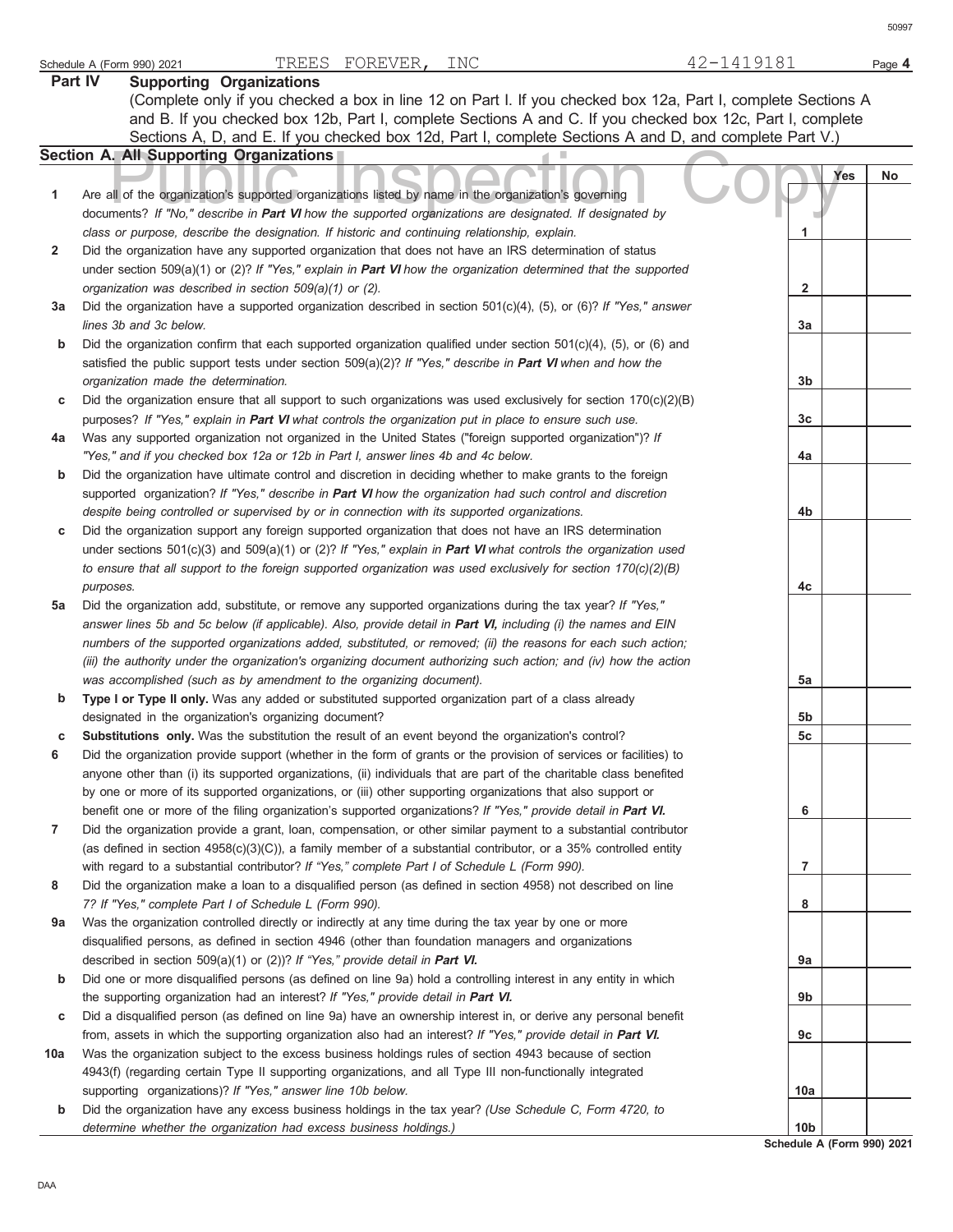|     | Part IV<br><b>Supporting Organizations (continued)</b>                                                                                                                                                                    |                 |            |                            |
|-----|---------------------------------------------------------------------------------------------------------------------------------------------------------------------------------------------------------------------------|-----------------|------------|----------------------------|
|     |                                                                                                                                                                                                                           |                 | Yes        | No                         |
| 11  | Has the organization accepted a gift or contribution from any of the following persons?                                                                                                                                   |                 |            |                            |
|     | a A person who directly or indirectly controls, either alone or together with persons described on lines 11b and                                                                                                          |                 |            |                            |
|     | 11c below, the governing body of a supported organization?                                                                                                                                                                | 11a             |            |                            |
| b   | A family member of a person described on line 11a above?                                                                                                                                                                  | 11 <sub>b</sub> |            |                            |
| c   | A 35% controlled entity of a person described on line 11a or 11b above? If "Yes" to line 11a, 11b, or 11c,                                                                                                                |                 |            |                            |
|     | provide detail in Part VI.                                                                                                                                                                                                | 11c             |            |                            |
|     | <b>Section B. Type I Supporting Organizations</b>                                                                                                                                                                         |                 |            |                            |
|     |                                                                                                                                                                                                                           |                 | <b>Yes</b> | No                         |
| 1   | Did the governing body, members of the governing body, officers acting in their official capacity, or membership of one or                                                                                                |                 |            |                            |
|     | more supported organizations have the power to regularly appoint or elect at least a majority of the organization's officers,                                                                                             |                 |            |                            |
|     | directors, or trustees at all times during the tax year? If "No," describe in Part VI how the supported organization(s)                                                                                                   |                 |            |                            |
|     | effectively operated, supervised, or controlled the organization's activities. If the organization had more than one supported                                                                                            |                 |            |                            |
|     | organization, describe how the powers to appoint and/or remove officers, directors, or trustees were allocated among the                                                                                                  |                 |            |                            |
|     | supported organizations and what conditions or restrictions, if any, applied to such powers during the tax year.                                                                                                          | 1               |            |                            |
| 2   | Did the organization operate for the benefit of any supported organization other than the supported                                                                                                                       |                 |            |                            |
|     |                                                                                                                                                                                                                           |                 |            |                            |
|     | organization(s) that operated, supervised, or controlled the supporting organization? If "Yes," explain in Part<br>VI how providing such benefit carried out the purposes of the supported organization(s) that operated. |                 |            |                            |
|     |                                                                                                                                                                                                                           |                 |            |                            |
|     | supervised, or controlled the supporting organization.                                                                                                                                                                    | $\overline{2}$  |            |                            |
|     | Section C. Type II Supporting Organizations                                                                                                                                                                               |                 |            |                            |
|     |                                                                                                                                                                                                                           |                 | Yes        | No                         |
| 1   | Were a majority of the organization's directors or trustees during the tax year also a majority of the directors                                                                                                          |                 |            |                            |
|     | or trustees of each of the organization's supported organization(s)? If "No," describe in Part VI how control                                                                                                             |                 |            |                            |
|     | or management of the supporting organization was vested in the same persons that controlled or managed                                                                                                                    |                 |            |                            |
|     | the supported organization(s).                                                                                                                                                                                            | 1               |            |                            |
|     | Section D. All Type III Supporting Organizations                                                                                                                                                                          |                 |            |                            |
|     |                                                                                                                                                                                                                           |                 | <b>Yes</b> | No                         |
| 1   | Did the organization provide to each of its supported organizations, by the last day of the fifth month of the                                                                                                            |                 |            |                            |
|     | organization's tax year, (i) a written notice describing the type and amount of support provided during the prior tax                                                                                                     |                 |            |                            |
|     | year, (ii) a copy of the Form 990 that was most recently filed as of the date of notification, and (iii) copies of the                                                                                                    |                 |            |                            |
|     | organization's governing documents in effect on the date of notification, to the extent not previously provided?                                                                                                          | 1               |            |                            |
| 2   | Were any of the organization's officers, directors, or trustees either (i) appointed or elected by the supported                                                                                                          |                 |            |                            |
|     | organization(s) or (ii) serving on the governing body of a supported organization? If "No," explain in Part VI how                                                                                                        |                 |            |                            |
|     | the organization maintained a close and continuous working relationship with the supported organization(s).                                                                                                               | 2               |            |                            |
| 3   | By reason of the relationship described on line 2, above, did the organization's supported organizations have                                                                                                             |                 |            |                            |
|     | a significant voice in the organization's investment policies and in directing the use of the organization's                                                                                                              |                 |            |                            |
|     | income or assets at all times during the tax year? If "Yes," describe in Part VI the role the organization's                                                                                                              |                 |            |                            |
|     | supported organizations played in this regard.                                                                                                                                                                            | 3               |            |                            |
|     | Section E. Type III Functionally Integrated Supporting Organizations                                                                                                                                                      |                 |            |                            |
| 1   | Check the box next to the method that the organization used to satisfy the Integral Part Test during the year (see instructions).                                                                                         |                 |            |                            |
| a   | The organization satisfied the Activities Test. Complete line 2 below.                                                                                                                                                    |                 |            |                            |
| b   | The organization is the parent of each of its supported organizations. Complete line 3 below.                                                                                                                             |                 |            |                            |
| C   | The organization supported a governmental entity. Describe in Part VI how you supported a governmental entity (see instructions).                                                                                         |                 |            |                            |
| 2   | Activities Test. Answer lines 2a and 2b below.                                                                                                                                                                            |                 | Yes        | No                         |
| а   | Did substantially all of the organization's activities during the tax year directly further the exempt purposes of                                                                                                        |                 |            |                            |
|     | the supported organization(s) to which the organization was responsive? If "Yes," then in Part VI identify                                                                                                                |                 |            |                            |
|     | those supported organizations and explain how these activities directly furthered their exempt purposes,                                                                                                                  |                 |            |                            |
|     | how the organization was responsive to those supported organizations, and how the organization determined                                                                                                                 |                 |            |                            |
|     | that these activities constituted substantially all of its activities.                                                                                                                                                    | 2a              |            |                            |
| b   | Did the activities described on line 2a, above, constitute activities that, but for the organization's                                                                                                                    |                 |            |                            |
|     | involvement, one or more of the organization's supported organization(s) would have been engaged in? If                                                                                                                   |                 |            |                            |
|     | "Yes," explain in Part VI the reasons for the organization's position that its supported organization(s) would                                                                                                            |                 |            |                            |
|     | have engaged in these activities but for the organization's involvement.                                                                                                                                                  | 2b              |            |                            |
| 3   | Parent of Supported Organizations. Answer lines 3a and 3b below.                                                                                                                                                          |                 |            |                            |
| а   | Did the organization have the power to regularly appoint or elect a majority of the officers, directors, or                                                                                                               |                 |            |                            |
|     | trustees of each of the supported organizations? If "Yes" or "No," provide details in Part VI.                                                                                                                            | За              |            |                            |
| b   |                                                                                                                                                                                                                           |                 |            |                            |
|     | Did the organization exercise a substantial degree of direction over the policies, programs, and activities of each                                                                                                       | 3b              |            |                            |
| DAA | of its supported organizations? If "Yes," describe in Part VI the role played by the organization in this regard.                                                                                                         |                 |            | Schedule A (Form 990) 2021 |
|     |                                                                                                                                                                                                                           |                 |            |                            |

Schedule A (Form 990) 2021 Page **5** TREES FOREVER, INC 42-1419181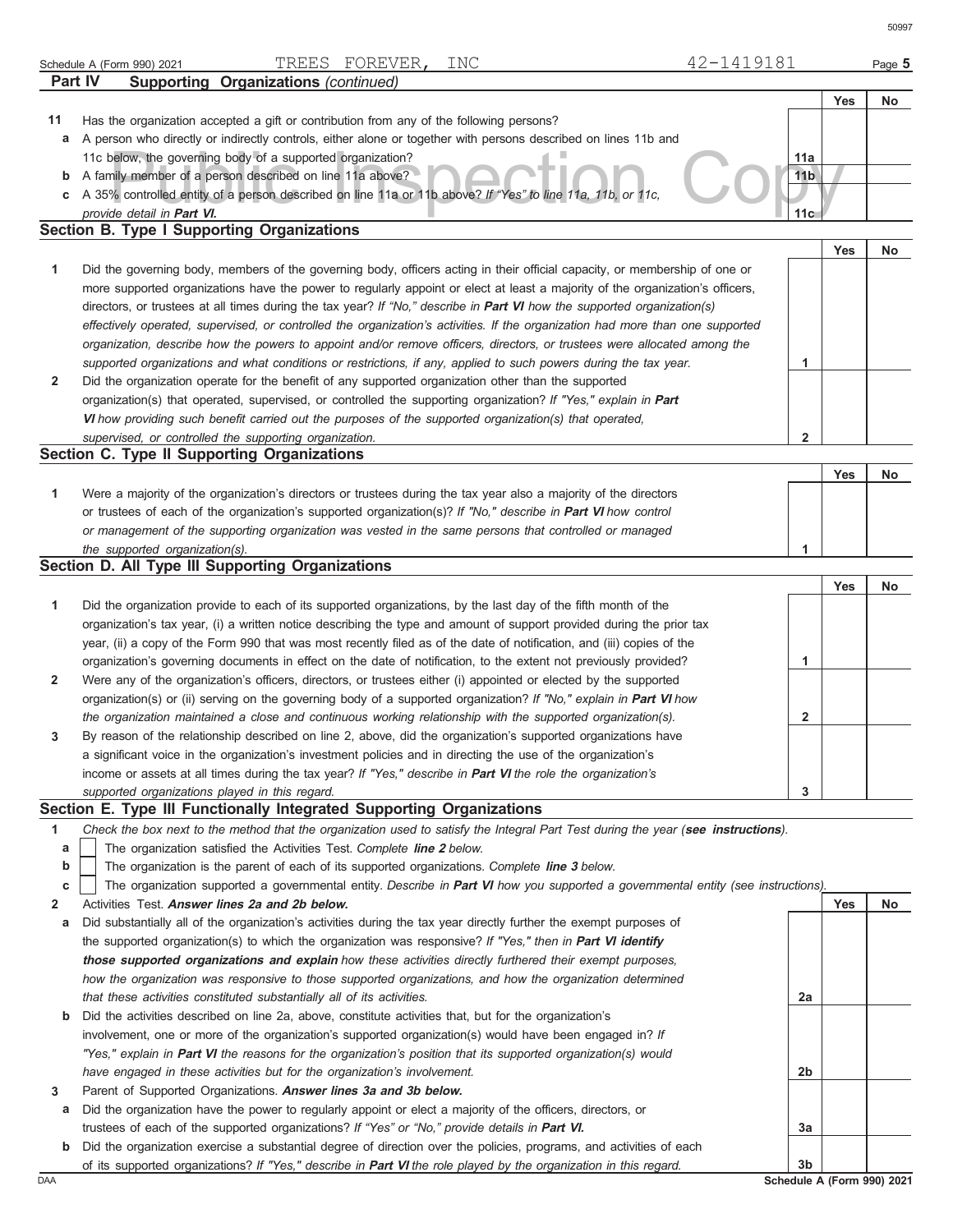|                | TREES FOREVER, INC<br>Schedule A (Form 990) 2021                                                                                 |                         | 42-1419181     | Page 6                         |
|----------------|----------------------------------------------------------------------------------------------------------------------------------|-------------------------|----------------|--------------------------------|
| <b>Part V</b>  | Type III Non-Functionally Integrated 509(a)(3) Supporting Organizations                                                          |                         |                |                                |
| $\mathbf{1}$   | Check here if the organization satisfied the Integral Part Test as a qualifying trust on Nov. 20, 1970 (explain in Part VI). See |                         |                |                                |
|                | instructions. All other Type III non-functionally integrated supporting organizations must complete Sections A through E.        |                         |                |                                |
|                |                                                                                                                                  |                         |                | (B) Current Year               |
|                | Section A - Adjusted Net Income                                                                                                  |                         | (A) Prior Year | (optional)                     |
| 1              | Net short-term capital gain                                                                                                      | $\mathbf{1}$            |                |                                |
| $\mathbf{2}$   | Recoveries of prior-year distributions                                                                                           | $\overline{2}$          |                |                                |
| 3              | Other gross income (see instructions)                                                                                            | 3                       |                |                                |
| 4              | Add lines 1 through 3.                                                                                                           | 4                       |                |                                |
| 5              | Depreciation and depletion                                                                                                       | 5                       |                |                                |
| 6              | Portion of operating expenses paid or incurred for production or collection                                                      |                         |                |                                |
|                | of gross income or for management, conservation, or maintenance of                                                               |                         |                |                                |
|                | property held for production of income (see instructions)                                                                        | 6                       |                |                                |
| 7              | Other expenses (see instructions)                                                                                                | $\overline{7}$          |                |                                |
| 8              | Adjusted Net Income (subtract lines 5, 6, and 7 from line 4)                                                                     | 8                       |                |                                |
|                | Section B - Minimum Asset Amount                                                                                                 |                         | (A) Prior Year | (B) Current Year<br>(optional) |
| 1              | Aggregate fair market value of all non-exempt-use assets (see                                                                    |                         |                |                                |
|                | instructions for short tax year or assets held for part of year):                                                                |                         |                |                                |
|                | a Average monthly value of securities                                                                                            | 1a                      |                |                                |
|                | <b>b</b> Average monthly cash balances                                                                                           | 1b                      |                |                                |
|                | c Fair market value of other non-exempt-use assets                                                                               | 1 <sub>c</sub>          |                |                                |
|                | d Total (add lines 1a, 1b, and 1c)                                                                                               | 1d                      |                |                                |
|                | e Discount claimed for blockage or other factors                                                                                 |                         |                |                                |
|                | (explain in detail in <b>Part VI</b> ):                                                                                          |                         |                |                                |
| $\mathbf{2}$   | Acquisition indebtedness applicable to non-exempt-use assets                                                                     | $\overline{\mathbf{2}}$ |                |                                |
| 3              | Subtract line 2 from line 1d.                                                                                                    | 3                       |                |                                |
| 4              | Cash deemed held for exempt use. Enter 0.015 of line 3 (for greater amount,                                                      |                         |                |                                |
|                | see instructions).                                                                                                               | 4                       |                |                                |
| 5              | Net value of non-exempt-use assets (subtract line 4 from line 3)                                                                 | 5                       |                |                                |
| 6              | Multiply line 5 by 0.035.                                                                                                        | 6                       |                |                                |
| 7              | Recoveries of prior-year distributions                                                                                           | $\overline{7}$          |                |                                |
| 8              | Minimum Asset Amount (add line 7 to line 6)                                                                                      | 8                       |                |                                |
|                | Section C - Distributable Amount                                                                                                 |                         |                | <b>Current Year</b>            |
| 1.             | Adjusted net income for prior year (from Section A, line 8, column A)                                                            | 1                       |                |                                |
| 2              | Enter 0.85 of line 1.                                                                                                            | 2                       |                |                                |
| 3              | Minimum asset amount for prior year (from Section B, line 8, column A)                                                           | 3                       |                |                                |
| 4              | Enter greater of line 2 or line 3.                                                                                               | 4                       |                |                                |
| 5              | Income tax imposed in prior year                                                                                                 | 5                       |                |                                |
| 6              | Distributable Amount. Subtract line 5 from line 4, unless subject to                                                             |                         |                |                                |
|                | emergency temporary reduction (see instructions).                                                                                | 6                       |                |                                |
| $\overline{7}$ | Check here if the current year is the organization's first as a non-functionally integrated Type III supporting organization     |                         |                |                                |

(see instructions).

**Schedule A (Form 990) 2021**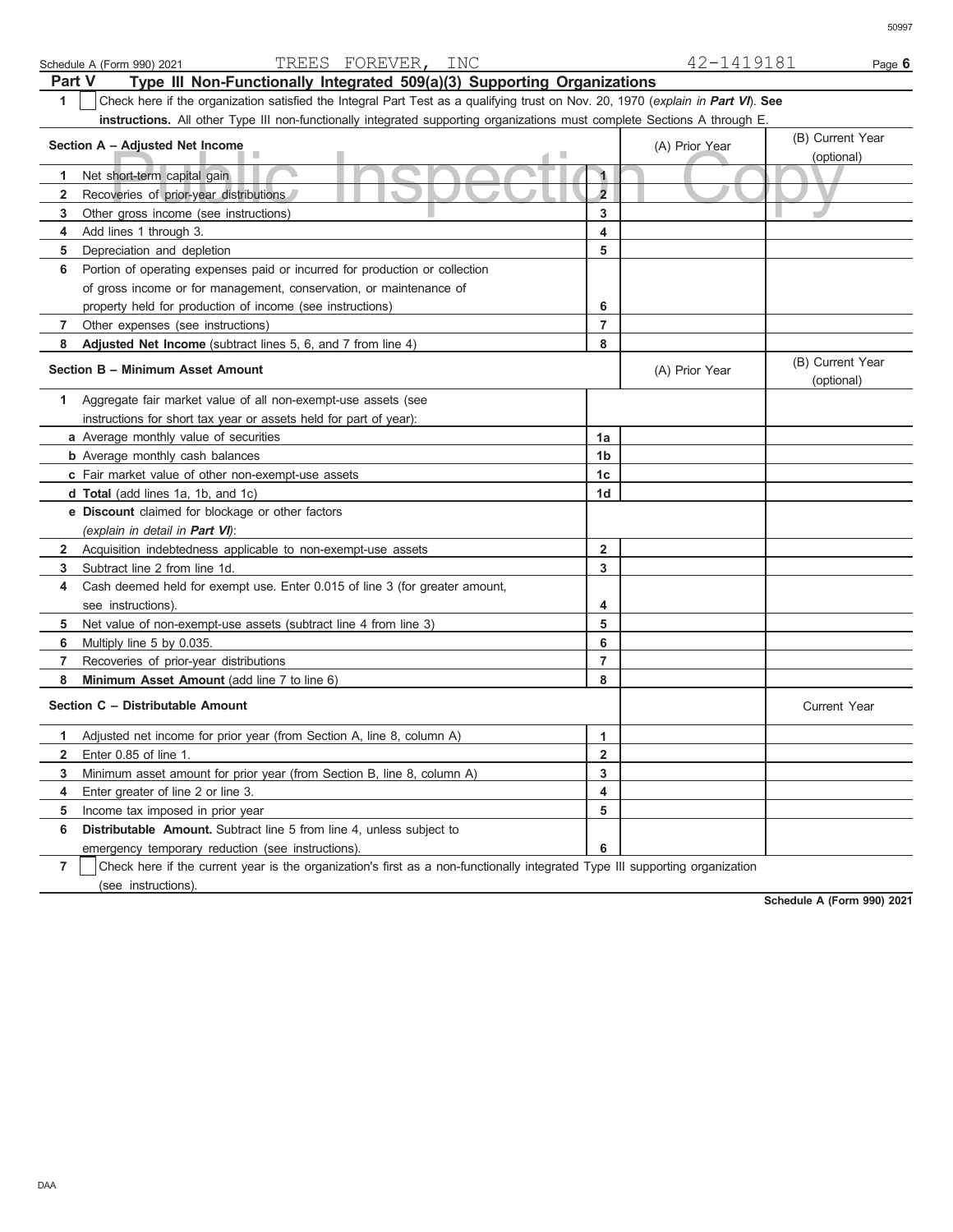| Schedule A (Form 990) 2021 |  |  |
|----------------------------|--|--|
|----------------------------|--|--|

|                | TREES FOREVER, INC<br>Schedule A (Form 990) 2021                                           |                                    | 42-1419181                                    | Page 7                                                  |
|----------------|--------------------------------------------------------------------------------------------|------------------------------------|-----------------------------------------------|---------------------------------------------------------|
| <b>Part V</b>  | Type III Non-Functionally Integrated 509(a)(3) Supporting Organizations (continued)        |                                    |                                               |                                                         |
|                | Section D - Distributions                                                                  |                                    |                                               | <b>Current Year</b>                                     |
| 1              | Amounts paid to supported organizations to accomplish exempt purposes                      |                                    |                                               |                                                         |
| $\overline{2}$ | Amounts paid to perform activity that directly furthers exempt purposes of supported       |                                    |                                               |                                                         |
|                | organizations, in excess of income from activity                                           |                                    |                                               |                                                         |
| 3              | Administrative expenses paid to accomplish exempt purposes of supported organizations      |                                    |                                               |                                                         |
| 4              | Amounts paid to acquire exempt-use assets                                                  |                                    |                                               |                                                         |
| 5              | Qualified set-aside amounts (prior IRS approval required—provide details in Part VI)       |                                    |                                               |                                                         |
| 6              | Other distributions (describe in Part VI). See instructions.                               |                                    |                                               |                                                         |
| 7              | Total annual distributions. Add lines 1 through 6.                                         |                                    |                                               |                                                         |
| 8              | Distributions to attentive supported organizations to which the organization is responsive |                                    |                                               |                                                         |
|                | (provide details in Part VI). See instructions.                                            |                                    |                                               |                                                         |
| 9              | Distributable amount for 2021 from Section C, line 6                                       |                                    |                                               |                                                         |
| 10             | Line 8 amount divided by line 9 amount                                                     |                                    |                                               |                                                         |
|                | Section E - Distribution Allocations (see instructions)                                    | (i)<br><b>Excess Distributions</b> | (ii)<br><b>Underdistributions</b><br>Pre-2021 | (iii)<br><b>Distributable</b><br><b>Amount for 2021</b> |
| 1              | Distributable amount for 2021 from Section C, line 6                                       |                                    |                                               |                                                         |
| $\overline{2}$ | Underdistributions, if any, for years prior to 2021                                        |                                    |                                               |                                                         |
|                | (reasonable cause required-explain in Part VI). See                                        |                                    |                                               |                                                         |
| 3              | instructions.<br>Excess distributions carryover, if any, to 2021                           |                                    |                                               |                                                         |
|                | <b>a</b> From 2016                                                                         |                                    |                                               |                                                         |
|                |                                                                                            |                                    |                                               |                                                         |
|                |                                                                                            |                                    |                                               |                                                         |
|                |                                                                                            |                                    |                                               |                                                         |
|                | e From 2020                                                                                |                                    |                                               |                                                         |
|                | f Total of lines 3a through 3e                                                             |                                    |                                               |                                                         |
|                | g Applied to underdistributions of prior years                                             |                                    |                                               |                                                         |
|                | h Applied to 2021 distributable amount                                                     |                                    |                                               |                                                         |
|                | <i>i</i> Carryover from 2016 not applied (see instructions)                                |                                    |                                               |                                                         |
|                | Remainder. Subtract lines 3g, 3h, and 3i from line 3f.                                     |                                    |                                               |                                                         |
| 4              | Distributions for 2021 from                                                                |                                    |                                               |                                                         |
|                | Section D, line 7:<br>\$                                                                   |                                    |                                               |                                                         |
|                | a Applied to underdistributions of prior years                                             |                                    |                                               |                                                         |
|                | <b>b</b> Applied to 2021 distributable amount                                              |                                    |                                               |                                                         |
|                | c Remainder. Subtract lines 4a and 4b from line 4.                                         |                                    |                                               |                                                         |
| 5              | Remaining underdistributions for years prior to 2021, if                                   |                                    |                                               |                                                         |
|                | any. Subtract lines 3g and 4a from line 2. For result                                      |                                    |                                               |                                                         |
|                | greater than zero, explain in Part VI. See instructions.                                   |                                    |                                               |                                                         |
| 6              | Remaining underdistributions for 2021 Subtract lines 3h                                    |                                    |                                               |                                                         |
|                | and 4b from line 1. For result greater than zero, explain in                               |                                    |                                               |                                                         |
|                | <b>Part VI</b> . See instructions.                                                         |                                    |                                               |                                                         |
| 7              | Excess distributions carryover to 2022. Add lines 3j                                       |                                    |                                               |                                                         |
|                | and 4c.                                                                                    |                                    |                                               |                                                         |
| 8              | Breakdown of line 7:                                                                       |                                    |                                               |                                                         |
|                |                                                                                            |                                    |                                               |                                                         |
|                | <b>b</b> Excess from 2018                                                                  |                                    |                                               |                                                         |
|                | c Excess from 2019                                                                         |                                    |                                               |                                                         |
|                | d Excess from 2020                                                                         |                                    |                                               |                                                         |
|                | e Excess from 2021                                                                         |                                    |                                               | 0.00100                                                 |

**Schedule A (Form 990) 2021**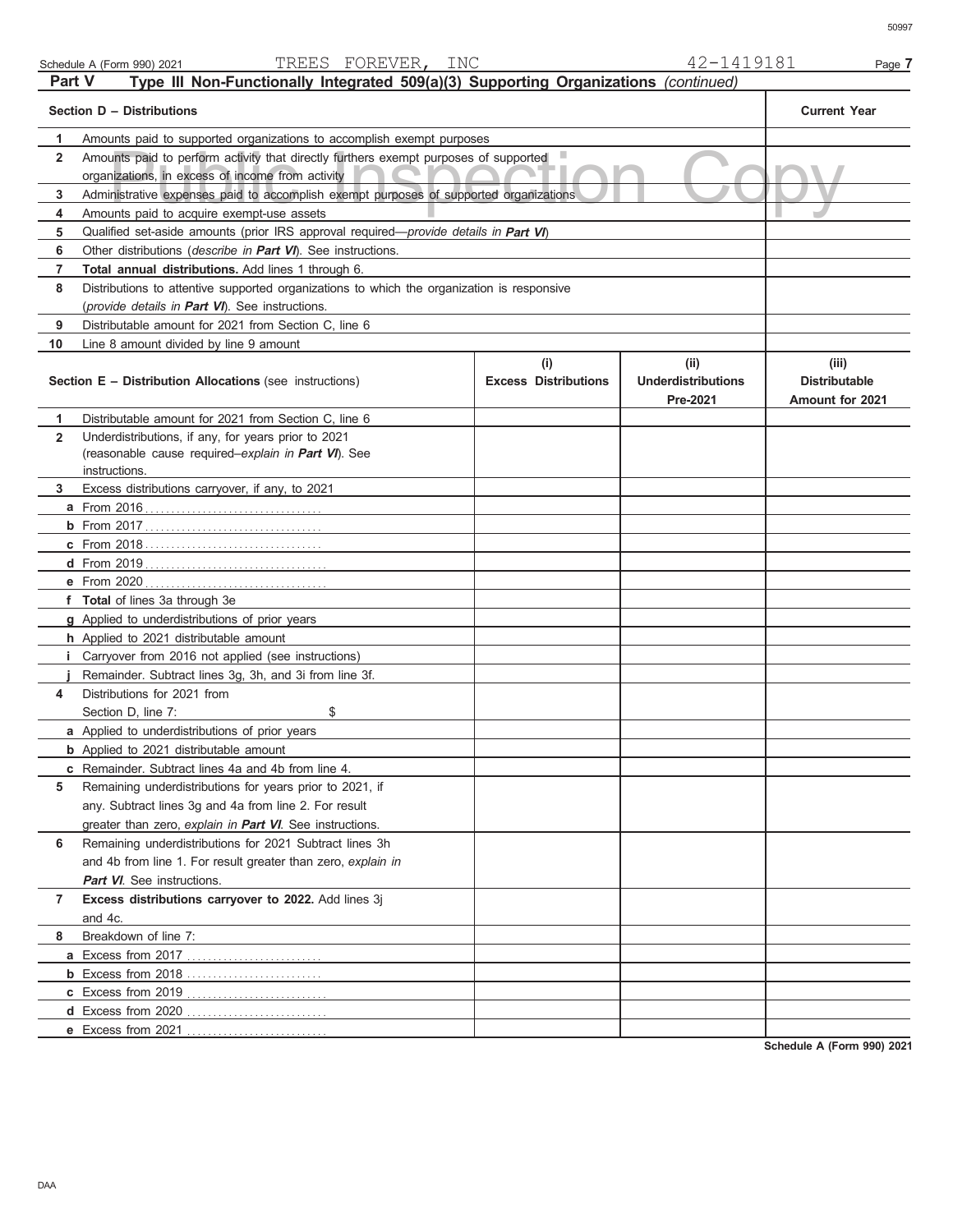| Schedule A (Form 990) 2021<br>Part VI |                  |  | TREES FOREVER, INC    | Supplemental Information. Provide the explanations required by Part II, line 10; Part II, line 17a or 17b; Part<br>III, line 12; Part IV, Section A, lines 1, 2, 3b, 3c, 4b, 4c, 5a, 6, 9a, 9b, 9c, 11a, 11b, and 11c; Part IV, Section<br>B, lines 1 and 2; Part IV, Section C, line 1; Part IV, Section D, lines 2 and 3; Part IV, Section E, lines 1c, 2a, 2b,<br>3a, and 3b; Part V, line 1; Part V, Section B, line 1e; Part V, Section D, lines 5, 6, and 8; and Part V, Section E, | 42-1419181 | Page 8 |
|---------------------------------------|------------------|--|-----------------------|-------------------------------------------------------------------------------------------------------------------------------------------------------------------------------------------------------------------------------------------------------------------------------------------------------------------------------------------------------------------------------------------------------------------------------------------------------------------------------------------|------------|--------|
|                                       |                  |  |                       | lines 2, 5, and 6. Also complete this part for any additional information. (See instructions.)                                                                                                                                                                                                                                                                                                                                                                                            |            |        |
|                                       | PART II, LINE 10 |  | - OTHER INCOME DETAIL |                                                                                                                                                                                                                                                                                                                                                                                                                                                                                           |            |        |
| <b>OTHER</b>                          |                  |  |                       | \$<br>62,896                                                                                                                                                                                                                                                                                                                                                                                                                                                                              |            |        |
|                                       |                  |  |                       |                                                                                                                                                                                                                                                                                                                                                                                                                                                                                           |            |        |
|                                       |                  |  |                       |                                                                                                                                                                                                                                                                                                                                                                                                                                                                                           |            |        |
|                                       |                  |  |                       |                                                                                                                                                                                                                                                                                                                                                                                                                                                                                           |            |        |
|                                       |                  |  |                       |                                                                                                                                                                                                                                                                                                                                                                                                                                                                                           |            |        |
|                                       |                  |  |                       |                                                                                                                                                                                                                                                                                                                                                                                                                                                                                           |            |        |
|                                       |                  |  |                       |                                                                                                                                                                                                                                                                                                                                                                                                                                                                                           |            |        |
|                                       |                  |  |                       |                                                                                                                                                                                                                                                                                                                                                                                                                                                                                           |            |        |
|                                       |                  |  |                       |                                                                                                                                                                                                                                                                                                                                                                                                                                                                                           |            |        |
|                                       |                  |  |                       |                                                                                                                                                                                                                                                                                                                                                                                                                                                                                           |            |        |
|                                       |                  |  |                       |                                                                                                                                                                                                                                                                                                                                                                                                                                                                                           |            |        |
|                                       |                  |  |                       |                                                                                                                                                                                                                                                                                                                                                                                                                                                                                           |            |        |
|                                       |                  |  |                       |                                                                                                                                                                                                                                                                                                                                                                                                                                                                                           |            |        |
|                                       |                  |  |                       |                                                                                                                                                                                                                                                                                                                                                                                                                                                                                           |            |        |
|                                       |                  |  |                       |                                                                                                                                                                                                                                                                                                                                                                                                                                                                                           |            |        |
|                                       |                  |  |                       |                                                                                                                                                                                                                                                                                                                                                                                                                                                                                           |            |        |
|                                       |                  |  |                       |                                                                                                                                                                                                                                                                                                                                                                                                                                                                                           |            |        |
|                                       |                  |  |                       |                                                                                                                                                                                                                                                                                                                                                                                                                                                                                           |            |        |
|                                       |                  |  |                       |                                                                                                                                                                                                                                                                                                                                                                                                                                                                                           |            |        |
|                                       |                  |  |                       |                                                                                                                                                                                                                                                                                                                                                                                                                                                                                           |            |        |
|                                       |                  |  |                       |                                                                                                                                                                                                                                                                                                                                                                                                                                                                                           |            |        |
|                                       |                  |  |                       |                                                                                                                                                                                                                                                                                                                                                                                                                                                                                           |            |        |
|                                       |                  |  |                       |                                                                                                                                                                                                                                                                                                                                                                                                                                                                                           |            |        |
|                                       |                  |  |                       |                                                                                                                                                                                                                                                                                                                                                                                                                                                                                           |            |        |
|                                       |                  |  |                       |                                                                                                                                                                                                                                                                                                                                                                                                                                                                                           |            |        |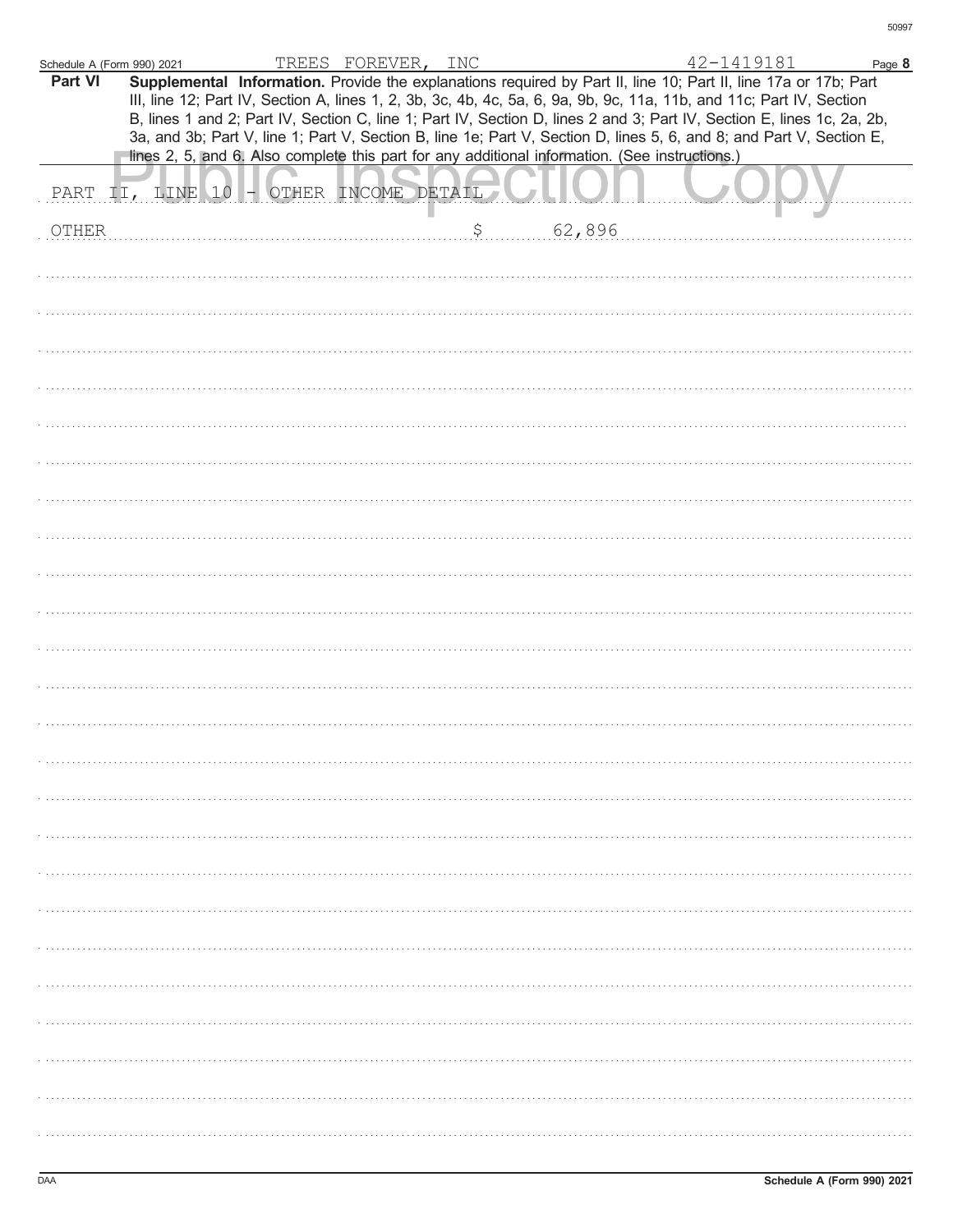| <b>Schedule B</b><br>(Form 990)                                         | <b>Schedule of Contributors</b>                                                             | OMB No. 1545-0047 |                                |  |  |  |
|-------------------------------------------------------------------------|---------------------------------------------------------------------------------------------|-------------------|--------------------------------|--|--|--|
| Department of the Treasury<br>Internal Revenue Service                  | Attach to Form 990 or Form 990-PF.<br>Go to www.irs.gov/Form990 for the latest information. |                   | 2021                           |  |  |  |
| Name of the organization                                                |                                                                                             |                   | Employer identification number |  |  |  |
| 42-1419181<br>TREES<br>FOREVER<br>INC<br>Organization type (check one): |                                                                                             |                   |                                |  |  |  |
| Filers of:                                                              | Section:                                                                                    |                   |                                |  |  |  |
| Form 990 or 990-EZ                                                      | X <br>3 ) (enter number) organization<br>501(c)                                             |                   |                                |  |  |  |
|                                                                         | $4947(a)(1)$ nonexempt charitable trust not treated as a private foundation                 |                   |                                |  |  |  |
|                                                                         | 527 political organization                                                                  |                   |                                |  |  |  |
| Form 990-PF                                                             | 501(c)(3) exempt private foundation                                                         |                   |                                |  |  |  |
|                                                                         | 4947(a)(1) nonexempt charitable trust treated as a private foundation                       |                   |                                |  |  |  |
|                                                                         | 501(c)(3) taxable private foundation                                                        |                   |                                |  |  |  |
|                                                                         |                                                                                             |                   |                                |  |  |  |

Check if your organization is covered by the **General Rule** or a **Special Rule. Note:** Only a section 501(c)(7), (8), or (10) organization can check boxes for both the General Rule and a Special Rule. See instructions.

### **General Rule**

For an organization filing Form 990, 990-EZ, or 990-PF that received, during the year, contributions totaling \$5,000 or more (in money or property) from any one contributor. Complete Parts I and II. See instructions for determining a contributor's total contributions.

#### **Special Rules**

 $\overline{X}$  For an organization described in section 501(c)(3) filing Form 990 or 990-EZ that met the 331/3% support test of the regulations under sections 509(a)(1) and 170(b)(1)(A)(vi), that checked Schedule A (Form 990), Part II, line 13, 16a, or 16b, and that received from any one contributor, during the year, total contributions of the greater of **(1)** \$5,000; or **(2)** 2% of the amount on (i) Form 990, Part VIII, line 1h; or (ii) Form 990-EZ, line 1. Complete Parts I and II.

literary, or educational purposes, or for the prevention of cruelty to children or animals. Complete Parts I (entering For an organization described in section 501(c)(7), (8), or (10) filing Form 990 or 990-EZ that received from any one contributor, during the year, total contributions of more than \$1,000 *exclusively* for religious, charitable, scientific, "N/A" in column (b) instead of the contributor name and address), II, and III.

For an organization described in section 501(c)(7), (8), or (10) filing Form 990 or 990-EZ that received from any one contributor, during the year, contributions *exclusively* for religious, charitable, etc., purposes, but no such contributions totaled more than \$1,000. If this box is checked, enter here the total contributions that were received during the year for an *exclusively* religious, charitable, etc., purpose. Don't complete any of the parts unless the **General Rule** applies to this organization because it received *nonexclusively* religious, charitable, etc., contributions totaling \$5,000 or more during the year . . . . . . . . . . . . . . . . . . . . . . . . . . . . . . . . . . . . . . . . . . . . . . . . . . . . . . . . . . . . . . . . . . . . . . . . . . . . . . . . \$ . . . . . . . . . . . . . . . . . . . . . . . . . . . .

**must** answer "No" on Part IV, line 2, of its Form 990; or check the box on line H of its Form 990-EZ or on its Form 990-PF, Part I, line 2, to certify that it doesn't meet the filing requirements of Schedule B (Form 990). **Caution:** An organization that isn't covered by the General Rule and/or the Special Rules doesn't file Schedule B (Form 990), but it

**For Paperwork Reduction Act Notice, see the instructions for Form 990, 990-EZ, or 990-PF.**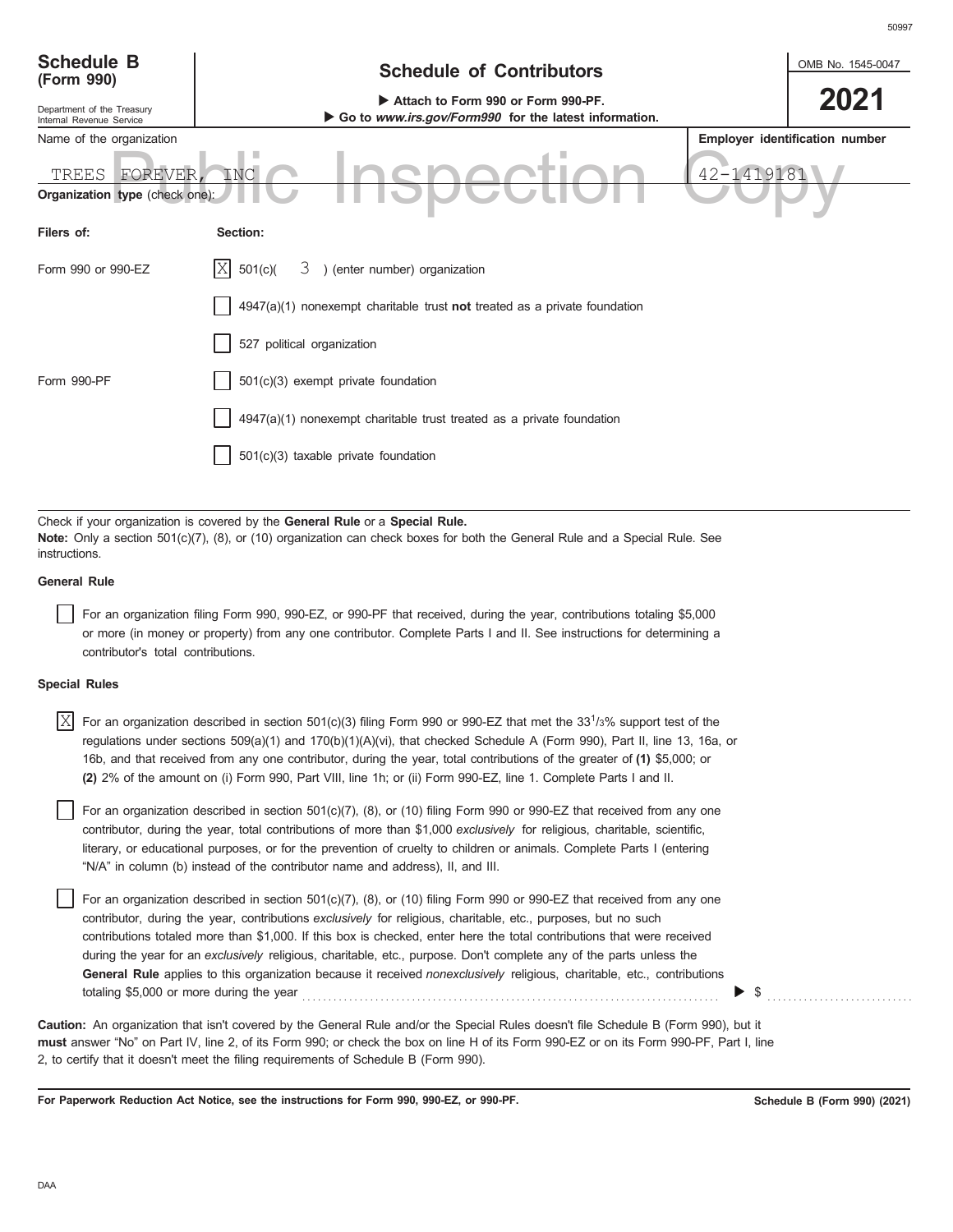| Name of organization           | Schedule B (Form 990) (2021)                                                                                             | PAGE                                               | 2<br>OF<br>1<br>Page 2<br>Employer identification number                                                        |
|--------------------------------|--------------------------------------------------------------------------------------------------------------------------|----------------------------------------------------|-----------------------------------------------------------------------------------------------------------------|
| TREES<br>Part I                | FOREVER,<br><b>INC</b><br>Contributors (see instructions). Use duplicate copies of Part I if additional space is needed. |                                                    | 42-1419181                                                                                                      |
| (a)<br>No.<br>$\overline{a}$ . | (b)<br>Name, address, and ZIP + 4                                                                                        | (c)<br><b>Total contributions</b><br>795,000<br>\$ | (d)<br>Type of contribution<br>Person<br>Payroll<br>Noncash<br>(Complete Part II for<br>noncash contributions.) |
| (a)<br>No.                     | (b)<br>Name, address, and ZIP + 4                                                                                        | (c)<br><b>Total contributions</b>                  | (d)<br>Type of contribution                                                                                     |
| 2.                             |                                                                                                                          | .86, 600<br>\$                                     | Person<br>Payroll<br>Χ<br>Noncash<br>(Complete Part II for<br>noncash contributions.)                           |
| (a)<br>No.                     | (b)<br>Name, address, and ZIP + 4                                                                                        | (c)<br><b>Total contributions</b>                  | (d)<br>Type of contribution                                                                                     |
| $\mathfrak{Z}$                 |                                                                                                                          | 70,000<br>\$                                       | Person<br>Payroll<br><b>Noncash</b><br>(Complete Part II for<br>noncash contributions.)                         |
| (a)<br>No.                     | (b)<br>Name, address, and ZIP + 4                                                                                        | (c)<br><b>Total contributions</b>                  | (d)<br>Type of contribution                                                                                     |
| $\overline{4}$                 |                                                                                                                          | 250, 447<br>$\mathsf{\$}$                          | Person<br>Payroll<br><b>Noncash</b><br>(Complete Part II for<br>noncash contributions.)                         |
| (a)<br>No.                     | (b)<br>Name, address, and ZIP + 4                                                                                        | (c)<br><b>Total contributions</b>                  | (d)<br>Type of contribution                                                                                     |
| 5                              |                                                                                                                          | .80, .000<br>\$                                    | Person<br>Payroll<br><b>Noncash</b><br>(Complete Part II for<br>noncash contributions.)                         |
| (a)<br>No.                     | (b)<br>Name, address, and ZIP + 4                                                                                        | (c)<br><b>Total contributions</b>                  | (d)<br>Type of contribution                                                                                     |
| $6.$ .                         |                                                                                                                          | .65,000<br>\$                                      | Person<br>Payroll<br>Noncash<br>(Complete Part II for<br>noncash contributions.)                                |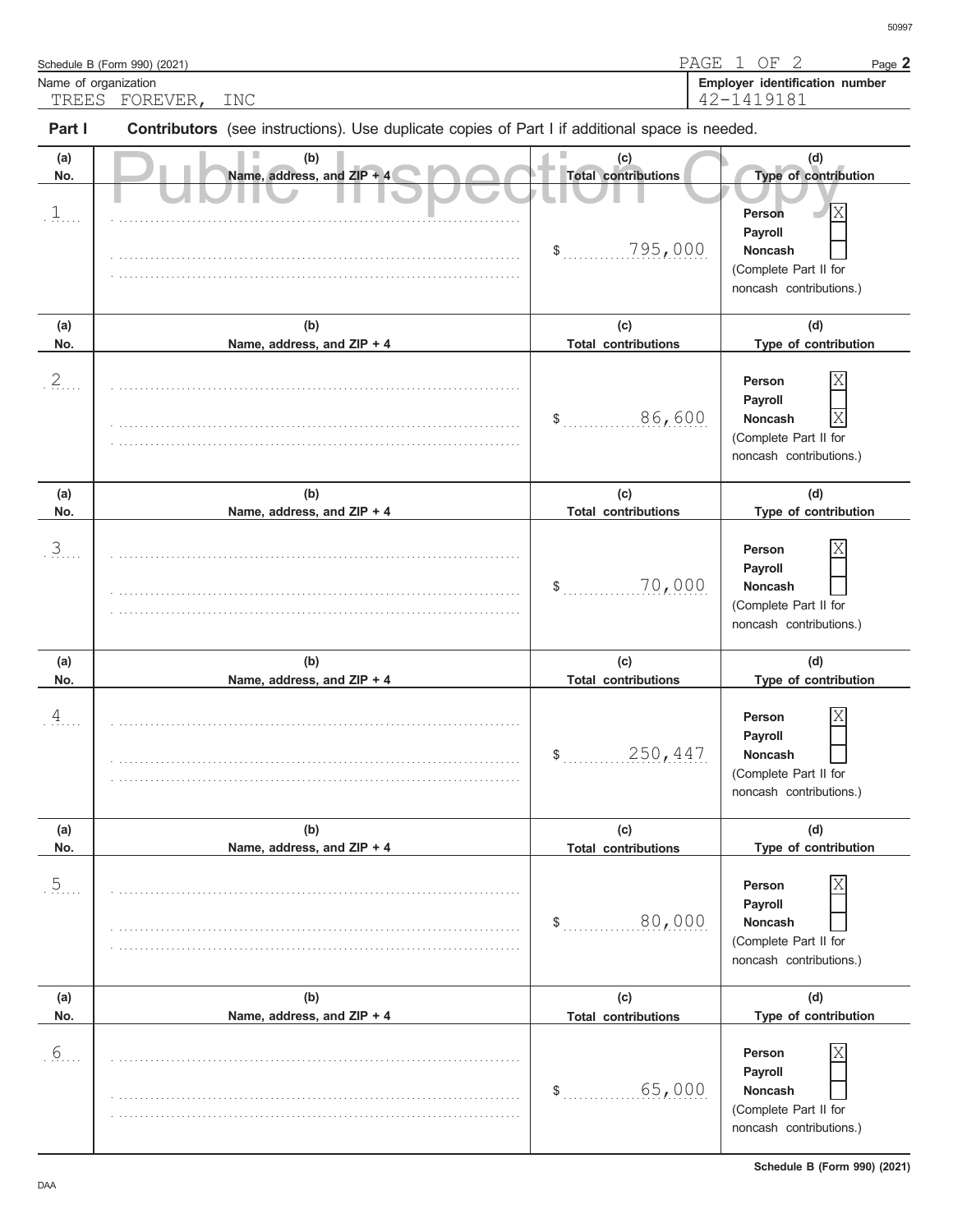| Name of organization | Schedule B (Form 990) (2021)                                                                                                   |                                                    | PAGE 2 OF 2<br>Page 2<br>Employer identification number                                                              |
|----------------------|--------------------------------------------------------------------------------------------------------------------------------|----------------------------------------------------|----------------------------------------------------------------------------------------------------------------------|
| Part I               | TREES FOREVER,<br><b>INC</b><br>Contributors (see instructions). Use duplicate copies of Part I if additional space is needed. |                                                    | 42-1419181                                                                                                           |
| (a)<br>No.<br>7      | (b)<br>Name, address, and ZIP + 4                                                                                              | (c)<br><b>Total contributions</b><br>150,000<br>\$ | (d)<br>Type of contribution<br>Χ<br>Person<br>Payroll<br>Noncash<br>(Complete Part II for<br>noncash contributions.) |
| (a)<br>No.           | (b)<br>Name, address, and ZIP + 4                                                                                              | (c)<br><b>Total contributions</b>                  | (d)<br>Type of contribution                                                                                          |
| $\overline{8}$       |                                                                                                                                | 117,552<br>\$                                      | Person<br>Payroll<br>Noncash<br>(Complete Part II for<br>noncash contributions.)                                     |
| (a)<br>No.           | (b)<br>Name, address, and ZIP + 4                                                                                              | (c)<br><b>Total contributions</b>                  | (d)<br>Type of contribution                                                                                          |
| $\overline{9}$       |                                                                                                                                | 146, 194<br>\$                                     | Person<br>Payroll<br>Noncash<br>(Complete Part II for<br>noncash contributions.)                                     |
| (a)<br>No.           | (b)<br>Name, address, and ZIP + 4                                                                                              | (c)<br><b>Total contributions</b>                  | (d)<br>Type of contribution                                                                                          |
| 10 <sub>1</sub>      |                                                                                                                                | 98,464                                             | IX<br>Person<br>Payroll<br>Noncash<br>(Complete Part II for<br>noncash contributions.)                               |
| (a)<br>No.           | (b)<br>Name, address, and ZIP + 4                                                                                              | (c)<br><b>Total contributions</b>                  | (d)<br>Type of contribution                                                                                          |
| 11.                  |                                                                                                                                | 287,025<br>\$                                      | Person<br>Payroll<br><b>Noncash</b><br>(Complete Part II for<br>noncash contributions.)                              |
| (a)<br>No.           | (b)<br>Name, address, and ZIP + 4                                                                                              | (c)<br><b>Total contributions</b>                  | (d)<br>Type of contribution                                                                                          |
|                      |                                                                                                                                | \$                                                 | Person<br>Payroll<br><b>Noncash</b><br>(Complete Part II for<br>noncash contributions.)                              |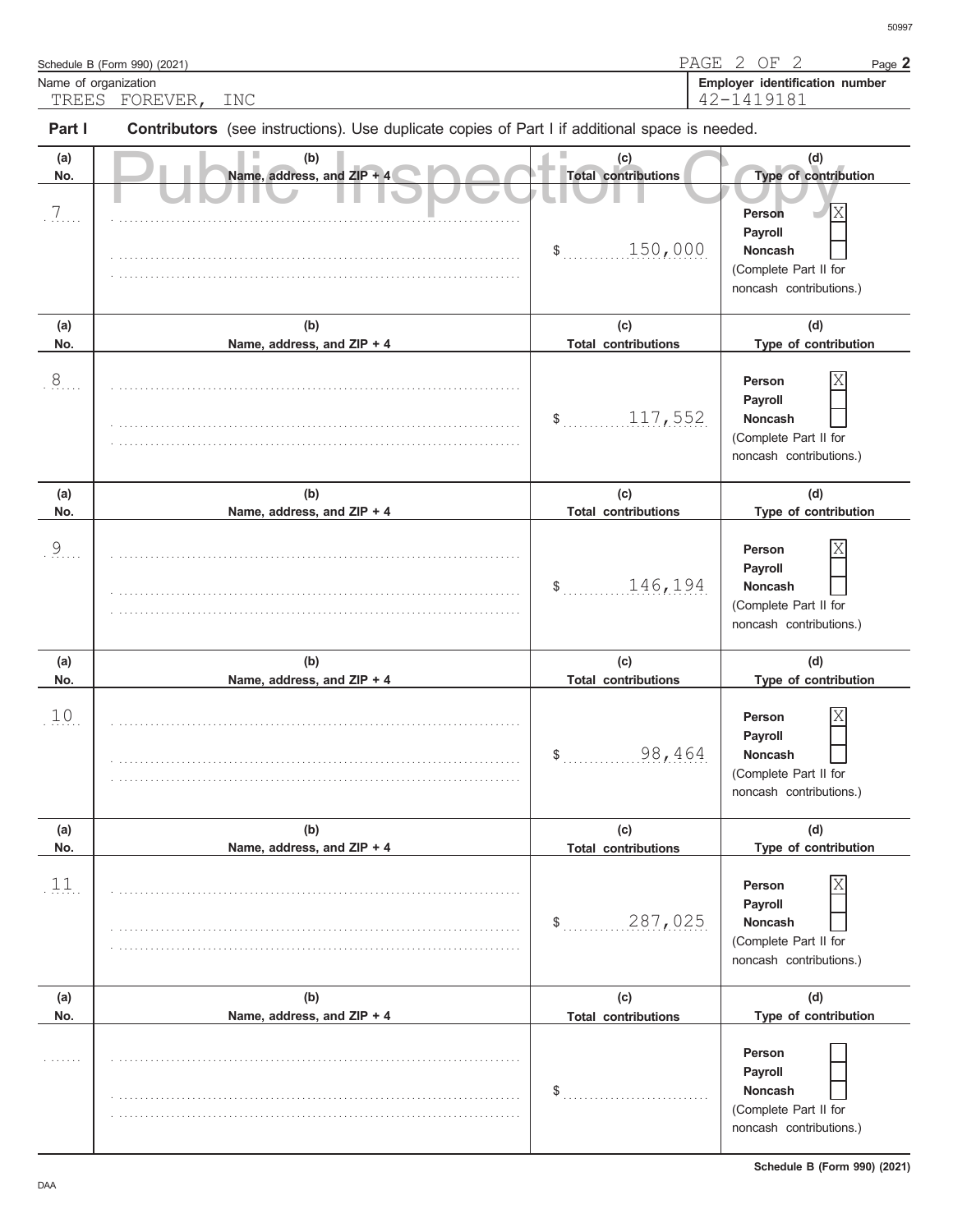| Name of organization<br>TREES | FOREVER,<br><b>INC</b>                                                                              |                                                 | Employer identification number<br>42-1419181 |
|-------------------------------|-----------------------------------------------------------------------------------------------------|-------------------------------------------------|----------------------------------------------|
| Part II                       | Noncash Property (see instructions). Use duplicate copies of Part II if additional space is needed. |                                                 |                                              |
| (a) No.<br>from<br>Part I     | (b)<br>Description of noncash property given                                                        | (C)<br>FMV (or estimate)<br>(See instructions.) | Date received                                |
| .2                            | CARE TOOLS<br><b>TREE</b>                                                                           |                                                 |                                              |
|                               |                                                                                                     | \$1,500                                         | 07/01/21                                     |
| (a) No.<br>from<br>Part I     | (b)<br>Description of noncash property given                                                        | (c)<br>FMV (or estimate)<br>(See instructions.) | (d)<br>Date received                         |
|                               |                                                                                                     |                                                 | .                                            |
| (a) No.<br>from<br>Part I     | (b)<br>Description of noncash property given                                                        | (c)<br>FMV (or estimate)<br>(See instructions.) | (d)<br>Date received                         |
|                               |                                                                                                     |                                                 | .                                            |
| (a) No.<br>from<br>Part I     | (b)<br>Description of noncash property given                                                        | (c)<br>FMV (or estimate)<br>(See instructions.) | (d)<br>Date received                         |
|                               |                                                                                                     | \$                                              | .                                            |
| (a) No.<br>from<br>Part I     | (b)<br>Description of noncash property given                                                        | (c)<br>FMV (or estimate)<br>(See instructions.) | (d)<br>Date received                         |
| .                             |                                                                                                     |                                                 | .                                            |
| (a) No.<br>from<br>Part I     | (b)<br>Description of noncash property given                                                        | (c)<br>FMV (or estimate)<br>(See instructions.) | (d)<br>Date received                         |
| .                             |                                                                                                     |                                                 | .                                            |

Schedule B (Form 990) (2021)

Page 3

PAGE 1 OF 1

Schedule B (Form 990) (2021)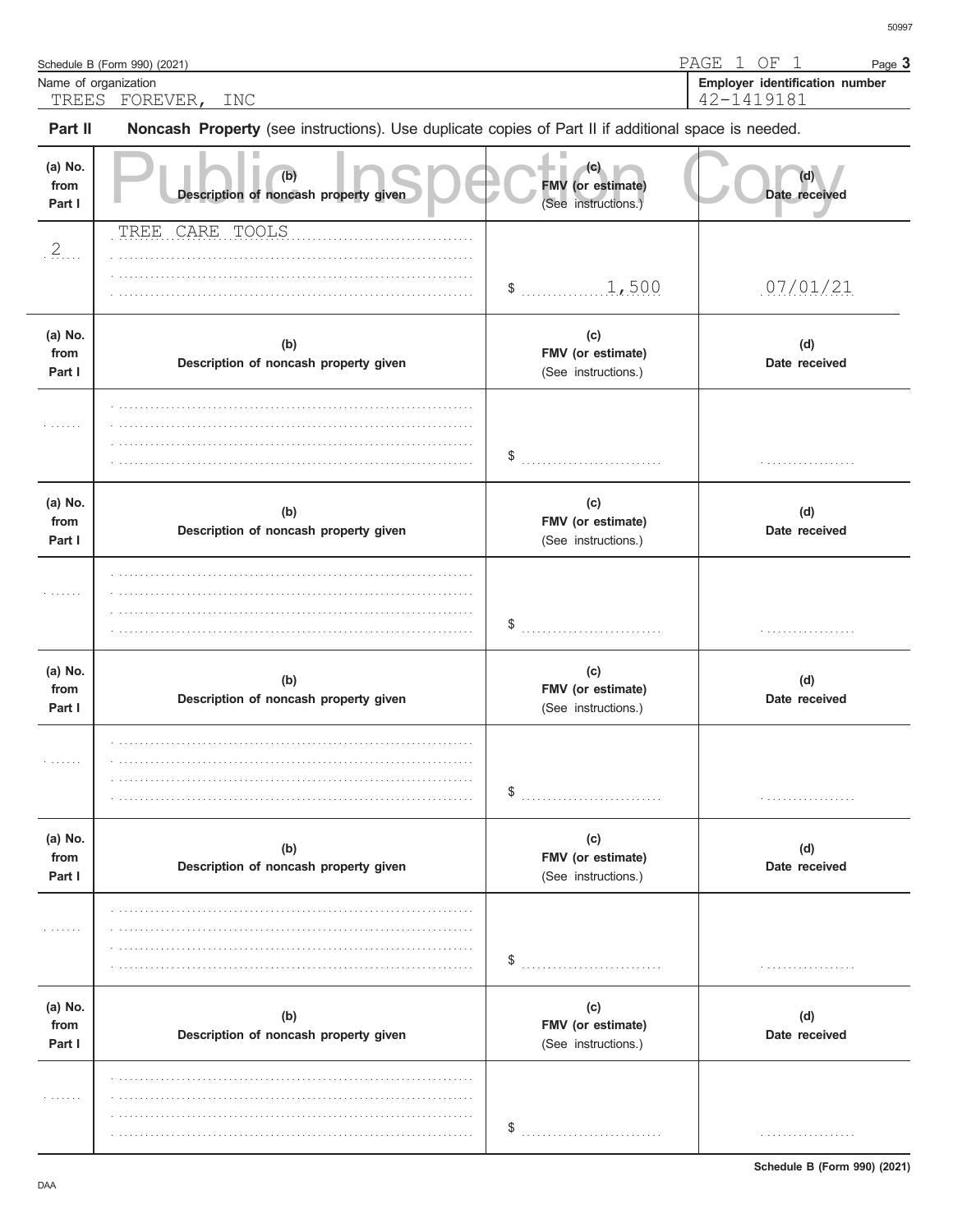| <b>SCHEDULE C</b>                                      |                                                                                                                                                                                                                                | <b>Political Campaign and Lobbying Activities</b>                      |                                    |                              | OMB No. 1545-0047                                   |  |  |
|--------------------------------------------------------|--------------------------------------------------------------------------------------------------------------------------------------------------------------------------------------------------------------------------------|------------------------------------------------------------------------|------------------------------------|------------------------------|-----------------------------------------------------|--|--|
| (Form 990)                                             | For Organizations Exempt From Income Tax Under section 501(c) and section 527                                                                                                                                                  |                                                                        |                                    |                              |                                                     |  |  |
|                                                        | Complete if the organization is described below.                                                                                                                                                                               |                                                                        | Attach to Form 990 or Form 990-EZ. |                              | Open to Public                                      |  |  |
| Department of the Treasury<br>Internal Revenue Service |                                                                                                                                                                                                                                | Go to www.irs.gov/Form990 for instructions and the latest information. |                                    |                              | <b>Inspection</b>                                   |  |  |
|                                                        | If the organization answered "Yes," on Form 990, Part IV, line 3, or Form 990-EZ, Part V, line 46 (Political Campaign Activities), then                                                                                        |                                                                        |                                    |                              |                                                     |  |  |
|                                                        | · Section 501(c)(3) organizations: Complete Parts I-A and B. Do not complete Part I-C.                                                                                                                                         |                                                                        |                                    |                              |                                                     |  |  |
|                                                        | • Section 501(c) (other than section 501(c)(3)) organizations: Complete Parts I-A and C below. Do not complete Part I-B.                                                                                                       |                                                                        |                                    |                              |                                                     |  |  |
| • Section 527 organizations: Complete Part I-A only.   |                                                                                                                                                                                                                                |                                                                        |                                    |                              |                                                     |  |  |
|                                                        | If the organization answered "Yes," on Form 990, Part IV, line 4, or Form 990-EZ, Part VI, line 47 (Lobbying Activities), then                                                                                                 |                                                                        |                                    |                              |                                                     |  |  |
|                                                        | · Section 501(c)(3) organizations that have filed Form 5768 (election under section 501(h)): Complete Part II-A. Do not complete Part II-B.                                                                                    |                                                                        |                                    |                              |                                                     |  |  |
|                                                        | • Section 501(c)(3) organizations that have NOT filed Form 5768 (election under section 501(h)): Complete Part II-B. Do not complete Part II-A.                                                                                |                                                                        |                                    |                              |                                                     |  |  |
|                                                        | If the organization answered "Yes," on Form 990, Part IV, line 5 (Proxy Tax) (See separate instructions) or Form 990-EZ, Part V, line 35c (Proxy                                                                               |                                                                        |                                    |                              |                                                     |  |  |
| Tax) (See separate instructions), then                 |                                                                                                                                                                                                                                |                                                                        |                                    |                              |                                                     |  |  |
|                                                        | • Section 501(c)(4), (5), or (6) organizations: Complete Part III.                                                                                                                                                             |                                                                        |                                    |                              |                                                     |  |  |
| Name of organization                                   |                                                                                                                                                                                                                                |                                                                        |                                    |                              | Employer identification number                      |  |  |
|                                                        | TREES FOREVER, INC                                                                                                                                                                                                             |                                                                        |                                    | 42-1419181                   |                                                     |  |  |
| Part I-A                                               | Complete if the organization is exempt under section 501(c) or is a section 527 organization.                                                                                                                                  |                                                                        |                                    |                              |                                                     |  |  |
| 1.                                                     | Provide a description of the organization's direct and indirect political campaign activities in Part IV. See instructions for                                                                                                 |                                                                        |                                    |                              |                                                     |  |  |
| definition of "political campaign activities."         |                                                                                                                                                                                                                                |                                                                        |                                    |                              |                                                     |  |  |
| 2                                                      | Political campaign activity expenditures. See instructions [11] productions and the control of the control of the control of the control of the control of the control of the control of the control of the control of the con |                                                                        |                                    |                              | $\triangleright$ \$                                 |  |  |
| 3                                                      |                                                                                                                                                                                                                                |                                                                        |                                    |                              |                                                     |  |  |
| Part I-B                                               | Complete if the organization is exempt under section $501(c)(3)$ .                                                                                                                                                             |                                                                        |                                    |                              |                                                     |  |  |
| 1.                                                     | Enter the amount of any excise tax incurred by the organization under section 4955 [[[[[[[[[[[[[[[[[[[[[[[[[[[                                                                                                                 |                                                                        |                                    |                              |                                                     |  |  |
| 2                                                      | Enter the amount of any excise tax incurred by organization managers under section 4955 [[[[[[[[[[[[[[[[[[[[[                                                                                                                  |                                                                        |                                    |                              |                                                     |  |  |
| 3                                                      |                                                                                                                                                                                                                                |                                                                        |                                    |                              | <b>Yes</b><br>No                                    |  |  |
| 4a Was a correction made?                              |                                                                                                                                                                                                                                |                                                                        |                                    |                              | Yes<br>No                                           |  |  |
| <b>b</b> If "Yes," describe in Part IV.                |                                                                                                                                                                                                                                |                                                                        |                                    |                              |                                                     |  |  |
| Part I-C                                               | Complete if the organization is exempt under section 501(c), except section 501(c)(3).                                                                                                                                         |                                                                        |                                    |                              |                                                     |  |  |
| 1.<br>activities                                       | Enter the amount directly expended by the filing organization for section 527 exempt function                                                                                                                                  |                                                                        |                                    |                              |                                                     |  |  |
| 2                                                      | Enter the amount of the filing organization's funds contributed to other organizations for section                                                                                                                             |                                                                        |                                    |                              |                                                     |  |  |
| 527 exempt function activities                         |                                                                                                                                                                                                                                |                                                                        |                                    | $\triangleright$ \$          |                                                     |  |  |
| 3                                                      | Total exempt function expenditures. Add lines 1 and 2. Enter here and on Form 1120-POL,                                                                                                                                        |                                                                        |                                    |                              |                                                     |  |  |
| line 17b                                               |                                                                                                                                                                                                                                |                                                                        |                                    | $\blacktriangleright$ s<br>. |                                                     |  |  |
|                                                        |                                                                                                                                                                                                                                |                                                                        |                                    |                              | <b>Yes</b><br>No                                    |  |  |
|                                                        | Enter the names, addresses and employer identification number (EIN) of all section 527 political organizations to which the filing                                                                                             |                                                                        |                                    |                              |                                                     |  |  |
|                                                        | organization made payments. For each organization listed, enter the amount paid from the filing organization's funds. Also enter                                                                                               |                                                                        |                                    |                              |                                                     |  |  |
|                                                        | the amount of political contributions received that were promptly and directly delivered to a separate political organization, such                                                                                            |                                                                        |                                    |                              |                                                     |  |  |
|                                                        | as a separate segregated fund or a political action committee (PAC). If additional space is needed, provide information in Part IV.                                                                                            |                                                                        |                                    |                              |                                                     |  |  |
|                                                        | (a) Name                                                                                                                                                                                                                       | (b) Address                                                            | $(c)$ EIN                          | (d) Amount paid from         | (e) Amount of political                             |  |  |
|                                                        |                                                                                                                                                                                                                                |                                                                        |                                    | filing organization's        | contributions received and<br>promptly and directly |  |  |
|                                                        |                                                                                                                                                                                                                                |                                                                        |                                    | funds. If none, enter -0-.   | delivered to a separate                             |  |  |
|                                                        |                                                                                                                                                                                                                                |                                                                        |                                    |                              | political organization.                             |  |  |
|                                                        |                                                                                                                                                                                                                                |                                                                        |                                    |                              | If none, enter -0-.                                 |  |  |
| (1)                                                    |                                                                                                                                                                                                                                |                                                                        |                                    |                              |                                                     |  |  |
|                                                        |                                                                                                                                                                                                                                |                                                                        |                                    |                              |                                                     |  |  |
| (2)                                                    |                                                                                                                                                                                                                                |                                                                        |                                    |                              |                                                     |  |  |
|                                                        |                                                                                                                                                                                                                                |                                                                        |                                    |                              |                                                     |  |  |
| (3)                                                    |                                                                                                                                                                                                                                |                                                                        |                                    |                              |                                                     |  |  |
|                                                        |                                                                                                                                                                                                                                |                                                                        |                                    |                              |                                                     |  |  |
| (4)                                                    |                                                                                                                                                                                                                                |                                                                        |                                    |                              |                                                     |  |  |
| (5)                                                    |                                                                                                                                                                                                                                |                                                                        |                                    |                              |                                                     |  |  |
|                                                        |                                                                                                                                                                                                                                |                                                                        |                                    |                              |                                                     |  |  |
| (6)                                                    |                                                                                                                                                                                                                                |                                                                        |                                    |                              |                                                     |  |  |
|                                                        |                                                                                                                                                                                                                                |                                                                        |                                    |                              |                                                     |  |  |

**For Paperwork Reduction Act Notice, see the Instructions for Form 990.**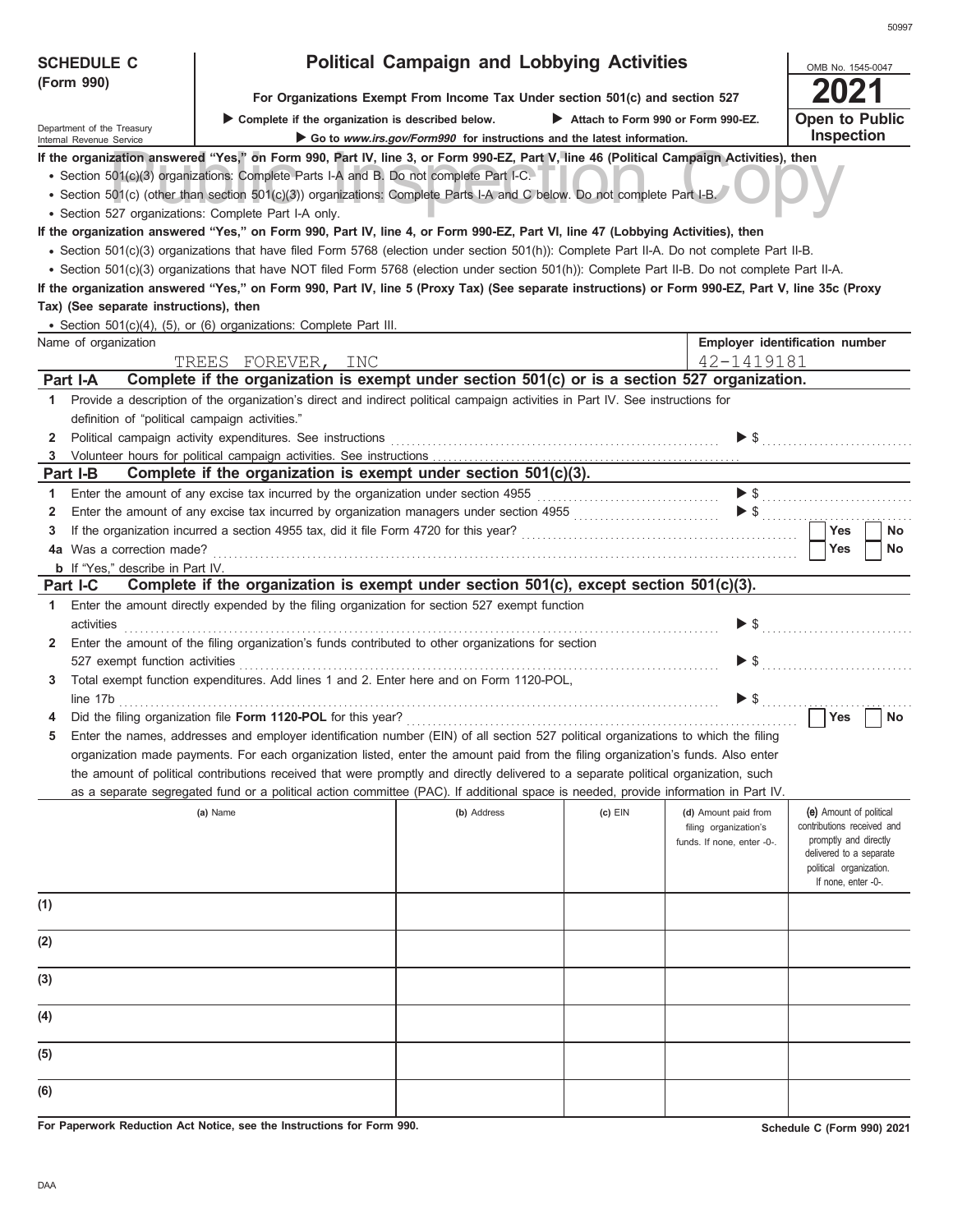| Schedule C (Form 990) 2021                                                                                          | TREES FOREVER, INC            |                                                    |  | 42-1419181                                                                                                          | Page 2                         |
|---------------------------------------------------------------------------------------------------------------------|-------------------------------|----------------------------------------------------|--|---------------------------------------------------------------------------------------------------------------------|--------------------------------|
| Complete if the organization is exempt under section $501(c)(3)$ and filed Form 5768 (election under<br>Part II-A   |                               |                                                    |  |                                                                                                                     |                                |
| section 501(h)).                                                                                                    |                               |                                                    |  |                                                                                                                     |                                |
| A Check                                                                                                             |                               |                                                    |  | if the filing organization belongs to an affiliated group (and list in Part IV each affiliated group member's name, |                                |
| address, EIN, expenses, and share of excess lobbying expenditures).                                                 |                               |                                                    |  |                                                                                                                     |                                |
| if the filing organization checked box A and "limited control" provisions apply.<br><b>B</b> Check                  |                               |                                                    |  |                                                                                                                     |                                |
| <b>Limits on Lobbying Expenditures</b><br>(The term "expenditures" means amounts paid or incurred.)                 |                               |                                                    |  | (a) Filing<br>organization's totals                                                                                 | (b) Affiliated<br>group totals |
| 1a Total lobbying expenditures to influence public opinion (grassroots lobbying)                                    |                               |                                                    |  | 1,468                                                                                                               |                                |
| Total lobbying expenditures to influence a legislative body (direct lobbying) [[[[[[[[[[[[[[[[[[[[[[[[[[[[[[]]]]]]] |                               |                                                    |  | 8,320                                                                                                               |                                |
|                                                                                                                     |                               |                                                    |  | 9,788                                                                                                               |                                |
| Other exempt purpose expenditures                                                                                   |                               |                                                    |  | ∩                                                                                                                   |                                |
|                                                                                                                     |                               |                                                    |  | 9,788                                                                                                               |                                |
| f Lobbying nontaxable amount. Enter the amount from the following table in both                                     |                               |                                                    |  |                                                                                                                     |                                |
| columns.                                                                                                            |                               |                                                    |  | 1,958                                                                                                               |                                |
| If the amount on line 1e, column (a) or (b) is:                                                                     |                               | The lobbying nontaxable amount is:                 |  |                                                                                                                     |                                |
| Not over \$500,000                                                                                                  | 20% of the amount on line 1e. |                                                    |  |                                                                                                                     |                                |
| Over \$500,000 but not over \$1,000,000                                                                             |                               | \$100,000 plus 15% of the excess over \$500,000.   |  |                                                                                                                     |                                |
| Over \$1,000,000 but not over \$1,500,000                                                                           |                               | \$175,000 plus 10% of the excess over \$1,000,000. |  |                                                                                                                     |                                |
| Over \$1,500,000 but not over \$17,000,000                                                                          |                               | \$225,000 plus 5% of the excess over \$1,500,000.  |  |                                                                                                                     |                                |
| Over \$17,000,000                                                                                                   | \$1,000,000.                  |                                                    |  |                                                                                                                     |                                |
| q                                                                                                                   |                               |                                                    |  | 490                                                                                                                 |                                |
|                                                                                                                     |                               |                                                    |  | 978                                                                                                                 |                                |
| <i>i</i> Subtract line 1f from line 1c. If zero or less, enter -0-                                                  |                               |                                                    |  | 7,830                                                                                                               |                                |
| If there is an amount other than zero on either line 1h or line 1i, did the organization file Form 4720             |                               |                                                    |  |                                                                                                                     |                                |
|                                                                                                                     |                               |                                                    |  |                                                                                                                     | X<br>Yes<br>No                 |

**4-Year Averaging Period Under Section 501(h)**

### **(Some organizations that made a section 501(h) election do not have to complete all of the five columns below. See the separate instructions for lines 2a through 2f.)**

| Lobbying Expenditures During 4-Year Averaging Period                                   |          |          |          |            |           |  |  |  |
|----------------------------------------------------------------------------------------|----------|----------|----------|------------|-----------|--|--|--|
| Calendar year (or fiscal year<br>beginning in)                                         | (a) 2018 | (b) 2019 | (c) 2020 | $(d)$ 2021 | (e) Total |  |  |  |
| 2a Lobbying nontaxable amount                                                          | 240,155  | 1,702    | 2,179    | 1,958      | 245,994   |  |  |  |
| <b>b</b> Lobbying ceiling amount<br>$(150\% \text{ of line } 2a, \text{ column } (e))$ |          |          |          |            | 368,991   |  |  |  |
| c Total lobbying expenditures                                                          | 30,193   | 8,509    | 10,896   | 9,788      | 59,386    |  |  |  |
| <b>d</b> Grassroots nontaxable amount                                                  | 60,039   | 426      | 545      | 490        | 61,500    |  |  |  |
| e Grassroots ceiling amount<br>$(150\% \text{ of line } 2d, \text{ column } (e))$      |          |          |          |            | 92,250    |  |  |  |
| f Grassroots lobbying expenditures                                                     | 19,689   | 2,708    | 1,776    | 1,468      | 25,641    |  |  |  |

**Schedule C (Form 990) 2021**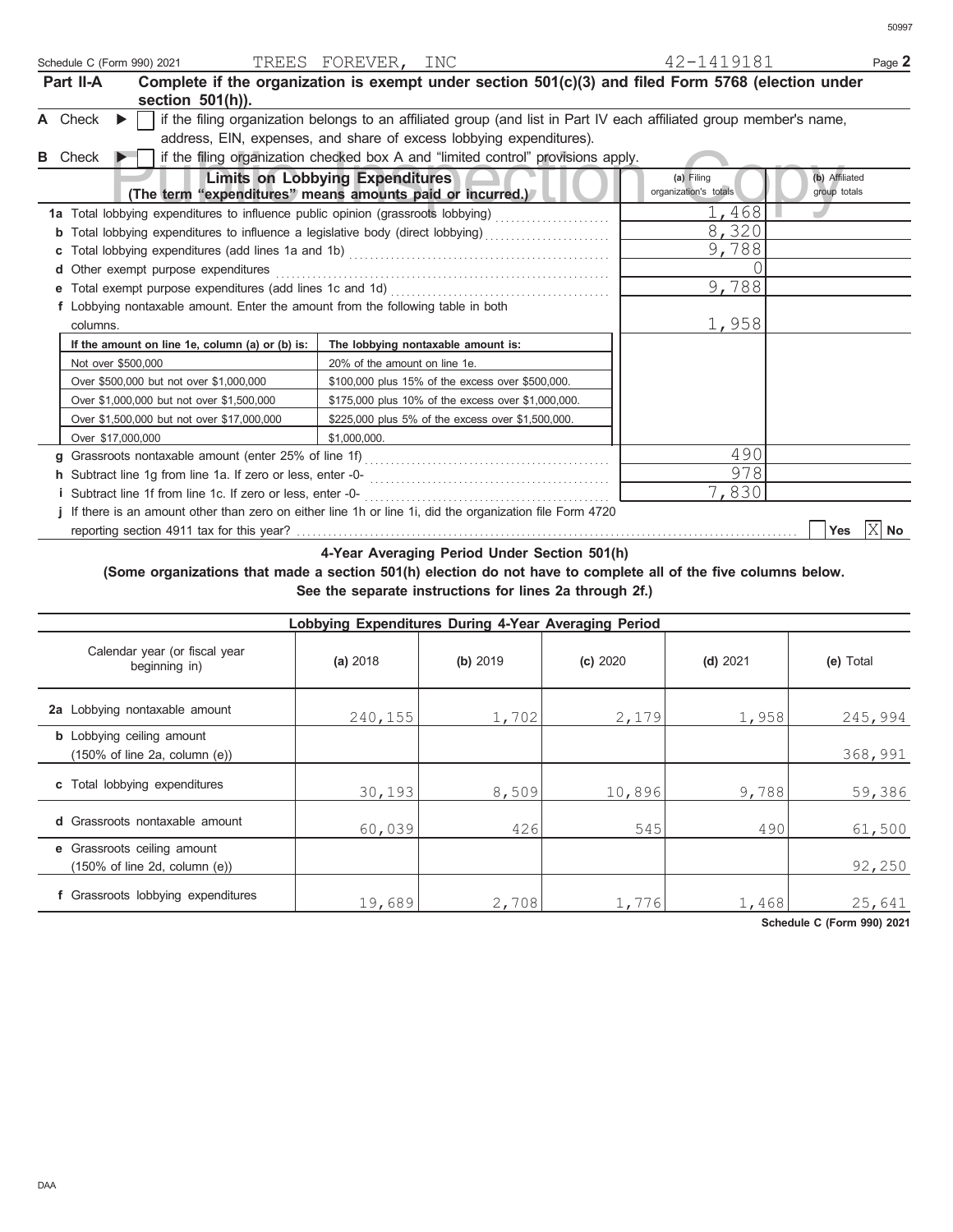|        | Part II-B<br>Complete if the organization is exempt under section 501(c)(3) and has NOT filed Form 5768<br>(election under section 501(h)).                                                                                                                    |     |    |                              |     |     |
|--------|----------------------------------------------------------------------------------------------------------------------------------------------------------------------------------------------------------------------------------------------------------------|-----|----|------------------------------|-----|-----|
|        | For each "Yes," response on lines 1a through 1i below, provide in Part IV a detailed                                                                                                                                                                           | (a) |    | (b)                          |     |     |
|        | description of the lobbying activity.<br>ш                                                                                                                                                                                                                     | Yes | No | Amount                       |     |     |
| 1      | During the year, did the filing organization attempt to influence foreign, national, state, or local<br>legislation, including any attempt to influence public opinion on a legislative matter or<br>referendum, through the use of:                           |     |    |                              |     |     |
|        | a Volunteers?                                                                                                                                                                                                                                                  |     |    |                              |     |     |
|        | <b>b</b> Paid staff or management (include compensation in expenses reported on lines 1c through 1i)?                                                                                                                                                          |     |    |                              |     |     |
|        | c Media advertisements?                                                                                                                                                                                                                                        |     |    |                              |     |     |
|        |                                                                                                                                                                                                                                                                |     |    |                              |     |     |
|        |                                                                                                                                                                                                                                                                |     |    |                              |     |     |
|        |                                                                                                                                                                                                                                                                |     |    |                              |     |     |
|        | h Rallies, demonstrations, seminars, conventions, speeches, lectures, or any similar means?                                                                                                                                                                    |     |    |                              |     |     |
|        | <i>i</i> Other activities?                                                                                                                                                                                                                                     |     |    |                              |     |     |
|        |                                                                                                                                                                                                                                                                |     |    |                              |     |     |
|        |                                                                                                                                                                                                                                                                |     |    |                              |     |     |
|        |                                                                                                                                                                                                                                                                |     |    |                              |     |     |
|        | c If "Yes," enter the amount of any tax incurred by organization managers under section 4912                                                                                                                                                                   |     |    |                              |     |     |
|        |                                                                                                                                                                                                                                                                |     |    |                              |     |     |
|        | Complete if the organization is exempt under section 501(c)(4), section 501(c)(5), or section<br>Part III-A                                                                                                                                                    |     |    |                              |     |     |
|        | $501(c)(6)$ .                                                                                                                                                                                                                                                  |     |    |                              |     |     |
|        |                                                                                                                                                                                                                                                                |     |    |                              | Yes | No. |
| 1<br>2 |                                                                                                                                                                                                                                                                |     |    | 1<br>$\overline{\mathbf{2}}$ |     |     |
| 3      | Did the organization agree to carry over lobbying and political campaign activity expenditures from the prior year?                                                                                                                                            |     |    | 3                            |     |     |
|        | Complete if the organization is exempt under section $501(c)(4)$ , section $501(c)(5)$ , or section<br>Part III-B                                                                                                                                              |     |    |                              |     |     |
|        | 501(c)(6) and if either (a) BOTH Part III-A, lines 1 and 2, are answered "No" OR (b) Part III-A, line 3, is<br>answered "Yes."                                                                                                                                 |     |    |                              |     |     |
| 1      | Dues, assessments and similar amounts from members                                                                                                                                                                                                             |     | 1  |                              |     |     |
| 2      | Section 162(e) nondeductible lobbying and political expenditures (do not include amounts of                                                                                                                                                                    |     |    |                              |     |     |
|        | political expenses for which the section 527(f) tax was paid).                                                                                                                                                                                                 |     |    |                              |     |     |
|        | <b>a</b> Current year                                                                                                                                                                                                                                          |     | 2a |                              |     |     |
|        |                                                                                                                                                                                                                                                                |     | 2b |                              |     |     |
|        |                                                                                                                                                                                                                                                                |     | 2c |                              |     |     |
|        | Aggregate amount reported in section 6033(e)(1)(A) notices of nondeductible section 162(e) dues                                                                                                                                                                |     | 3  |                              |     |     |
|        | If notices were sent and the amount on line 2c exceeds the amount on line 3, what portion of the                                                                                                                                                               |     |    |                              |     |     |
|        | excess does the organization agree to carryover to the reasonable estimate of nondeductible lobbying                                                                                                                                                           |     |    |                              |     |     |
|        | and political expenditure next year?                                                                                                                                                                                                                           |     | 4  |                              |     |     |
| - 5    |                                                                                                                                                                                                                                                                |     | 5  |                              |     |     |
|        | <b>Part IV</b><br>Supplemental Information                                                                                                                                                                                                                     |     |    |                              |     |     |
|        | Provide the descriptions required for Part I-A, line 1; Part I-B, line 4; Part I-C, line 5; Part II-A (affiliated group list); Part II-A, lines 1 and<br>2 (See instructions); and Part II-B, line 1. Also, complete this part for any additional information. |     |    |                              |     |     |
|        | SCHEDULE C, PART II-B, LINE 1                                                                                                                                                                                                                                  |     |    |                              |     |     |
|        | TREES FOREVER HELPED SUPPORT AND COORDINATE THE COALITION FOR<br>DURING 2021,                                                                                                                                                                                  |     |    |                              |     |     |
|        | IOWA'S TREES AND FORESTS. WE FUNDED AN ADVOCACY CONSULTANT AT A TOTAL                                                                                                                                                                                          |     |    |                              |     |     |
|        | AMOUNT OF \$7,500 (\$4,250 FOR TREES FOREVER), SHARED BY A NUMBER OF MEMBER                                                                                                                                                                                    |     |    |                              |     |     |
|        | ORGANIZATIONS. TREES FOREVER TRACKED ALL HOURS AND EXPENSES INVOLVED IN ANY                                                                                                                                                                                    |     |    |                              |     |     |
|        | TYPE OF ADVOCACY WORK. WE COORDINATED A VIRTUAL ADVOCACY AND EDUCATIONAL                                                                                                                                                                                       |     |    |                              |     |     |

Schedule C (Form 990) 2021 TREES FOREVER, INC 4 2-1 4 1 9 1 8 1 Page **3** 

TREES FOREVER, INC 42-1419181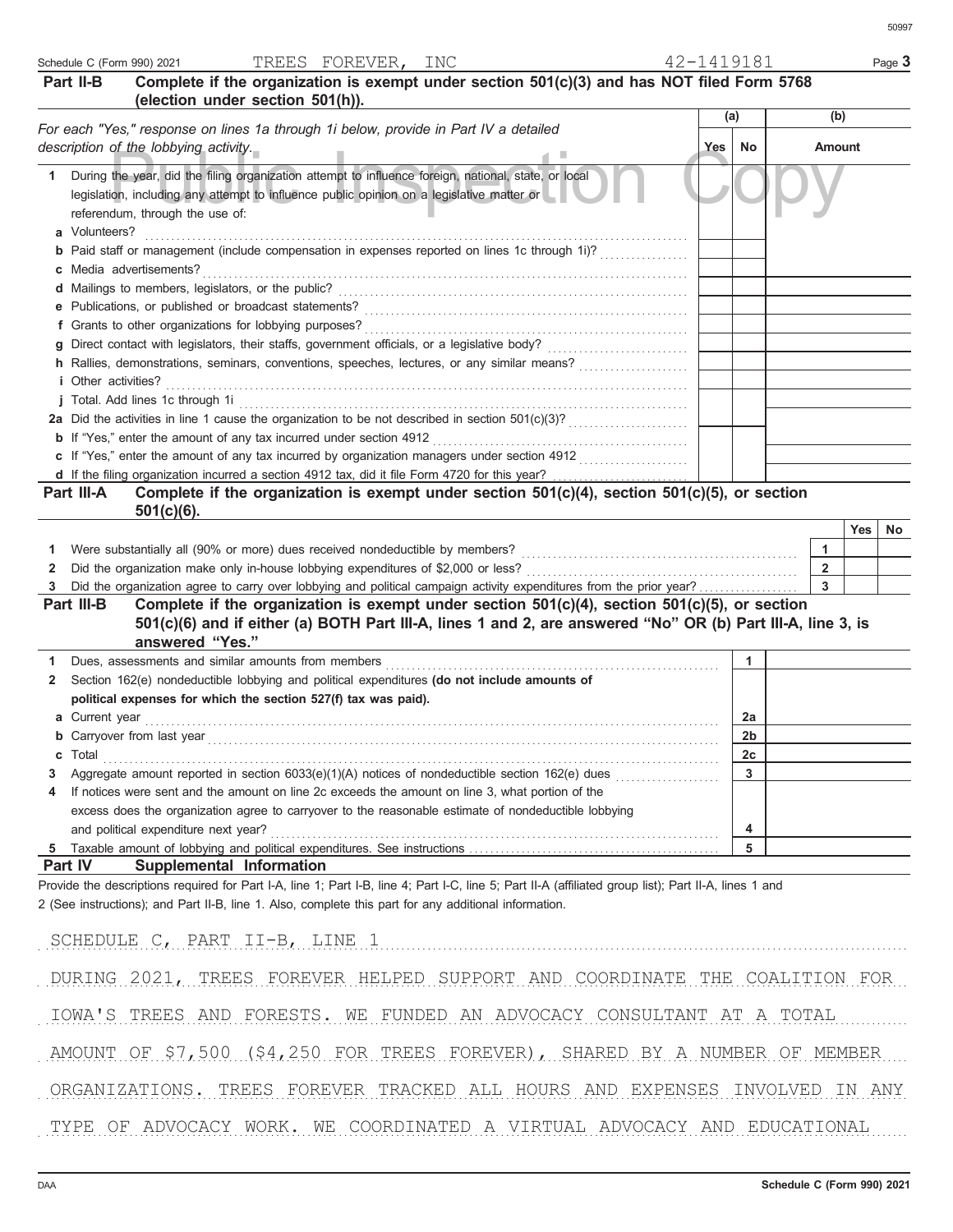|         | Schedule C (Form 990) 2021 |                                      | TREES FOREVER, INC |                                                                    | 42-1419181                                                               | Page 4  |
|---------|----------------------------|--------------------------------------|--------------------|--------------------------------------------------------------------|--------------------------------------------------------------------------|---------|
| Part IV |                            | Supplemental Information (continued) |                    |                                                                    |                                                                          |         |
|         |                            |                                      |                    | EVENT FOCUSED ON KEY TREE AND FOREST ISSUES THAT IMPACT THE STATE. |                                                                          | WE ALSO |
|         |                            |                                      |                    |                                                                    | HOSTED A TREE SEEDLING GIVEAWAY AT THE IOWA STATE CAPITOL. TREES FOREVER |         |
|         |                            |                                      |                    | SENT OUT SIZ EMAIL ADVOCACY ALERTS TO AN EMAIL LIST CONTAINING 879 |                                                                          |         |
|         |                            | INDIVIDUAL EMAIL ADDRESSEDS.         |                    |                                                                    |                                                                          |         |
|         |                            |                                      |                    |                                                                    |                                                                          |         |
|         |                            |                                      |                    |                                                                    |                                                                          |         |
|         |                            |                                      |                    |                                                                    |                                                                          |         |
|         |                            |                                      |                    |                                                                    |                                                                          |         |
|         |                            |                                      |                    |                                                                    |                                                                          |         |
|         |                            |                                      |                    |                                                                    |                                                                          |         |
|         |                            |                                      |                    |                                                                    |                                                                          |         |
|         |                            |                                      |                    |                                                                    |                                                                          |         |
|         |                            |                                      |                    |                                                                    |                                                                          |         |
|         |                            |                                      |                    |                                                                    |                                                                          |         |
|         |                            |                                      |                    |                                                                    |                                                                          |         |
|         |                            |                                      |                    |                                                                    |                                                                          |         |
|         |                            |                                      |                    |                                                                    |                                                                          |         |
|         |                            |                                      |                    |                                                                    |                                                                          |         |
|         |                            |                                      |                    |                                                                    |                                                                          |         |
|         |                            |                                      |                    |                                                                    |                                                                          |         |
|         |                            |                                      |                    |                                                                    |                                                                          |         |
|         |                            |                                      |                    |                                                                    |                                                                          |         |
|         |                            |                                      |                    |                                                                    |                                                                          |         |
|         |                            |                                      |                    |                                                                    |                                                                          |         |
|         |                            |                                      |                    |                                                                    |                                                                          |         |
|         |                            |                                      |                    |                                                                    |                                                                          |         |
|         |                            |                                      |                    |                                                                    |                                                                          |         |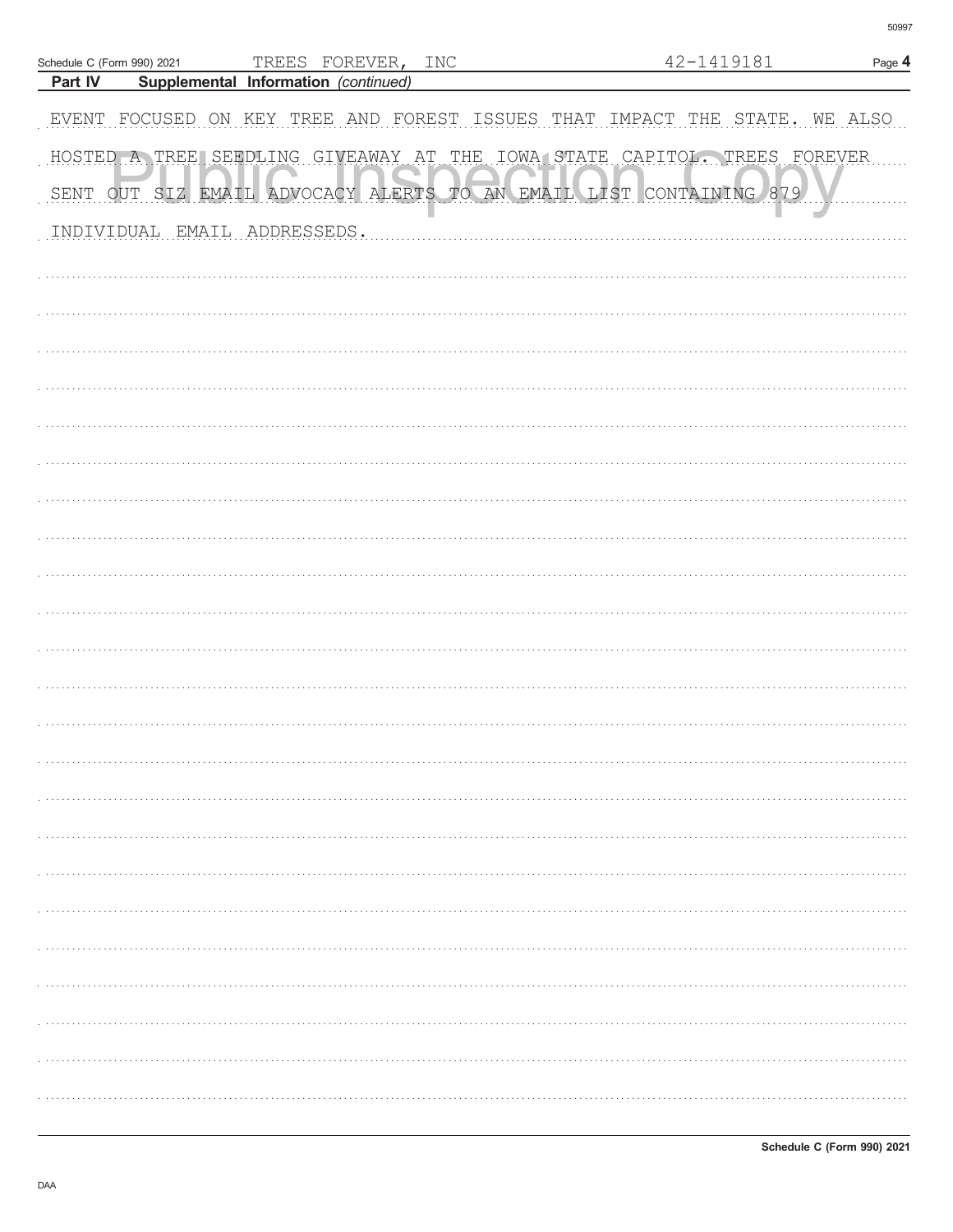## **SCHEDULE D Supplemental Financial Statements**

**Part IV, line 6, 7, 8, 9, 10, 11a, 11b, 11c, 11d, 11e, 11f, 12a, or 12b. Complete if the organization answered "Yes" on Form 990,**

|  | his contract the common booking |
|--|---------------------------------|

DAA

 **Attach to Form 990.** 

|        | OMB No. 1545-0047                   |
|--------|-------------------------------------|
|        | 2021                                |
|        | <b>Open to Public</b><br>Inspection |
|        | identification number               |
| 419181 |                                     |
| S.     |                                     |
|        | ) Funds and other accounts          |
|        |                                     |

|                | Department of the Treasury<br>Internal Revenue Service |                                |                                                                                                                                                                                                                                                                                 | Attach to Form 990. | Go to <i>www.irs.gov/Form990</i> for instructions and the latest information. |                                | Open to Public<br>Inspection           |
|----------------|--------------------------------------------------------|--------------------------------|---------------------------------------------------------------------------------------------------------------------------------------------------------------------------------------------------------------------------------------------------------------------------------|---------------------|-------------------------------------------------------------------------------|--------------------------------|----------------------------------------|
|                | Name of the organization                               |                                |                                                                                                                                                                                                                                                                                 |                     |                                                                               | Employer identification number |                                        |
|                |                                                        |                                |                                                                                                                                                                                                                                                                                 |                     |                                                                               |                                |                                        |
|                | TREES                                                  | FOREVER, INC                   |                                                                                                                                                                                                                                                                                 |                     |                                                                               | 42-1419181                     |                                        |
|                | Part I                                                 |                                | Organizations Maintaining Donor Advised Funds or Other Similar Funds or Accounts.<br>Complete if the organization answered "Yes" on Form 990, Part IV, line 6.                                                                                                                  |                     |                                                                               |                                |                                        |
|                |                                                        |                                |                                                                                                                                                                                                                                                                                 |                     | (a) Donor advised funds                                                       |                                | (b) Funds and other accounts           |
| 1.             |                                                        | Total number at end of year    |                                                                                                                                                                                                                                                                                 |                     |                                                                               |                                |                                        |
| 2              |                                                        |                                |                                                                                                                                                                                                                                                                                 |                     | <u> 1980 - Johann Barbara, martxa al</u>                                      |                                |                                        |
| 3              |                                                        |                                | Aggregate value of grants from (during year)                                                                                                                                                                                                                                    |                     |                                                                               |                                |                                        |
| 4              |                                                        | Aggregate value at end of year |                                                                                                                                                                                                                                                                                 |                     |                                                                               |                                |                                        |
| 5              |                                                        |                                | Did the organization inform all donors and donor advisors in writing that the assets held in donor advised                                                                                                                                                                      |                     |                                                                               |                                |                                        |
|                |                                                        |                                |                                                                                                                                                                                                                                                                                 |                     |                                                                               |                                | Yes<br>No                              |
| 6              |                                                        |                                | Did the organization inform all grantees, donors, and donor advisors in writing that grant funds can be used                                                                                                                                                                    |                     |                                                                               |                                |                                        |
|                |                                                        |                                | only for charitable purposes and not for the benefit of the donor or donor advisor, or for any other purpose                                                                                                                                                                    |                     |                                                                               |                                |                                        |
|                |                                                        |                                |                                                                                                                                                                                                                                                                                 |                     |                                                                               |                                | <b>Yes</b><br>No                       |
|                | Part II                                                |                                | <b>Conservation Easements.</b><br>Complete if the organization answered "Yes" on Form 990, Part IV, line 7.                                                                                                                                                                     |                     |                                                                               |                                |                                        |
| 1.             |                                                        |                                | Purpose(s) of conservation easements held by the organization (check all that apply).                                                                                                                                                                                           |                     |                                                                               |                                |                                        |
|                |                                                        |                                | Preservation of land for public use (for example, recreation or education)                                                                                                                                                                                                      |                     | Preservation of a historically important land area                            |                                |                                        |
|                |                                                        | Protection of natural habitat  |                                                                                                                                                                                                                                                                                 |                     | Preservation of a certified historic structure                                |                                |                                        |
|                |                                                        | Preservation of open space     |                                                                                                                                                                                                                                                                                 |                     |                                                                               |                                |                                        |
| $\mathbf{2}^-$ |                                                        |                                | Complete lines 2a through 2d if the organization held a qualified conservation contribution in the form of a conservation                                                                                                                                                       |                     |                                                                               |                                |                                        |
|                |                                                        |                                | easement on the last day of the tax year.                                                                                                                                                                                                                                       |                     |                                                                               |                                | <b>Held at the End of the Tax Year</b> |
| а              |                                                        |                                |                                                                                                                                                                                                                                                                                 |                     |                                                                               | 2a                             |                                        |
| b              |                                                        |                                |                                                                                                                                                                                                                                                                                 |                     |                                                                               | 2b                             |                                        |
| c              |                                                        |                                |                                                                                                                                                                                                                                                                                 |                     |                                                                               | 2c                             |                                        |
| d              |                                                        |                                | Number of conservation easements included in (c) acquired after 7/25/06, and not on a                                                                                                                                                                                           |                     |                                                                               |                                |                                        |
|                |                                                        |                                | historic structure listed in the National Register                                                                                                                                                                                                                              |                     |                                                                               | 2d                             |                                        |
| 3.             |                                                        |                                | Number of conservation easements modified, transferred, released, extinguished, or terminated by the organization during the                                                                                                                                                    |                     |                                                                               |                                |                                        |
|                | tax year                                               |                                |                                                                                                                                                                                                                                                                                 |                     |                                                                               |                                |                                        |
|                |                                                        |                                | Number of states where property subject to conservation easement is located ▶                                                                                                                                                                                                   |                     |                                                                               |                                |                                        |
| 5              |                                                        |                                | Does the organization have a written policy regarding the periodic monitoring, inspection, handling of                                                                                                                                                                          |                     |                                                                               |                                |                                        |
|                |                                                        |                                | violations, and enforcement of the conservation easements it holds?                                                                                                                                                                                                             |                     |                                                                               |                                | Yes<br><b>No</b>                       |
| 6              |                                                        |                                | Staff and volunteer hours devoted to monitoring, inspecting, handling of violations, and enforcing conservation easements during the year                                                                                                                                       |                     |                                                                               |                                |                                        |
|                |                                                        |                                |                                                                                                                                                                                                                                                                                 |                     |                                                                               |                                |                                        |
|                | $\blacktriangleright$ \$                               |                                | 7 Amount of expenses incurred in monitoring, inspecting, handling of violations, and enforcing conservation easements during the year                                                                                                                                           |                     |                                                                               |                                |                                        |
| 8              |                                                        |                                | Does each conservation easement reported on line $2(d)$ above satisfy the requirements of section $170(h)(4)(B)(i)$                                                                                                                                                             |                     |                                                                               |                                |                                        |
|                |                                                        |                                |                                                                                                                                                                                                                                                                                 |                     |                                                                               |                                | Yes<br>No                              |
| 9              |                                                        |                                | In Part XIII, describe how the organization reports conservation easements in its revenue and expense statement and                                                                                                                                                             |                     |                                                                               |                                |                                        |
|                |                                                        |                                | balance sheet, and include, if applicable, the text of the footnote to the organization's financial statements that describes the                                                                                                                                               |                     |                                                                               |                                |                                        |
|                |                                                        |                                | organization's accounting for conservation easements.                                                                                                                                                                                                                           |                     |                                                                               |                                |                                        |
|                | Part III                                               |                                | Organizations Maintaining Collections of Art, Historical Treasures, or Other Similar Assets.                                                                                                                                                                                    |                     |                                                                               |                                |                                        |
|                |                                                        |                                | Complete if the organization answered "Yes" on Form 990, Part IV, line 8.                                                                                                                                                                                                       |                     |                                                                               |                                |                                        |
|                |                                                        |                                | 1a If the organization elected, as permitted under FASB ASC 958, not to report in its revenue statement and balance sheet works                                                                                                                                                 |                     |                                                                               |                                |                                        |
|                |                                                        |                                | of art, historical treasures, or other similar assets held for public exhibition, education, or research in furtherance of public                                                                                                                                               |                     |                                                                               |                                |                                        |
|                |                                                        |                                | service, provide in Part XIII the text of the footnote to its financial statements that describes these items.                                                                                                                                                                  |                     |                                                                               |                                |                                        |
|                |                                                        |                                | <b>b</b> If the organization elected, as permitted under FASB ASC 958, to report in its revenue statement and balance sheet works of<br>art, historical treasures, or other similar assets held for public exhibition, education, or research in furtherance of public service, |                     |                                                                               |                                |                                        |
|                |                                                        |                                | provide the following amounts relating to these items:                                                                                                                                                                                                                          |                     |                                                                               |                                |                                        |
|                |                                                        |                                |                                                                                                                                                                                                                                                                                 |                     |                                                                               |                                |                                        |
|                |                                                        |                                | (ii) Assets included in Form 990, Part X                                                                                                                                                                                                                                        |                     |                                                                               |                                | $\frac{1}{2}$                          |
| $\mathbf{z}$   |                                                        |                                | If the organization received or held works of art, historical treasures, or other similar assets for financial gain, provide the                                                                                                                                                |                     |                                                                               |                                |                                        |
|                |                                                        |                                | following amounts required to be reported under FASB ASC 958 relating to these items:                                                                                                                                                                                           |                     |                                                                               |                                |                                        |
|                |                                                        |                                |                                                                                                                                                                                                                                                                                 |                     |                                                                               |                                |                                        |
|                |                                                        |                                |                                                                                                                                                                                                                                                                                 |                     |                                                                               |                                |                                        |
|                |                                                        |                                | For Paperwork Reduction Act Notice, see the Instructions for Form 990.                                                                                                                                                                                                          |                     |                                                                               |                                | Schedule D (Form 990) 2021             |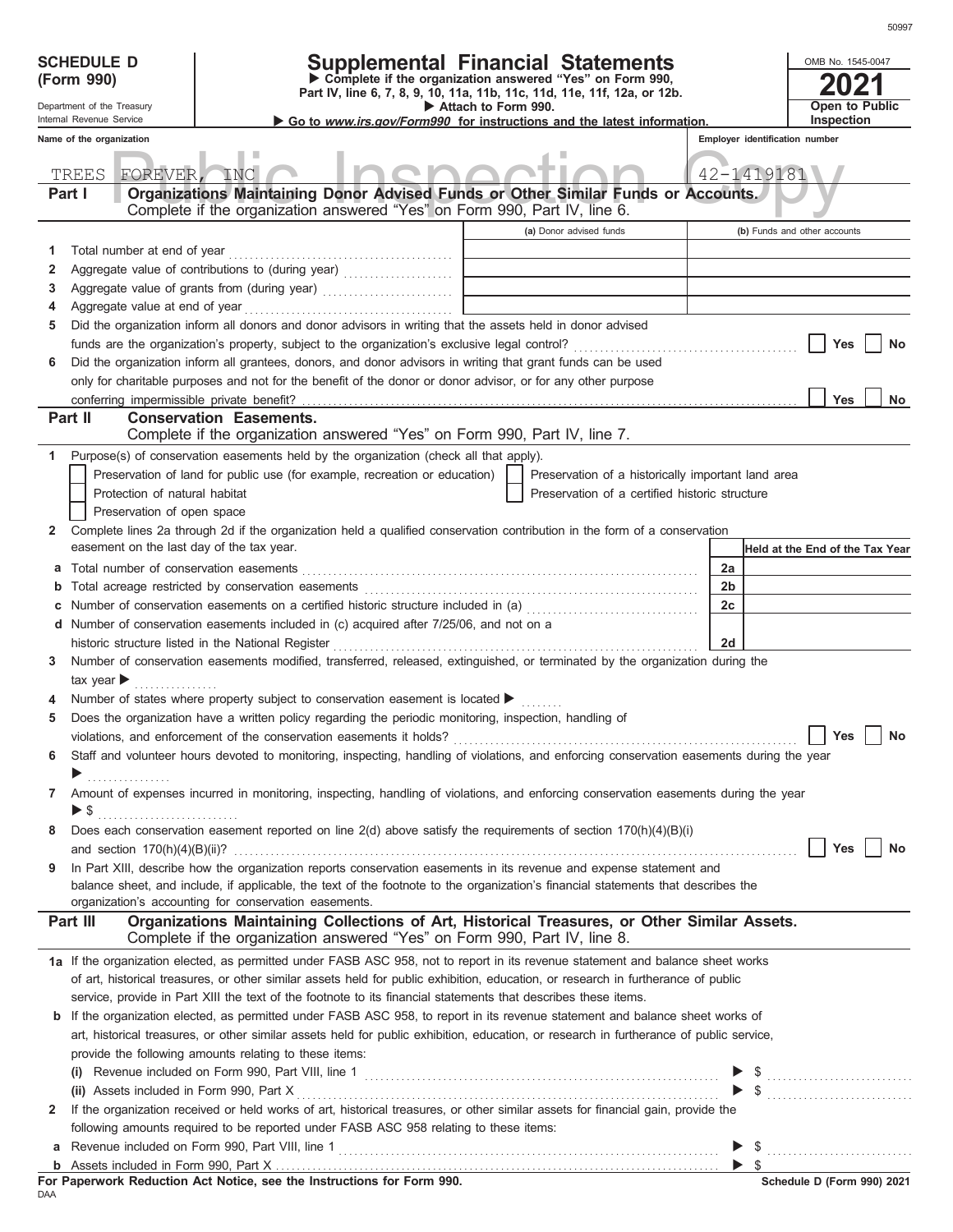|    | Schedule D (Form 990) 2021 TREES FOREVER, INC                                                                                                                                                                                        |                         |                          |                    | 42-1419181           |                       |         | Page 2    |
|----|--------------------------------------------------------------------------------------------------------------------------------------------------------------------------------------------------------------------------------------|-------------------------|--------------------------|--------------------|----------------------|-----------------------|---------|-----------|
|    | Organizations Maintaining Collections of Art, Historical Treasures, or Other Similar Assets (continued)<br>Part III                                                                                                                  |                         |                          |                    |                      |                       |         |           |
| 3  | Using the organization's acquisition, accession, and other records, check any of the following that make significant use of its<br>collection items (check all that apply):                                                          |                         |                          |                    |                      |                       |         |           |
| a  | Public exhibition                                                                                                                                                                                                                    |                         | Loan or exchange program |                    |                      |                       |         |           |
| b  | Scholarly research                                                                                                                                                                                                                   | e                       | Other                    |                    |                      |                       |         |           |
| c  | Preservation for future generations                                                                                                                                                                                                  |                         |                          |                    |                      |                       |         |           |
|    | Provide a description of the organization's collections and explain how they further the organization's exempt purpose in Part                                                                                                       |                         |                          |                    |                      |                       |         |           |
|    |                                                                                                                                                                                                                                      |                         |                          |                    |                      |                       |         |           |
|    | XIII.                                                                                                                                                                                                                                |                         |                          |                    |                      |                       |         |           |
| 5. | During the year, did the organization solicit or receive donations of art, historical treasures, or other similar                                                                                                                    |                         |                          |                    |                      |                       |         |           |
|    | assets to be sold to raise funds rather than to be maintained as part of the organization's collection?                                                                                                                              |                         |                          |                    |                      | <b>Yes</b>            |         | <b>No</b> |
|    | <b>Escrow and Custodial Arrangements.</b><br>Part IV                                                                                                                                                                                 |                         |                          |                    |                      |                       |         |           |
|    | Complete if the organization answered "Yes" on Form 990, Part IV, line 9, or reported an amount on Form                                                                                                                              |                         |                          |                    |                      |                       |         |           |
|    | 990, Part X, line 21.                                                                                                                                                                                                                |                         |                          |                    |                      |                       |         |           |
|    | 1a Is the organization an agent, trustee, custodian or other intermediary for contributions or other assets not                                                                                                                      |                         |                          |                    |                      |                       |         |           |
|    | included on Form 990, Part X?                                                                                                                                                                                                        |                         |                          |                    |                      | Yes                   |         | No        |
|    | <b>b</b> If "Yes," explain the arrangement in Part XIII and complete the following table:                                                                                                                                            |                         |                          |                    |                      |                       |         |           |
|    |                                                                                                                                                                                                                                      |                         |                          |                    |                      | Amount                |         |           |
|    |                                                                                                                                                                                                                                      |                         |                          |                    |                      |                       |         |           |
|    | c Beginning balance <b>contract to the contract of the contract of the contract of the contract of the contract of the contract of the contract of the contract of the contract of the contract of the contract of the contract </b> |                         |                          |                    | 1 <sub>c</sub>       |                       |         |           |
|    |                                                                                                                                                                                                                                      |                         |                          |                    | 1 <sub>d</sub>       |                       |         |           |
|    | Distributions during the year manufactured contains and a state of the year manufactured with the year manufactured with the state of the state of the state of the state of the state of the state of the state of the state        |                         |                          |                    | 1e                   |                       |         |           |
| f  |                                                                                                                                                                                                                                      |                         |                          |                    | 1f                   |                       |         |           |
|    | 2a Did the organization include an amount on Form 990, Part X, line 21, for escrow or custodial account liability?                                                                                                                   |                         |                          |                    |                      | $ \mathsf{X} $<br>Yes |         | No        |
|    | b If "Yes," explain the arrangement in Part XIII. Check here if the explanation has been provided on Part XIII                                                                                                                       |                         |                          |                    |                      |                       | X       |           |
|    | <b>Endowment Funds.</b><br>Part V                                                                                                                                                                                                    |                         |                          |                    |                      |                       |         |           |
|    | Complete if the organization answered "Yes" on Form 990, Part IV, line 10.                                                                                                                                                           |                         |                          |                    |                      |                       |         |           |
|    |                                                                                                                                                                                                                                      | (a) Current year        | (b) Prior year           | (c) Two years back | (d) Three years back | (e) Four years back   |         |           |
|    |                                                                                                                                                                                                                                      |                         |                          |                    |                      |                       |         |           |
|    | 1a Beginning of year balance                                                                                                                                                                                                         | 453,466                 | 433,895                  | 390,962            | 402,271              |                       |         | 368,112   |
|    | <b>b</b> Contributions                                                                                                                                                                                                               | 116,602                 | 4,693                    | 6,613              | 24,312               |                       |         | 2,555     |
|    | c Net investment earnings, gains, and                                                                                                                                                                                                |                         |                          |                    |                      |                       |         |           |
|    | losses                                                                                                                                                                                                                               | 55,299                  | 30,345                   | 47,944             | $-15,067$            |                       |         | 48,790    |
|    | d Grants or scholarships                                                                                                                                                                                                             | $-16, 517$              | $-14,060$                | $-11,792$          | $-17,997$            |                       |         | $-1,622$  |
|    | e Other expenditures for facilities and                                                                                                                                                                                              |                         |                          |                    |                      |                       |         |           |
|    |                                                                                                                                                                                                                                      | $-1,374$                | $-1,407$                 | $-1,427$           | $-122,198$           |                       |         | $-15,352$ |
|    | f Administrative expenses                                                                                                                                                                                                            |                         |                          |                    | $-2,545$             |                       |         | $-212$    |
|    | g End of year balance                                                                                                                                                                                                                | 607,476                 | 453,466                  | 432,300            | 268,776              |                       |         | 402,271   |
|    |                                                                                                                                                                                                                                      |                         |                          |                    |                      |                       |         |           |
|    | 2 Provide the estimated percentage of the current year end balance (line 1g, column (a)) held as:                                                                                                                                    |                         |                          |                    |                      |                       |         |           |
|    | Board designated or quasi-endowment $\blacktriangleright$ 77.87 %                                                                                                                                                                    |                         |                          |                    |                      |                       |         |           |
|    | <b>b</b> Permanent endowment $\blacktriangleright$ 22.13 %                                                                                                                                                                           |                         |                          |                    |                      |                       |         |           |
|    | Term endowment $\blacktriangleright$<br>$\%$                                                                                                                                                                                         |                         |                          |                    |                      |                       |         |           |
|    | The percentages on lines 2a, 2b, and 2c should equal 100%.                                                                                                                                                                           |                         |                          |                    |                      |                       |         |           |
|    | 3a Are there endowment funds not in the possession of the organization that are held and administered for the                                                                                                                        |                         |                          |                    |                      |                       |         |           |
|    | organization by:                                                                                                                                                                                                                     |                         |                          |                    |                      |                       | Yes     | No        |
|    |                                                                                                                                                                                                                                      |                         |                          |                    |                      | 3a(i)                 | X       |           |
|    |                                                                                                                                                                                                                                      |                         |                          |                    |                      | 3a(ii)                |         | Χ         |
|    |                                                                                                                                                                                                                                      |                         |                          |                    |                      | 3b                    |         |           |
|    |                                                                                                                                                                                                                                      |                         |                          |                    |                      |                       |         |           |
|    | Describe in Part XIII the intended uses of the organization's endowment funds.                                                                                                                                                       |                         |                          |                    |                      |                       |         |           |
|    | <b>Part VI</b><br>Land, Buildings, and Equipment.                                                                                                                                                                                    |                         |                          |                    |                      |                       |         |           |
|    | Complete if the organization answered "Yes" on Form 990, Part IV, line 11a. See Form 990, Part X, line 10.                                                                                                                           |                         |                          |                    |                      |                       |         |           |
|    | Description of property                                                                                                                                                                                                              | (a) Cost or other basis | (b) Cost or other basis  |                    | (c) Accumulated      | (d) Book value        |         |           |
|    |                                                                                                                                                                                                                                      | (investment)            | (other)                  |                    | depreciation         |                       |         |           |
|    | <b>1a</b> Land                                                                                                                                                                                                                       |                         |                          | 111,100            |                      |                       |         | 111,100   |
|    |                                                                                                                                                                                                                                      |                         |                          | 483,796            | 47,036               |                       | 436,760 |           |
|    | c Leasehold improvements                                                                                                                                                                                                             |                         |                          |                    |                      |                       |         |           |
|    |                                                                                                                                                                                                                                      |                         |                          | 172,959            | 98,147               |                       |         | 74,812    |
|    |                                                                                                                                                                                                                                      |                         |                          |                    |                      |                       |         |           |
|    |                                                                                                                                                                                                                                      |                         |                          | 56,889             | 36,710               |                       |         | 20,179    |
|    | Total. Add lines 1a through 1e. (Column (d) must equal Form 990, Part X, column (B), line 10c.)                                                                                                                                      |                         |                          |                    | ▶                    |                       | 642,851 |           |

**Schedule D (Form 990) 2021**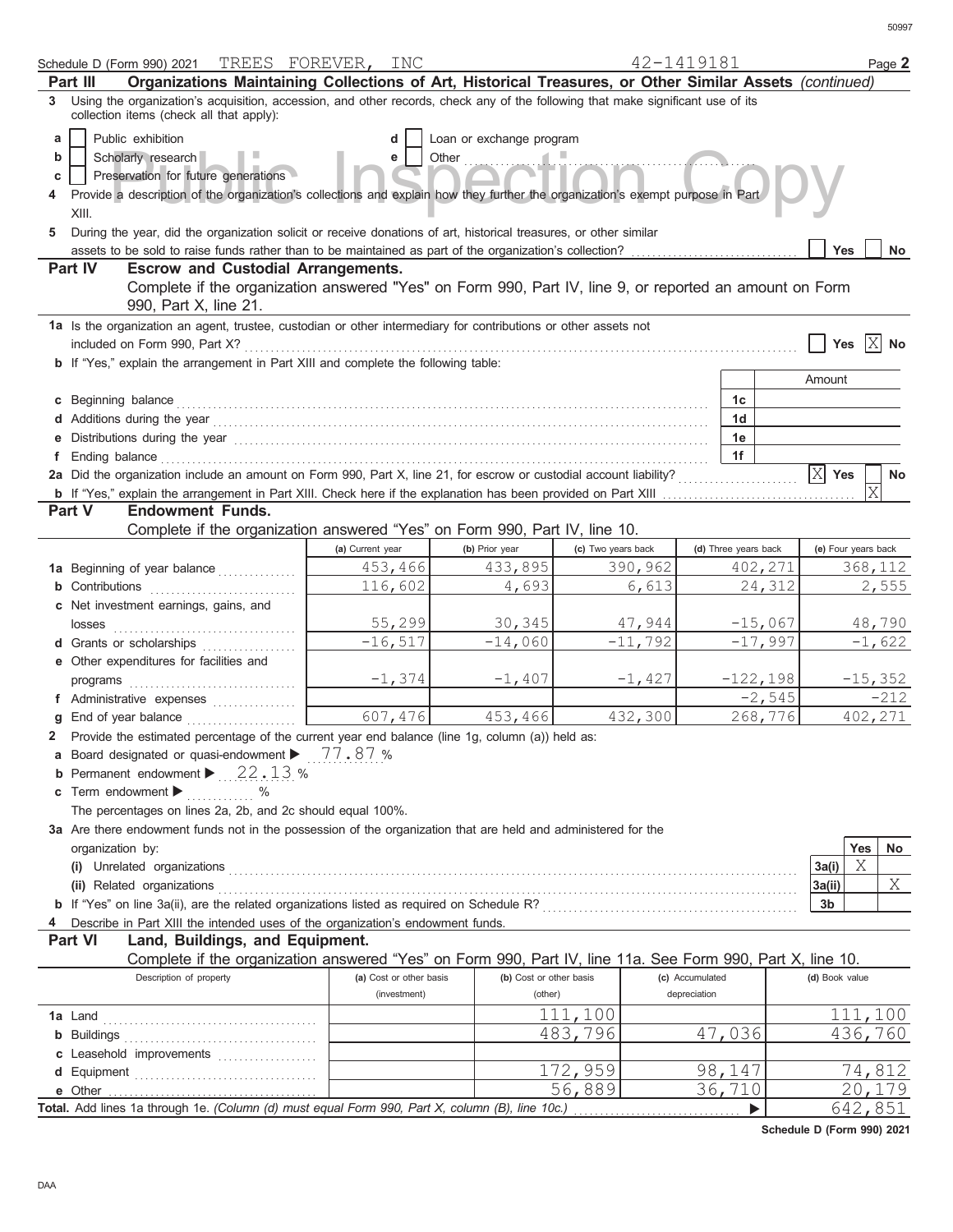| Schedule D (Form 990) 2021 TREES FOREVER,<br>INC                                                           |                | 42-1419181                       | Page 3 |
|------------------------------------------------------------------------------------------------------------|----------------|----------------------------------|--------|
| Investments - Other Securities.<br><b>Part VII</b>                                                         |                |                                  |        |
| Complete if the organization answered "Yes" on Form 990, Part IV, line 11b. See Form 990, Part X, line 12. |                |                                  |        |
| (a) Description of security or category                                                                    | (b) Book value | (c) Method of valuation:         |        |
| (including name of security)                                                                               |                | Cost or end-of-year market value |        |
| (1) Financial derivatives                                                                                  | ٠              |                                  |        |
| (2) Closely held equity interests                                                                          |                |                                  |        |
| $(3)$ Other                                                                                                |                |                                  |        |
| $(A)$ .                                                                                                    |                |                                  |        |
| $\ldots$ (B) $\ldots$                                                                                      |                |                                  |        |
| $\ldots$ (C)                                                                                               |                |                                  |        |
| $\ldots$ (D)                                                                                               |                |                                  |        |
| $\overline{A}$ .                                                                                           |                |                                  |        |
| $\ldots$ (F)                                                                                               |                |                                  |        |
| $\overline{G}$ .                                                                                           |                |                                  |        |
| (H)                                                                                                        |                |                                  |        |
| <b>Total.</b> (Column (b) must equal Form 990, Part X, col. (B) line 12.) $\ldots$                         |                |                                  |        |
| <b>Part VIII</b><br>Investments - Program Related.                                                         |                |                                  |        |
| Complete if the organization answered "Yes" on Form 990, Part IV, line 11c. See Form 990, Part X, line 13. |                |                                  |        |
| (a) Description of investment                                                                              | (b) Book value | (c) Method of valuation:         |        |

|     | (a) Description of investment                                      | <b>(b)</b> DOON value | (c) iviculou of valuation.       |
|-----|--------------------------------------------------------------------|-----------------------|----------------------------------|
|     |                                                                    |                       | Cost or end-of-year market value |
| (1) |                                                                    |                       |                                  |
| (2) |                                                                    |                       |                                  |
| (3) |                                                                    |                       |                                  |
| (4) |                                                                    |                       |                                  |
| (5) |                                                                    |                       |                                  |
| (6) |                                                                    |                       |                                  |
| (7) |                                                                    |                       |                                  |
| (8) |                                                                    |                       |                                  |
| (9) |                                                                    |                       |                                  |
|     | Total. (Column (b) must equal Form 990, Part X, col. (B) line 13.) |                       |                                  |

#### **Other Assets. Part IX**

Complete if the organization answered "Yes" on Form 990, Part IV, line 11d. See Form 990, Part X, line 15.

|     | (a) Description | (b) Book value |
|-----|-----------------|----------------|
| (1) |                 |                |
| (2) |                 |                |
| (3) |                 |                |
| (4) |                 |                |
| (5) |                 |                |
| (6) |                 |                |
| (7) |                 |                |
| (8) |                 |                |
| (9) |                 |                |
|     |                 |                |

#### **Part X Other Liabilities.**

Complete if the organization answered "Yes" on Form 990, Part IV, line 11e or 11f. See Form 990, Part X, line 25.

| 1.  | (a) Description of liability                                       | (b) Book value |
|-----|--------------------------------------------------------------------|----------------|
| (1) | Federal income taxes                                               |                |
| (2) |                                                                    |                |
| (3) |                                                                    |                |
| (4) |                                                                    |                |
| (5) |                                                                    |                |
| (6) |                                                                    |                |
| (7) |                                                                    |                |
| (8) |                                                                    |                |
| (9) |                                                                    |                |
|     | Total. (Column (b) must equal Form 990, Part X, col. (B) line 25.) |                |

Liability for uncertain tax positions. In Part XIII, provide the text of the footnote to the organization's financial statements that reports the **2.**

organization's liability for uncertain tax positions under FASB ASC 740. Check here if the text of the footnote has been provided in Part XIII

X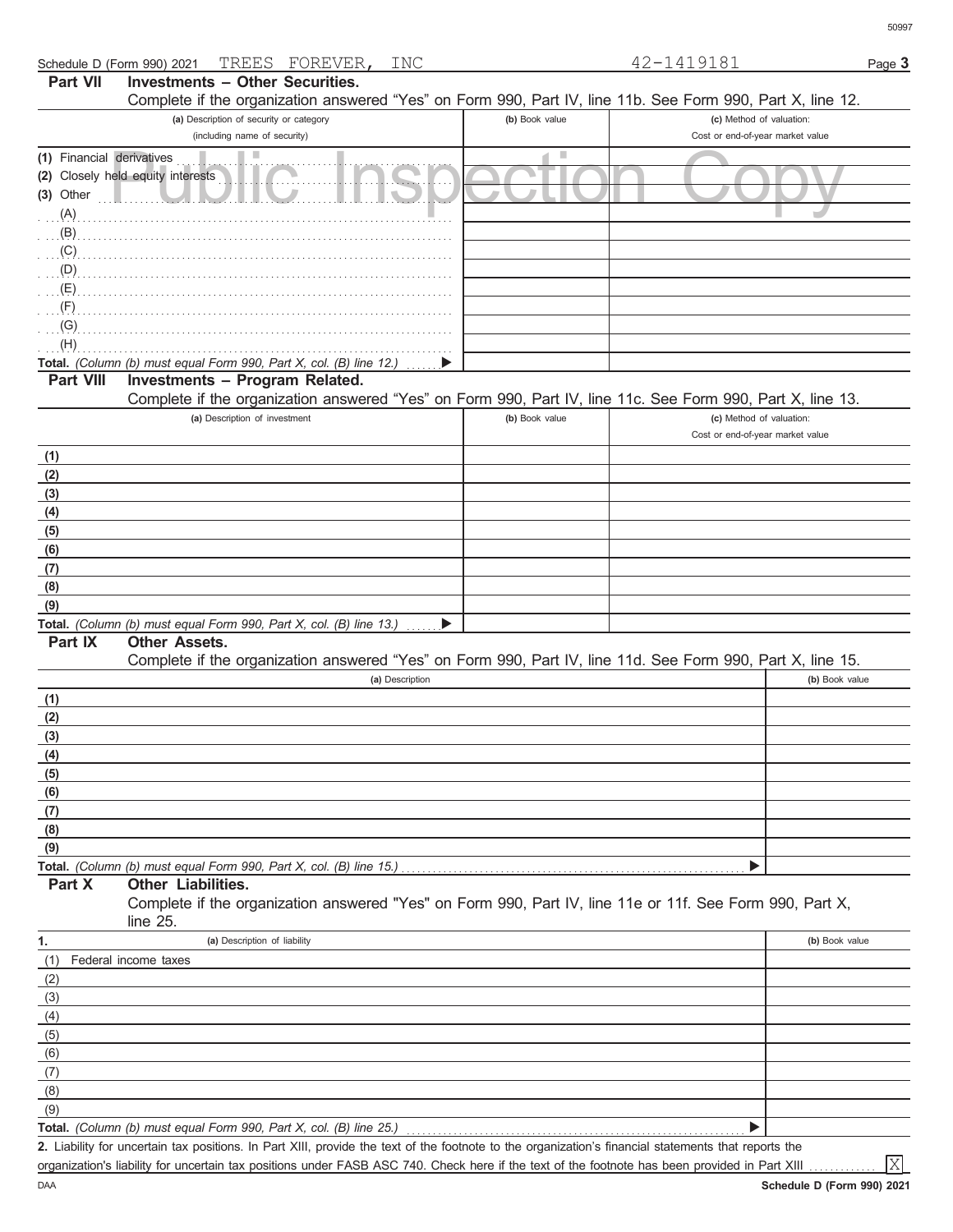|        | Schedule D (Form 990) 2021 TREES FOREVER, INC                                                                                                                                                                                 |                      | 42-1419181 | Page 4      |
|--------|-------------------------------------------------------------------------------------------------------------------------------------------------------------------------------------------------------------------------------|----------------------|------------|-------------|
|        | Reconciliation of Revenue per Audited Financial Statements With Revenue per Return.<br><b>Part XI</b>                                                                                                                         |                      |            |             |
|        | Complete if the organization answered "Yes" on Form 990, Part IV, line 12a.                                                                                                                                                   |                      |            |             |
| 1      | Total revenue, gains, and other support per audited financial statements                                                                                                                                                      |                      |            | 4,619,132   |
| 2      | Amounts included on line 1 but not on Form 990, Part VIII, line 12:                                                                                                                                                           |                      |            |             |
| а      | Net unrealized gains (losses) on investments                                                                                                                                                                                  | 2a                   |            |             |
| b      | Donated services and use of facilities                                                                                                                                                                                        | 2 <sub>b</sub>       |            |             |
|        | Recoveries of prior year grants <b>the contract of the contract of prior</b>                                                                                                                                                  | 2c<br>2d             |            |             |
| d<br>е |                                                                                                                                                                                                                               |                      | 2e         |             |
| 3      | Add lines 2a through 2d [11] Add [12] Add [12] Add lines 2a through 2d [12] Add lines 2a through 2d [12] Add [12] Add [12] Add [12] Add [12] Add [12] Add [12] Add [12] Add [12] Add [12] Add [12] Add [12] Add [12] Add [12] |                      | 3          | 4,619,132   |
|        | Amounts included on Form 990, Part VIII, line 12, but not on line 1:                                                                                                                                                          |                      |            |             |
| a      |                                                                                                                                                                                                                               | 4a                   |            |             |
| b      |                                                                                                                                                                                                                               | 4 <sub>b</sub>       |            |             |
| c      | Add lines 4a and 4b                                                                                                                                                                                                           |                      | 4c         |             |
| 5      |                                                                                                                                                                                                                               |                      | 5          | 4,619,132   |
|        | Reconciliation of Expenses per Audited Financial Statements With Expenses per Return.<br>Part XII                                                                                                                             |                      |            |             |
|        | Complete if the organization answered "Yes" on Form 990, Part IV, line 12a.                                                                                                                                                   |                      |            |             |
| 1.     | Total expenses and losses per audited financial statements                                                                                                                                                                    |                      |            | 3, 244, 176 |
| 2      | Amounts included on line 1 but not on Form 990, Part IX, line 25:                                                                                                                                                             |                      |            |             |
| a      |                                                                                                                                                                                                                               | 2a                   |            |             |
| b      |                                                                                                                                                                                                                               | 2 <sub>b</sub><br>2c |            |             |
| c<br>d | Other losses                                                                                                                                                                                                                  | 2d                   |            |             |
| е      | Add lines 2a through 2d [11] Add [12] Add [12] Add lines 2a through 2d [12] Add lines 2a through 2d                                                                                                                           |                      | 2e         |             |
| 3      |                                                                                                                                                                                                                               |                      | 3          | 3, 244, 176 |
|        | Amounts included on Form 990, Part IX, line 25, but not on line 1:                                                                                                                                                            |                      |            |             |
| a      | Investment expenses not included on Form 990, Part VIII, line 7b [                                                                                                                                                            | 4a                   |            |             |
| b      |                                                                                                                                                                                                                               | 4 <sub>b</sub>       |            |             |
|        | c Add lines 4a and 4b                                                                                                                                                                                                         |                      | 4c         |             |
| 5      |                                                                                                                                                                                                                               |                      | 5          | 3, 244, 176 |
|        | Part XIII Supplemental Information.                                                                                                                                                                                           |                      |            |             |
|        | Provide the descriptions required for Part II, lines 3, 5, and 9; Part III, lines 1a and 4; Part IV, lines 1b and 2b; Part V, line 4; Part X, line                                                                            |                      |            |             |
|        | 2; Part XI, lines 2d and 4b; and Part XII, lines 2d and 4b. Also complete this part to provide any additional information.<br>PART IV, LINE 2B - ESCROW LIABILITY ARRANGEMENT EXPLANATION                                     |                      |            |             |
|        |                                                                                                                                                                                                                               |                      |            |             |
|        | TREES FOREVER ACTS AS THE FISCAL AGENT FOR SEVERAL ENTITIES WHO'S                                                                                                                                                             |                      |            |             |
|        |                                                                                                                                                                                                                               |                      |            |             |
|        | ACTIVITIES ARE CONSISTENT WITH TREES FOREVER'S PURPOSE AND MISSION.                                                                                                                                                           |                      |            |             |
|        |                                                                                                                                                                                                                               |                      |            |             |
|        |                                                                                                                                                                                                                               |                      |            |             |
|        |                                                                                                                                                                                                                               |                      |            |             |
|        | PART V, LINE 4 - INTENDED USES FOR ENDOWMENT FUNDS                                                                                                                                                                            |                      |            |             |
|        |                                                                                                                                                                                                                               |                      |            |             |
|        | THE INTENDED USE OF THE ENDOWMENT FUNDS IS TO SUPPORT THE OPERATING                                                                                                                                                           |                      |            |             |
|        |                                                                                                                                                                                                                               |                      |            |             |
|        | ACTIVITIES OF THE ORGANIZATION AS DEEMED NECESSARY BY THE BOARD OF                                                                                                                                                            |                      |            |             |
|        | DIRECTORS.                                                                                                                                                                                                                    |                      |            |             |
|        |                                                                                                                                                                                                                               |                      |            |             |
|        |                                                                                                                                                                                                                               |                      |            |             |
|        |                                                                                                                                                                                                                               |                      |            |             |
|        | PART X - FIN 48 FOOTNOTE                                                                                                                                                                                                      |                      |            |             |
|        |                                                                                                                                                                                                                               |                      |            |             |
|        | FOOTNOTE FROM CONSOLIDATED AUDIT REPORT: THE ENTITIES ARE NONPROFIT                                                                                                                                                           |                      |            |             |
|        |                                                                                                                                                                                                                               |                      |            |             |
|        | ORGANIZATIONS AS DESCRIBED IN SECTION 501(C)(3) OF THE INTERNAL REVENUE                                                                                                                                                       |                      |            |             |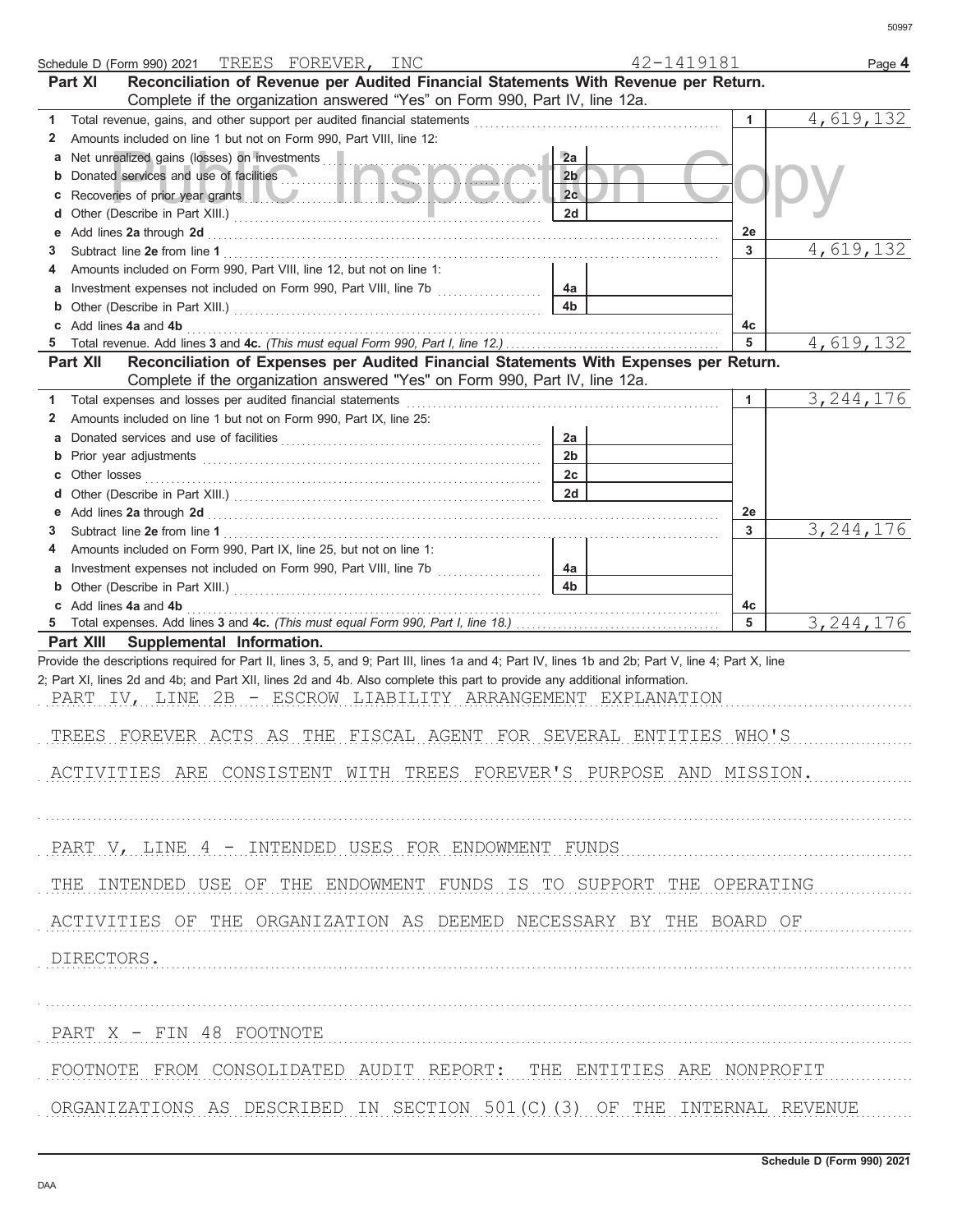|           | Schedule D (Form 990) 2021 TREES FOREVER, INC           |  |  |  | 42-1419181                                                            | Page 5       |
|-----------|---------------------------------------------------------|--|--|--|-----------------------------------------------------------------------|--------------|
| Part XIII | Supplemental Information (continued)                    |  |  |  |                                                                       |              |
|           | CODE AND IS EXEMPT FROM FEDERAL AND STATE INCOME TAXES. |  |  |  | THE                                                                   | ENTITIES ARE |
|           |                                                         |  |  |  | SUBJECT TO ROUTINE AUDITS BY TAXING JURISDICTIONS; HOWEVER, THERE ARE |              |
|           | CURRENTLY NO AUDITS FOR ANY TAX PERIODS IN PROGRESS.    |  |  |  |                                                                       |              |
|           |                                                         |  |  |  |                                                                       |              |
|           |                                                         |  |  |  |                                                                       |              |
|           |                                                         |  |  |  |                                                                       |              |
|           |                                                         |  |  |  |                                                                       |              |
|           |                                                         |  |  |  |                                                                       |              |
|           |                                                         |  |  |  |                                                                       |              |
|           |                                                         |  |  |  |                                                                       |              |
|           |                                                         |  |  |  |                                                                       |              |
|           |                                                         |  |  |  |                                                                       |              |
|           |                                                         |  |  |  |                                                                       |              |
|           |                                                         |  |  |  |                                                                       |              |
|           |                                                         |  |  |  |                                                                       |              |
|           |                                                         |  |  |  |                                                                       |              |
|           |                                                         |  |  |  |                                                                       |              |
|           |                                                         |  |  |  |                                                                       |              |
|           |                                                         |  |  |  |                                                                       |              |
|           |                                                         |  |  |  |                                                                       |              |
|           |                                                         |  |  |  |                                                                       |              |
|           |                                                         |  |  |  |                                                                       |              |
|           |                                                         |  |  |  |                                                                       |              |
|           |                                                         |  |  |  |                                                                       |              |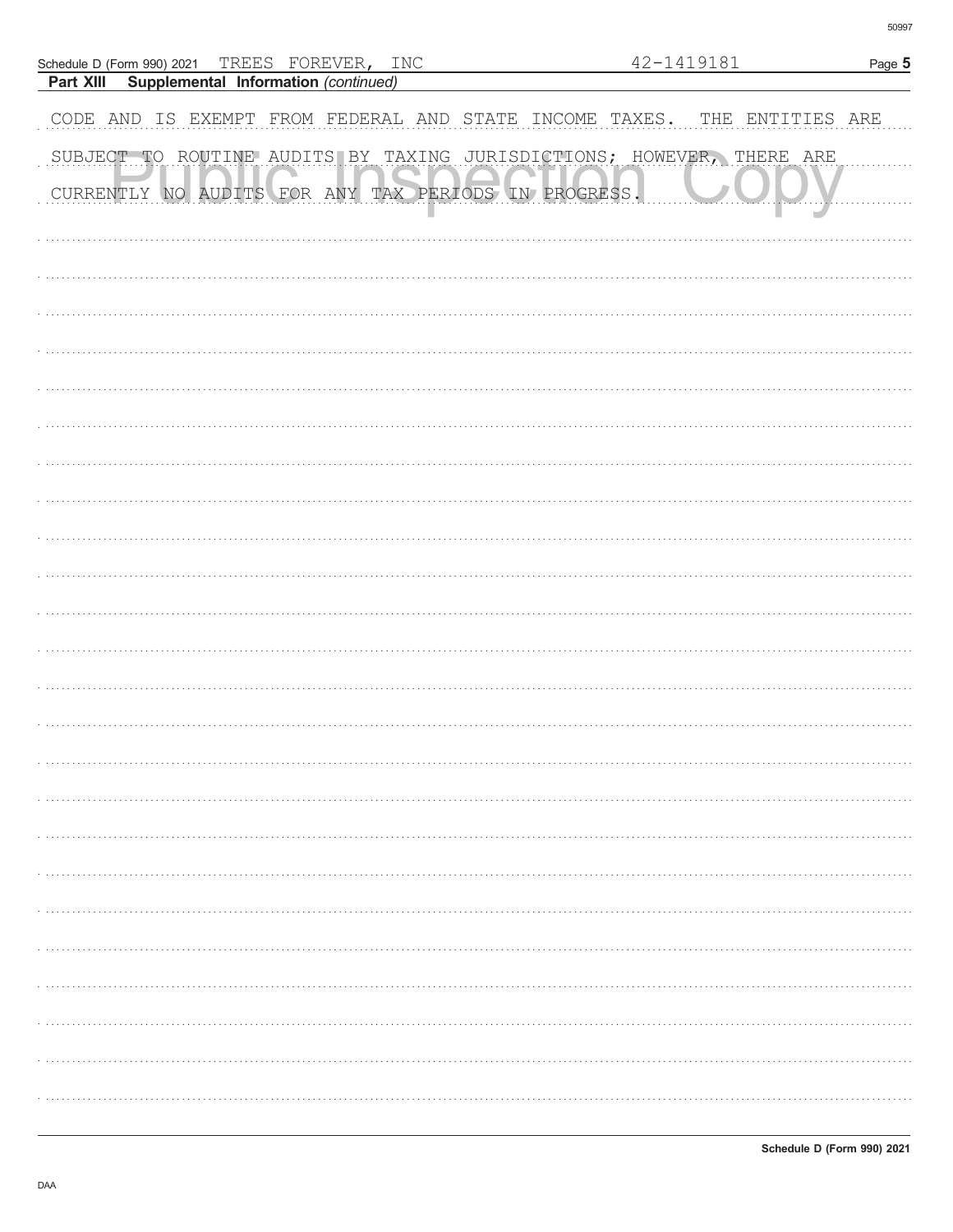| <b>SCHEDULE</b>                                                                                            |                                                                                                                                                                                                                                                       |                                       |                                        | Grants and Other Assistance to Organizations,                                                                                         |                                     |                                                                 |                                          |                                              | OMB No. 1545-0047            |
|------------------------------------------------------------------------------------------------------------|-------------------------------------------------------------------------------------------------------------------------------------------------------------------------------------------------------------------------------------------------------|---------------------------------------|----------------------------------------|---------------------------------------------------------------------------------------------------------------------------------------|-------------------------------------|-----------------------------------------------------------------|------------------------------------------|----------------------------------------------|------------------------------|
| (Form 990)                                                                                                 |                                                                                                                                                                                                                                                       |                                       |                                        | Complete if the organization answered "Yes" on Form 990, Part IV, line 21 or 22.<br>Governments, and Individuals in the United States |                                     |                                                                 |                                          |                                              | 2021                         |
| Department of the Treasury<br>Internal Revenue Service                                                     | $\blacksquare$                                                                                                                                                                                                                                        |                                       |                                        | Go to www.irs.gov/Form990 for the latest information.<br>Attach to Form 990.                                                          |                                     |                                                                 |                                          |                                              | Open to Public<br>Inspection |
| Name of the organization                                                                                   | INC<br>FOREVER<br>TREES                                                                                                                                                                                                                               |                                       |                                        |                                                                                                                                       |                                     |                                                                 |                                          | Employer identification number<br>42-1419181 |                              |
| Part I                                                                                                     | General Information on Grants and Assistance                                                                                                                                                                                                          |                                       |                                        |                                                                                                                                       |                                     |                                                                 |                                          |                                              |                              |
| $\overline{ }$                                                                                             | Does the organization maintain records to substantiate the amount of the grants or assistance, the grantees' eligibility for the grants or assistance, and<br>the selection criteria used to award the grants or assistance?                          |                                       |                                        |                                                                                                                                       |                                     |                                                                 |                                          | $\boxed{\mathbb{X}}$ Yes                     | $\frac{1}{2}$                |
| 2                                                                                                          | ure serection of the transformation is grams of assistance:<br>Describe in Part IV the organization's procedures for monitoring the use of grant funds in the United States.                                                                          |                                       |                                        |                                                                                                                                       |                                     |                                                                 |                                          |                                              |                              |
| Part II                                                                                                    | Grants and Other Assistance to Domestic Organizations and Domestic Governments. Complete if the organization answered<br>Part IV, line 21, for any recipient that received more than \$5,000. Part II can be duplicated if additional space is needed |                                       |                                        |                                                                                                                                       |                                     |                                                                 |                                          | "Yes" on Form 990,                           |                              |
| ð<br>٣                                                                                                     | (a) Name and address of organization<br>government                                                                                                                                                                                                    | $(b)$ $EIN$                           | (c) IRC<br>section<br>applicable)<br>這 | (d) Amount of cash<br>grant                                                                                                           | noncash assistance<br>(e) Amount of | (f) Method of valuation<br>  (book, FMV, appraisal,<br>  other) | noncash assistance<br>(g) Description of | (h) Purpose of grant<br>or assistance        |                              |
| is<br>S<br>EAST 9TH<br><b>AMES</b><br>$\overline{C}$<br><b>CITY</b><br>310<br>AMES<br>$\widehat{\epsilon}$ | 50010<br>IA                                                                                                                                                                                                                                           | $\infty$<br>42-600421                 | <b>GOV</b>                             | 10,000                                                                                                                                |                                     |                                                                 |                                          | PROJECT<br>TREE                              |                              |
| 248<br><b>ZTH</b><br>F)<br>RO BOX<br>(2) $CITY$<br>$\ensuremath{\text{ELY}}$                               | $\begin{array}{c} \bullet & \bullet & \bullet \\ \bullet & \bullet & \bullet \\ \bullet & \bullet & \bullet \\ \bullet & \bullet & \bullet \end{array}$<br>52227<br>ΙĀ                                                                                | 6-2057007<br>$\overline{\phantom{0}}$ | <b>GOV</b>                             | 10,000                                                                                                                                |                                     |                                                                 |                                          | PROJECT<br>TREE                              |                              |
| $BTH = STL \tL = FQ$<br>FAIRFAX<br>F)<br>FAIRFAX<br><b>CITY</b><br>300<br>3                                | BOX 337<br>IA 52228                                                                                                                                                                                                                                   | 52<br>$2 - 09594$<br>4                | GOV                                    | 000.<br>10,                                                                                                                           |                                     |                                                                 |                                          | PROJECT<br><b>TREE</b>                       |                              |
| HIAWATHA<br>101 EMMONS ST<br>F<br>O<br>HIAWATHA<br>$(4)$ CITY                                              | 52233<br>$\overline{L}$                                                                                                                                                                                                                               | $2 - 6025060$<br>4                    | <b>GOV</b>                             | 10,000                                                                                                                                |                                     |                                                                 |                                          | PLANTING<br>TREE                             | PROJ.                        |
| OF MARSHALLTOWN<br>$50 \frac{1}{10}$<br>I STATE<br>MARSHALLTOWN<br>N 01<br>(TTTY)                          | 50158<br>$\overline{I}$ $\overline{A}$                                                                                                                                                                                                                | 42-6004934                            | <b>GOV</b>                             | 10,000                                                                                                                                |                                     |                                                                 |                                          | PLANTING<br><b>TREE</b>                      | PROJ                         |
| EC<br>SI:<br><b>AND</b><br>1510 PENROSE<br>$(6)$ CLAUDE $\overline{W}$<br><b>GRINNELL</b>                  | <b>FOUNDAT</b><br>50112<br><b>AHRENDS</b><br>İÄ<br><b>ZTTOO</b>                                                                                                                                                                                       | $-1906775$<br>S<br>$\infty$           | 501C3                                  | 000<br>10                                                                                                                             |                                     |                                                                 |                                          | PROJECT<br><b>TREE</b>                       |                              |
| S40 MARION BLVD<br>(7) MARION TREE<br>MARION                                                               | 52302<br>IA<br><b>BOARD</b>                                                                                                                                                                                                                           | $-6004932$<br>42.                     | <b>GOV</b>                             | 500<br>$\infty$                                                                                                                       |                                     |                                                                 |                                          | PROJECT<br><b>TREE</b>                       |                              |
| 1360 KIMBERLY RIDGE<br>(8) MUSCATINE<br>MUSCATINE                                                          | I RD #301<br>IA 52722<br>DUL<br>BRANCHING                                                                                                                                                                                                             | $-1431096$<br>$\mathcal{O}$<br>4      | 501C3                                  | 050<br>$\overline{\overline{11}}$                                                                                                     |                                     |                                                                 |                                          | PLANTING<br><b>TREE</b>                      | PROJ                         |
| $306$ WILDCAT $CT$<br>SHELLSBURG AREA<br>SHELLSBURG<br>ම                                                   | 52332<br>COMMUNITY GROUP<br>TA                                                                                                                                                                                                                        | 45-2039430                            | 501C3                                  | 843<br>$\sim$                                                                                                                         |                                     |                                                                 |                                          | PROJECT<br><b>TREE</b>                       |                              |
| $\mathbf{\Omega}$<br>S                                                                                     | Enter total number of section 501(c)(3) and government organizations listed in<br>Enter total number of other organizations listed in the line 1 table                                                                                                |                                       | the line 1 table                       |                                                                                                                                       |                                     |                                                                 |                                          | $\frac{1}{2}$<br>$\bigcirc$                  |                              |
| DAA                                                                                                        | For Paperwork Reduction Act Notice, see the Instructions for Form 990.                                                                                                                                                                                |                                       |                                        |                                                                                                                                       |                                     |                                                                 |                                          | Schedule I (Form 990) (2021)                 |                              |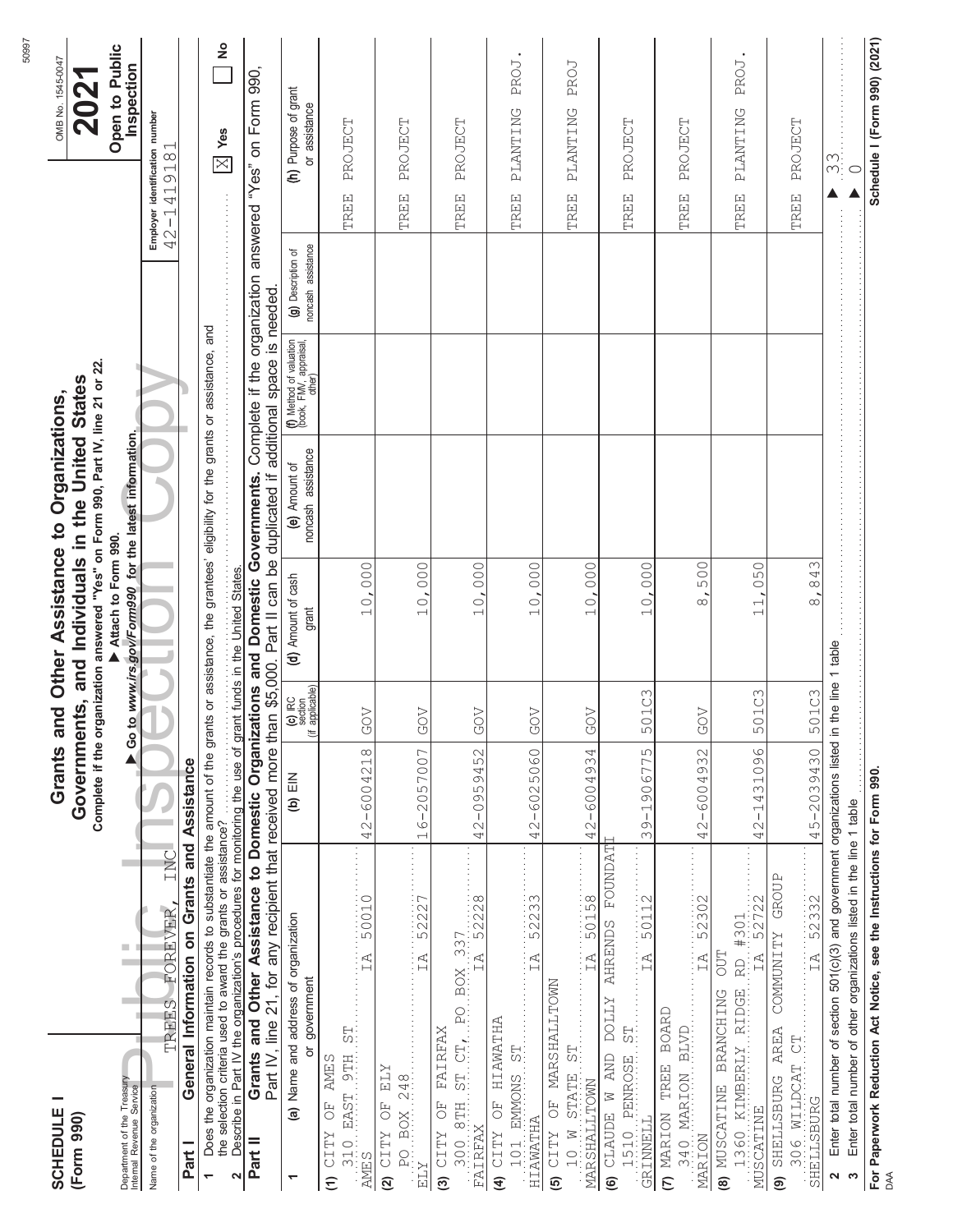| -<br><b>SCHEDULE</b>                                                       |                                                                                                                                                                                                                                                                          |                            |                                              | Grants and Other Assistance to Organizations,                                                                                         |                                     |                                                             |                                          |                                              | OMB No. 1545-0047            |
|----------------------------------------------------------------------------|--------------------------------------------------------------------------------------------------------------------------------------------------------------------------------------------------------------------------------------------------------------------------|----------------------------|----------------------------------------------|---------------------------------------------------------------------------------------------------------------------------------------|-------------------------------------|-------------------------------------------------------------|------------------------------------------|----------------------------------------------|------------------------------|
| (Form 990)                                                                 |                                                                                                                                                                                                                                                                          |                            |                                              | Complete if the organization answered "Yes" on Form 990, Part IV, line 21 or 22.<br>Governments, and Individuals in the United States |                                     |                                                             |                                          |                                              | 2021                         |
|                                                                            |                                                                                                                                                                                                                                                                          |                            |                                              | Attach to Form 990.                                                                                                                   |                                     |                                                             |                                          |                                              | Open to Public               |
| Department of the Treasury<br>Internal Revenue Service                     | $\overline{\phantom{a}}$                                                                                                                                                                                                                                                 | $\blacktriangleright$ Go t |                                              | to www.irs.gov/Form990 for the latest information.                                                                                    |                                     |                                                             |                                          |                                              | Inspection                   |
| Name of the organization                                                   | INC<br>FOREVER,<br><b>TREES</b>                                                                                                                                                                                                                                          |                            |                                              |                                                                                                                                       |                                     |                                                             |                                          | Employer identification number<br>42-1419181 |                              |
| Part I                                                                     | General Information on Grants and Assistance                                                                                                                                                                                                                             |                            |                                              |                                                                                                                                       |                                     |                                                             |                                          |                                              |                              |
| $\overline{ }$                                                             | Does the organization maintain records to substantiate the amount of the grants or assistance, the grantees' eligibility for the grants or assistance, and                                                                                                               |                            |                                              |                                                                                                                                       |                                     |                                                             |                                          |                                              |                              |
| $\sim$                                                                     | the selection criteria used to award the grants or assistance?                                                                                                                                                                                                           |                            |                                              |                                                                                                                                       |                                     |                                                             |                                          | <b>Yes</b>                                   | $\frac{1}{2}$                |
| Part II                                                                    | Grants and Other Assistance to Domestic Organizations and Domestic Governments. Complete if the organization answered "Yes" on Form 990,<br>Part IV, line 21, for any recipient that received more than \$5,000. Part II can be duplicated if additional space is needed |                            |                                              |                                                                                                                                       |                                     |                                                             |                                          |                                              |                              |
| $\overline{\phantom{0}}$                                                   | (a) Name and address of organization<br>or government                                                                                                                                                                                                                    | $(b)$ $EIN$                | $(c)$ IRC<br>section<br>applicable)<br>這<br> | (d) Amount of cash<br>grant                                                                                                           | noncash assistance<br>(e) Amount of | (f) Method of valuation<br>(book, FMV, appraisal,<br>other) | noncash assistance<br>(g) Description of | (h) Purpose of grant<br>or assistance        |                              |
| 1316 PLUM ST<br>TIPTON LIONS<br>TIPTON<br>$\widehat{\epsilon}$             | 52772<br>.<br>IA<br>CLUB                                                                                                                                                                                                                                                 | 42-6084860                 | 501C3                                        | 500<br>$\overline{\circ}$                                                                                                             |                                     |                                                             |                                          | PROJECT<br>TREE                              |                              |
| $\overline{AB}$ $\overline{BCX}$ 616.<br>TREES<br>$(2)$ WAVERLY<br>WAVERLY | $\frac{50677}{}$<br>FOREVER                                                                                                                                                                                                                                              | 42-6005344                 | 501C3                                        | 500<br>$\overline{ }$                                                                                                                 |                                     |                                                             |                                          | PROJECT<br>TREE                              |                              |
| ම                                                                          | 医血管中枢 医血管中枢 医血管中枢 医血管中枢 医血管中枢 医血管中枢 医血管中枢 医血管中枢 医血管中枢 医血管中枢 医血管中枢 医血管中枢 医血管                                                                                                                                                                                              |                            |                                              |                                                                                                                                       |                                     |                                                             |                                          |                                              |                              |
| $\widehat{\mathbf{f}}$                                                     |                                                                                                                                                                                                                                                                          |                            |                                              |                                                                                                                                       |                                     |                                                             |                                          |                                              |                              |
| <u>ම</u>                                                                   | 医皮肤病 医单位的 医单位的 医单位的 医单位的 医单位的 医单位的 医单位的 医血清性 医血清性 医血清性 医血清性 医血清性血清                                                                                                                                                                                                       |                            |                                              |                                                                                                                                       |                                     |                                                             |                                          |                                              |                              |
| $\widehat{\mathbf{e}}$                                                     |                                                                                                                                                                                                                                                                          |                            |                                              |                                                                                                                                       |                                     |                                                             |                                          |                                              |                              |
| $\epsilon$                                                                 |                                                                                                                                                                                                                                                                          |                            |                                              |                                                                                                                                       |                                     |                                                             |                                          |                                              |                              |
| ම                                                                          | 医皮质性皮质 医皮质性皮质 医皮质性皮质 医皮质性皮质 医皮质性皮质 医皮质性皮质 医皮质性皮质 医皮质性皮质 医皮质性皮质 医皮质性皮质 医皮质性皮质 化分析                                                                                                                                                                                         |                            |                                              |                                                                                                                                       |                                     |                                                             |                                          |                                              |                              |
| ම                                                                          | きょうきょう きょうきょう きょうきょう きょうきょう きょうきょう きょうきょう きょうきょう きょうきょう きょうきょう きょうきょう                                                                                                                                                                                                    |                            |                                              |                                                                                                                                       |                                     |                                                             |                                          |                                              |                              |
| S<br>2                                                                     | Enter total number of section 501(c)(3) and government organizations listed in<br>Enter total number of other organizations listed in the line 1 table                                                                                                                   |                            | the line 1 table                             |                                                                                                                                       |                                     |                                                             |                                          |                                              |                              |
| DAA                                                                        | For Paperwork Reduction Act Notice, see the Instructions for Form 990.                                                                                                                                                                                                   |                            |                                              |                                                                                                                                       |                                     |                                                             |                                          |                                              | Schedule I (Form 990) (2021) |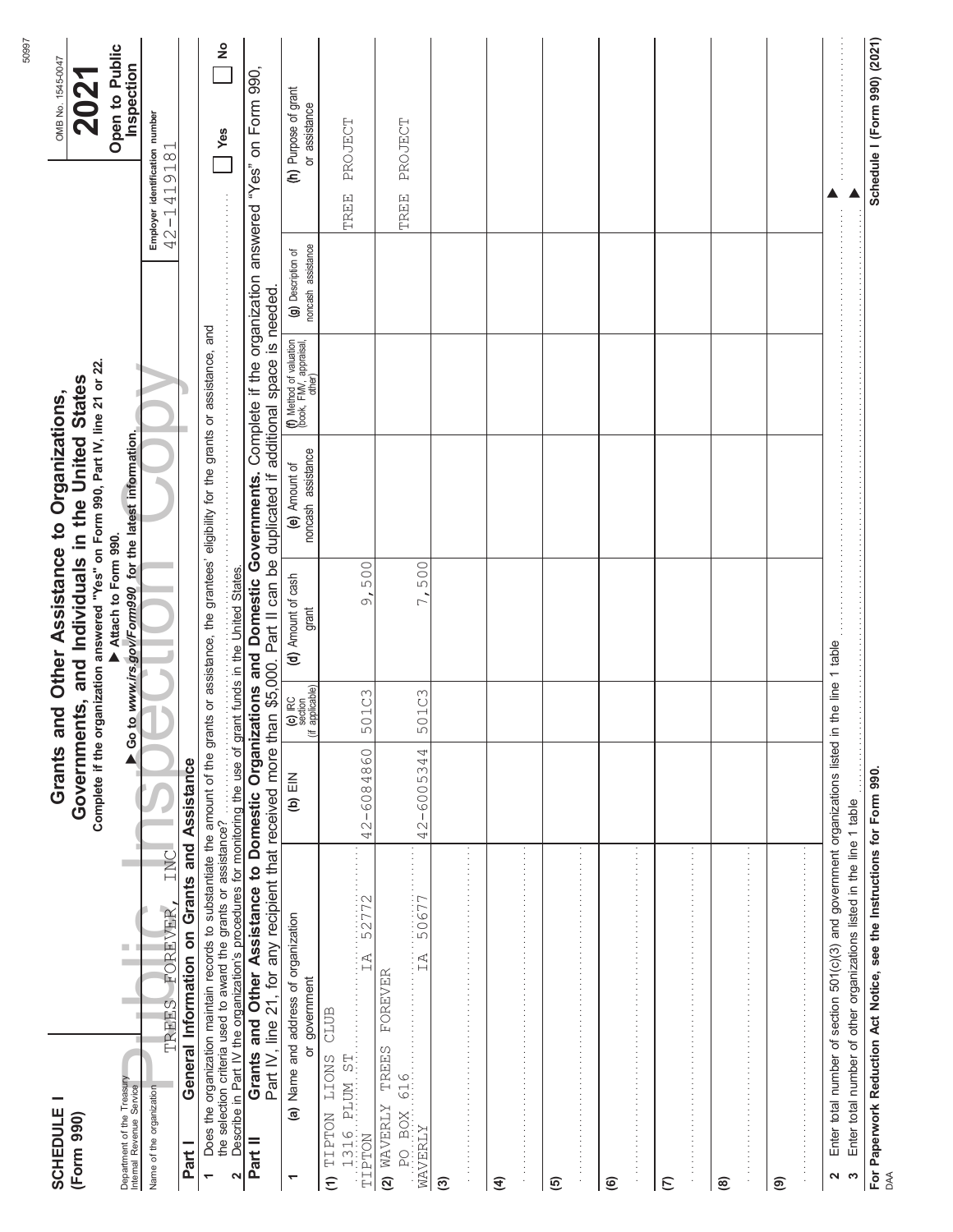| 42-1419181<br>INC<br>FOREVER,<br>TREES<br>Schedule I (Form 990) (2021)                                                                               | Page 2                                                                                                                                   |
|------------------------------------------------------------------------------------------------------------------------------------------------------|------------------------------------------------------------------------------------------------------------------------------------------|
| Grants and Other Assistance to Domestic Individual<br>Part III can be duplicated if additional space is needed<br>Part III                           | s. Complete if the organization answered "Yes" on Form 990, Part IV, line 22.                                                            |
| (c) Amount of<br>cash grant<br>(b) Number of<br>recipients<br>(a) Type of grant or assistance                                                        | (f) Description of noncash assistance<br>(e) Method of valuation (book,<br>FMV, appraisal, other)<br>noncash assistance<br>(d) Amount of |
|                                                                                                                                                      |                                                                                                                                          |
| 2                                                                                                                                                    |                                                                                                                                          |
| S                                                                                                                                                    |                                                                                                                                          |
| 4                                                                                                                                                    |                                                                                                                                          |
| 5                                                                                                                                                    |                                                                                                                                          |
| ဖ                                                                                                                                                    |                                                                                                                                          |
|                                                                                                                                                      |                                                                                                                                          |
| Supplemental Information. Provide the information required in Part I, line 2; Part III, column (b); and any other additional information.<br>Part IV |                                                                                                                                          |
| PART I. LINE 2 - PROCEDURES FOR MONITORING THE USE GRANT GRANT FUNDS                                                                                 |                                                                                                                                          |
| THE ORGANIZATION MAINTAINS AN INTERNAL CONTROL STRUCTURE REQUIRE REQUIRE THOROUGH                                                                    |                                                                                                                                          |
| DOCUMENTARION OF ITES DIRECT MATERIALS AND LABOR AS MELL AS INDIRECT                                                                                 |                                                                                                                                          |
| EXPENSES CHARGED TO ITS PROGRAMS. EACH POTENTIAL AWARD IS ANALYZED FOR                                                                               |                                                                                                                                          |
| RURPOSE AND LEVEL OF EFFORT/BUDGET REQUIRED TO REACH THE ULTIMATE OBJECTIVE.                                                                         |                                                                                                                                          |
| BEGINNING A PROJECT.<br>PLANNING AND BUDGET IS REVIEWED PRIOR TO                                                                                     |                                                                                                                                          |
| IMPLEMENTATION IS CLOSELY SUPERVISED. THE PROJECT BUDGET IS MANAGED. ITH                                                                             |                                                                                                                                          |
| PROJECT IS CONTINUALLY EVALUATED THROUGHOUT THE PROCESS AND AT COMPLITED.                                                                            |                                                                                                                                          |
| REVIEW OF THE COMPLETING THANKS ON PROJECT IS ANALYZED FOR ACCOMPLISHMENTS NADE BOLD                                                                 |                                                                                                                                          |
| OPPORTUNITIES LEARNED FOR THE NEXT PROJECT. ALL IS WELL DOCUMENTED.                                                                                  |                                                                                                                                          |
|                                                                                                                                                      | Schedule I (Form 990) (2021)                                                                                                             |
|                                                                                                                                                      |                                                                                                                                          |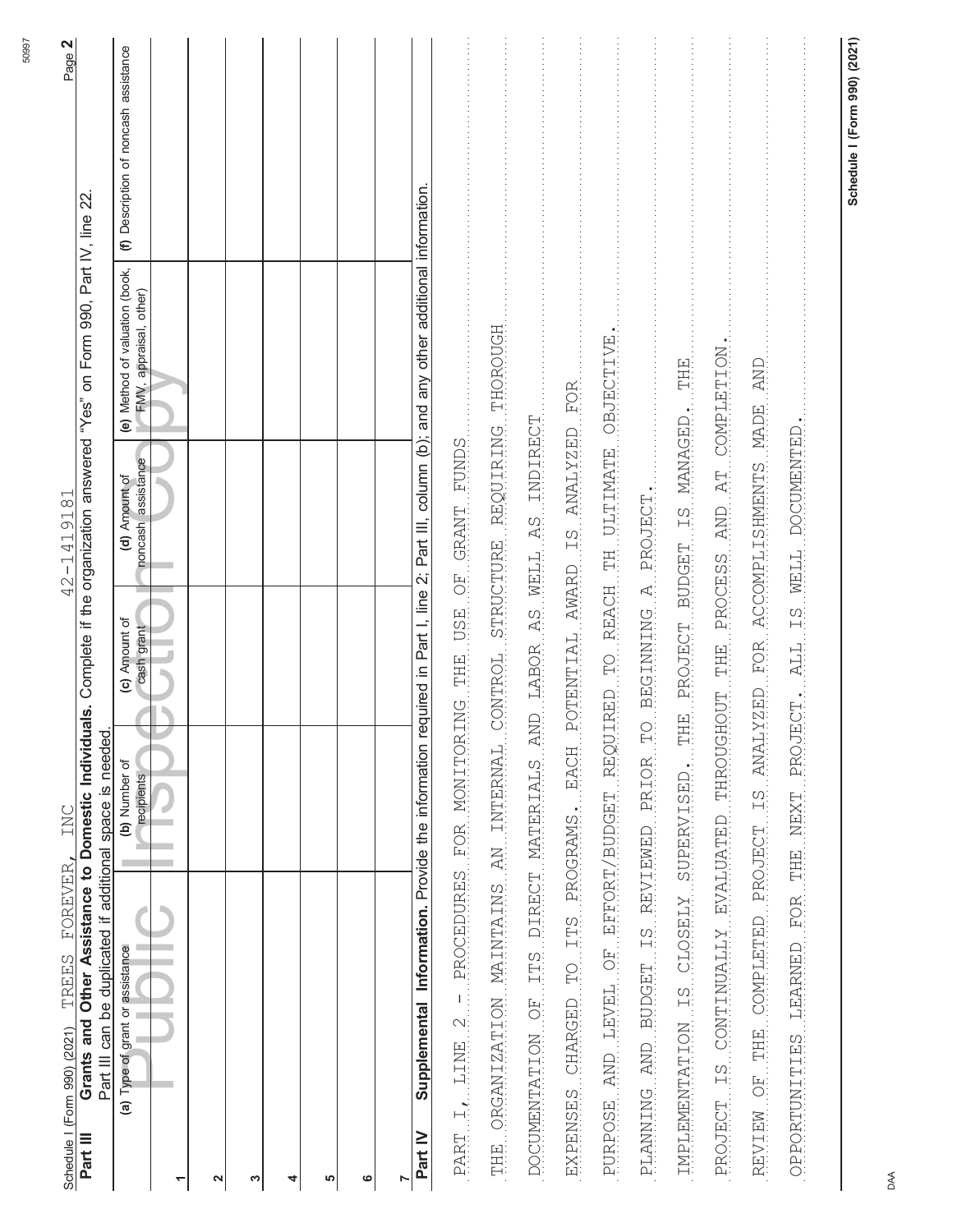

FOR THEIR COMMUNITY FORESTS BY PROVIDING GRANT FUNDING WITH FRIENDLY AND KNOWLEDGEABLE ASSISTANCE TO VOLUNTEERS AND LEADERS WHO ARE INTERESTED IN

PLANTING AND CARING FOR TREES AND NATURAL AREAS. TREES FOREVER PROVIDES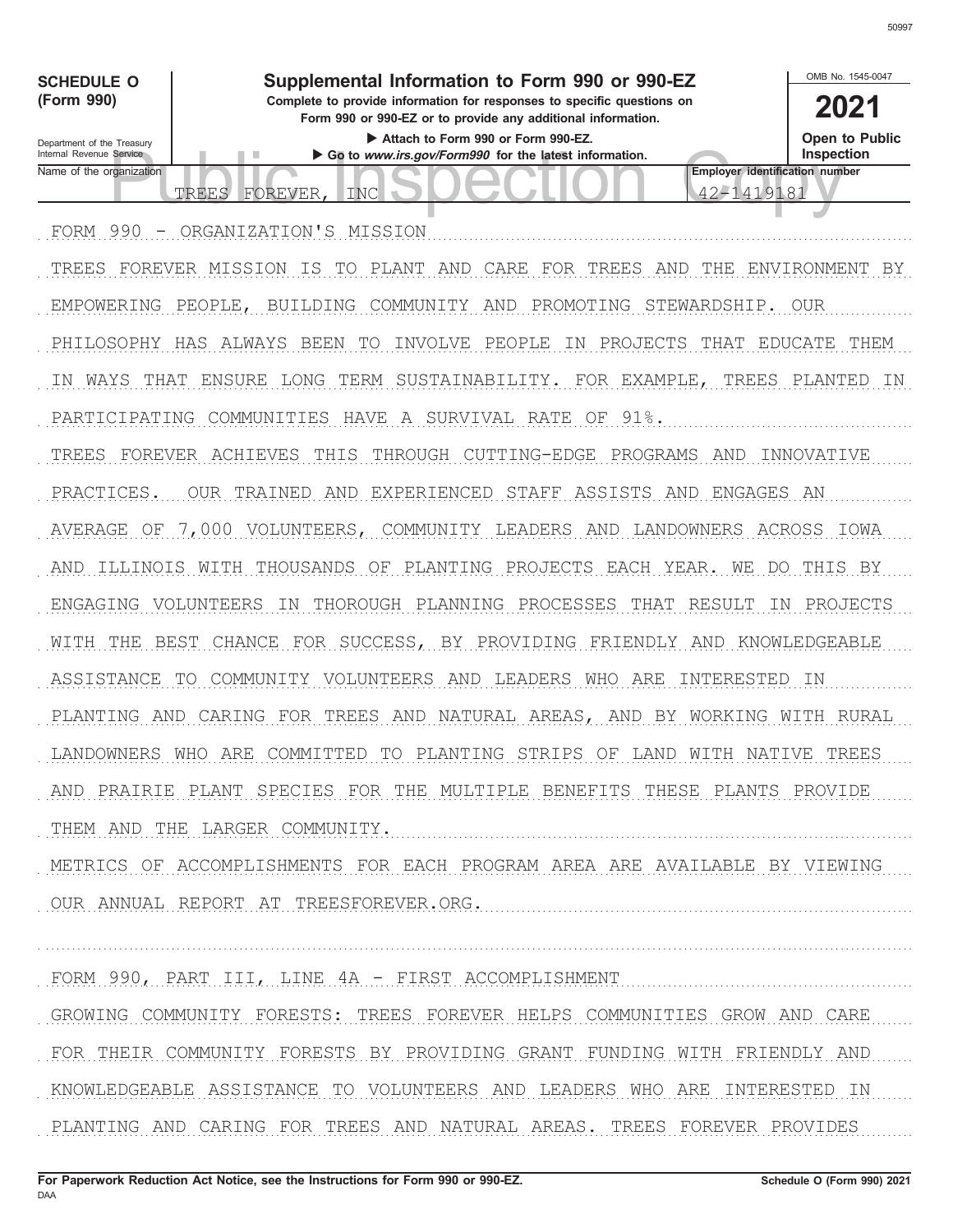| Schedule O (Form 990) 2021 |               |           |                                | Page. |
|----------------------------|---------------|-----------|--------------------------------|-------|
| Name of the organization   |               |           | Employer identification number |       |
| . RFT<br>∸∸∽⊣∽             | $H \ltimes H$ | TNC<br>∸∸ | ◡<br>Д<br>⊻<br>↵<br>ے ۔        |       |

ASSISTANCE WITH DISASTER PREPAREDNESS PLANNING AND RECOVERY. THE MASSIVE RECOVERY EFFORT THAT BEGAN AFTER THE AUGUST 2020 DERECHO THAT STRUCK IOWA AND ILLINOIS CONTINUED IN 2021, WITH TREES FOREVER DISTRIBUTING 7,117 AFFORDABLE TREES TO RESIDENTS AND ORGANIZATIONS IN AREAS OF GREATEST NEED. TREES FOREVER ALSO PROVIDED EXPERT GUIDANCE AND GRANT DOLLARS TO COMMUNITIES EFFECTED BY THE DERECHO TO ACCELERATE RECOVERY. TREES FOREVER WILL CONTINUE TO LEAD THE REPLANTING EFFORT, PARTICULARLY IN CEDAR RAPIDS, THE CITY WITH THE GREATEST NUMBER OF TREE LOSS AND DAMAGE. TREES FOREVER IS HELPING PREPARE TEENAGERS IN IOWA FOR THE FUTURE WORKFORCE THROUGH GROWING FUTURES. THROUGH THIS YOUTH EMPLOYMENT PROGRAM, HIGH SCHOOL STUDENTS IN DES MOINES AND CEDAR RAPIDS ARE HIRED TO PLANT AND CARE FOR PUBLIC TREES. IN 2021, 63 STUDENTS PLANTED 1,668 TREES, WATERED 15,661 TREES, AND PROVIDED MAINTENANCE TO 1,185 TREES WHILE ALSO RECEIVING VALUABLE TRAINING IN SOFT SKILLS SUCH AS TIME MANAGEMENT AND CONFLICT RESOLUTION. PROVIDING GRANT FUNDING TO ENCOURAGE COMMUNITY FOREST IMPROVEMENT: IN 2021, 204 PROJECTS WERE AWARDED FUNDING IN COMMUNITIES TO PLANT TREES. MORE THAN 5,537 TREES WERE PLANTED IN COMMUNITY FORESTS.

FORM 990, PART III, LINE 4D - ALL OTHER ACCOMPLISHMENTS LANDSCAPING ROADS & TRAILS: TREES FOREVER WORKS WITH VOLUNTEERS AND LEADERS TO MAKE OUR COMMUNITIES BETTER PLACES FOR TODAY AND FOR FUTURE GENERATIONS. WE DO THIS BY LEADING PLANNING THAT RESULTS IN SUCCESSFUL PROJECTS. IN 2021, 12 COMMUNITIES PARTICIPATED IN VISIONING PROCESS AND MORE THAN 1,568 VOLUNTEERS PARTICIPATED WITH MORE THAN 22,660 HOURS.

FORM 990, PART VI, LINE 11B - ORGANIZATION'S PROCESS TO REVIEW FORM 990 BOARD OF DIRECTORS WAS PROVIDED DRAFT OF 990 FOR REVIEW AT BOARD MEETING

PAGE 1 OF 2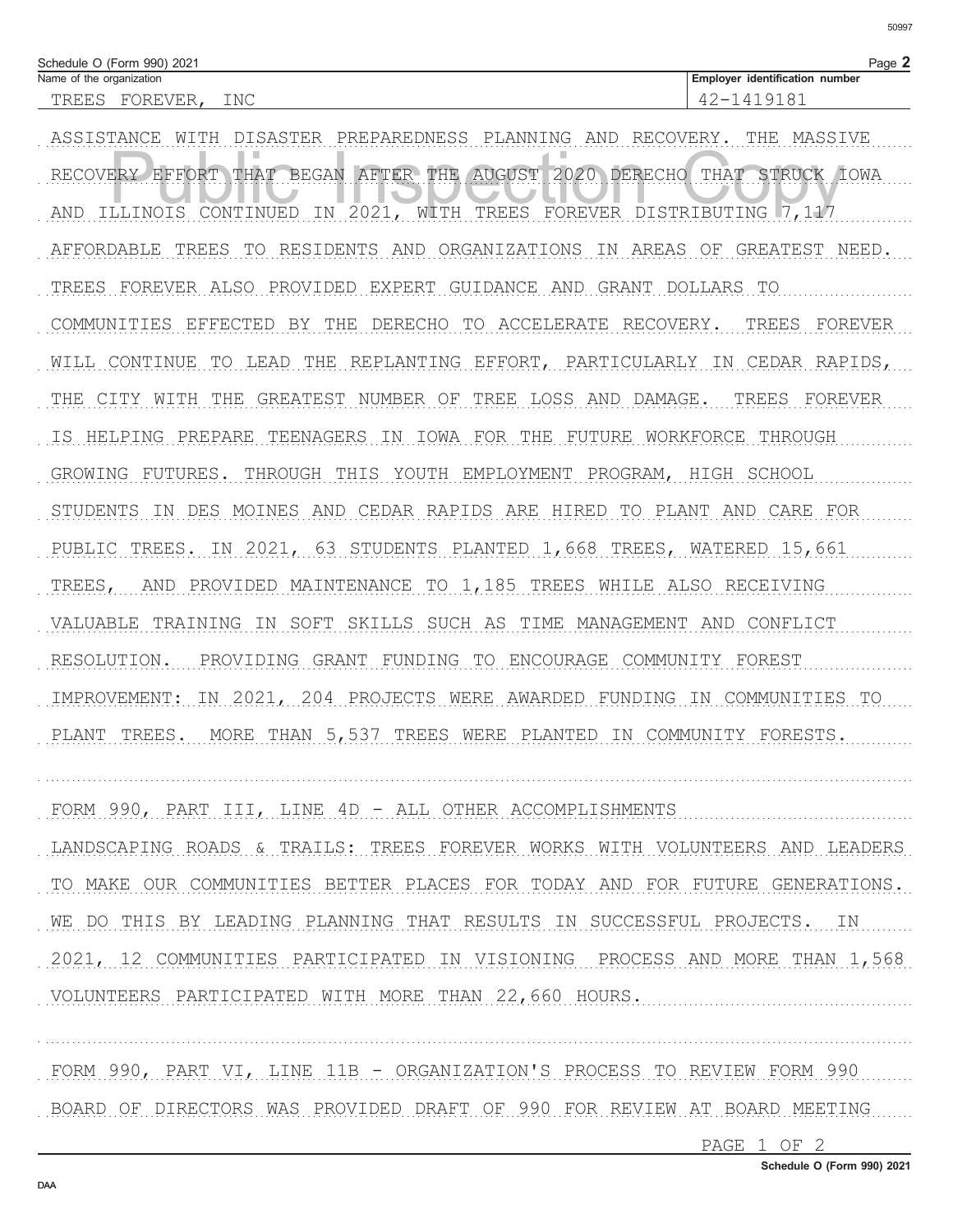| Schedule O (Form 990) 2021<br>Name of the organization                        | Page 2<br>Employer identification number |
|-------------------------------------------------------------------------------|------------------------------------------|
| TREES FOREVER,<br>INC                                                         | 42-1419181                               |
| WITH TIME<br>FOR REVIEW AND DISCUSSION WITH AUDITOR AND TAX PREPARER PRIOR TO |                                          |
| GIVEN AUTHORITY BY THE BOARD<br>FINANCE COMMITTEE<br>FILING.                  | FOR FINAL APPROVAL                       |
| OBTAINED BEFORE SUBMISSION.<br>WHICH WAS                                      |                                          |
| FORM 990, PART VI, LINE 12C - ENFORCEMENT OF CONFLICTS POLICY                 |                                          |
| THE ORGANIZATION ANNUALLY REQUIRES THE OFFICERS AND DIRECTORS                 | REVIEW<br>TO<br>THE                      |
| INTEREST POLICY, AND REMINDS THEM OF THE REQUIREMENT<br>CONFLICT OF           | TO                                       |
| INTEREST.<br>DISCLOSE ANY<br>CONFLICT OF                                      | ORGANIZATION IS SMALL ENOUGH THAT        |
| NONCOMPLIANCE WOULD BE<br>RECOGNIZED EASILY.                                  |                                          |
| FORM 990, PART VI, LINE 15A - COMPENSATION PROCESS FOR TOP OFFICIAL           |                                          |
| COMPENSATION IS COMPARED TO SIMILAR POSITIONS IN THE LOCAL MARKET.            | TREES                                    |
| SALARY SURVEYS IN RELATED<br>FOREVER PARTICIPATES IN                          | INDUSTRIES IN ORDER TO                   |
| OBTAIN REPORTS AND BENCHMARK DATA.                                            |                                          |
| FORM 990, PART VI, LINE 15B - COMPENSATION PROCESS FOR OFFICERS               |                                          |
| COMPENSATION IS COMPARED TO SIMILAR POSITIONS IN THE LOCAL MARKET.            | TREES                                    |
| FOREVER PARTICIPATES IN SALARY SURVEYS IN RELATED INDUSTRIES IN ORDER TO      |                                          |
| OBTAIN REPORTS AND BENCHMARK DATA.                                            |                                          |
| FORM 990, PART VI, LINE 19 - GOVERNING DOCUMENTS DISCLOSURE EXPLANATION       |                                          |
| ORGANIZATION MAINTAINS THEIR OWN WEBSITE. GOVERNING DOCUMENTS ARE AVAILABLE   |                                          |
| TO THE PUBLIC UPON REQUEST OR FROM THE IOWA SECRETARY OF STATE'S OFFICE.      |                                          |
| POLICIES ARE AVAILABLE UPON REQUEST. THE MOST CURRENT FINANCIAL STATEMENTS    |                                          |
| (AUDIT) IS AVAILABLE ON THE TREES FOREVER WEBSITE. THE MOST CURRENT 990 IS    |                                          |
| AVAILABLE ON THE TREES FOREVER WEBSITE.                                       |                                          |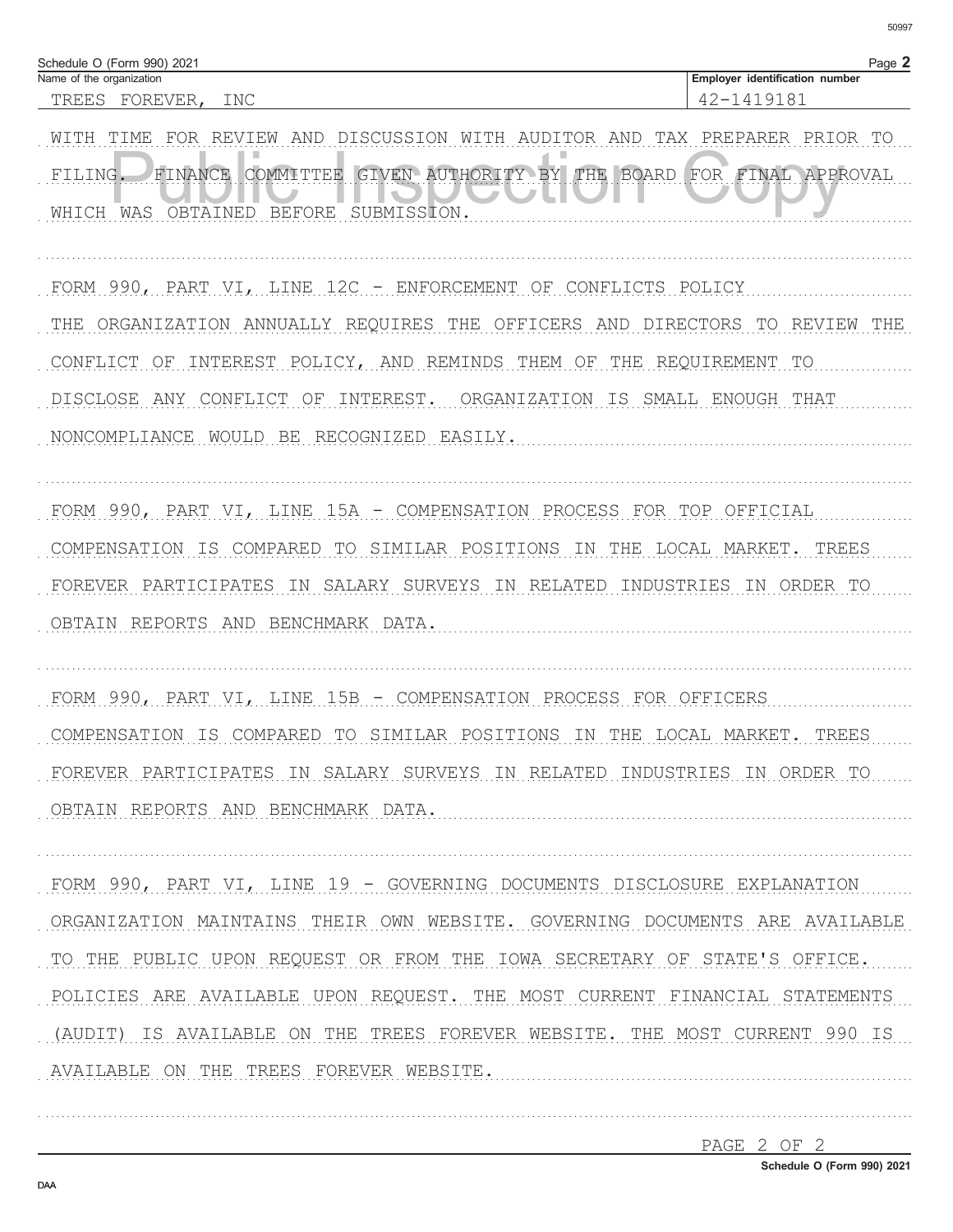| <b>SCHEDULE R</b><br>(Form 990)                                                           |                                                                                                                | Related Organizations and Unrelated Partnerships                                                       |                                                     |                            |                                                        |                                              | OMB No. 1545-0047                                                                                                                   |
|-------------------------------------------------------------------------------------------|----------------------------------------------------------------------------------------------------------------|--------------------------------------------------------------------------------------------------------|-----------------------------------------------------|----------------------------|--------------------------------------------------------|----------------------------------------------|-------------------------------------------------------------------------------------------------------------------------------------|
|                                                                                           | ▶ Complete if the organization answered "Yes" on Form 990, Part IV, line 33, 34, 35b, 36, or 37.               | Attach to Form 990.                                                                                    |                                                     |                            |                                                        |                                              | Open to Public<br>2021                                                                                                              |
| Department of the Treasury<br>Internal Revenue Service                                    | <b>COL</b><br><b>COL</b>                                                                                       | Go to www.irs.gov/Form990 for instructions and the latest information.                                 |                                                     |                            |                                                        |                                              | Inspection                                                                                                                          |
| Name of the organization                                                                  | INC<br>FOREVER,<br>TREES                                                                                       |                                                                                                        |                                                     |                            |                                                        | 42-1419181                                   | Employer identification number                                                                                                      |
| Identification of<br>Part I                                                               | Complete if the<br>Entities.<br>Disregarded                                                                    | organization answered "Yes" on Form 990,                                                               |                                                     |                            | Part IV, line 33                                       |                                              |                                                                                                                                     |
|                                                                                           | (a)<br>Name, address, and EIN (if applicable) of disregarded entity                                            | Primary activity<br>ê                                                                                  | (c)<br>Legal domicile (state<br>or foreign country) |                            | Total income<br>$\widehat{\mathbf{c}}$                 | End-of-year assets<br>$\widehat{\mathbf{e}}$ | (f)<br>Direct controlling<br>entity                                                                                                 |
| $\widehat{E}$                                                                             |                                                                                                                |                                                                                                        |                                                     |                            |                                                        |                                              |                                                                                                                                     |
|                                                                                           |                                                                                                                | ÷                                                                                                      |                                                     |                            |                                                        |                                              |                                                                                                                                     |
| ପ                                                                                         |                                                                                                                |                                                                                                        |                                                     |                            |                                                        |                                              |                                                                                                                                     |
|                                                                                           |                                                                                                                | ÷                                                                                                      |                                                     |                            |                                                        |                                              |                                                                                                                                     |
| $\mathfrak{S}$                                                                            |                                                                                                                |                                                                                                        |                                                     |                            |                                                        |                                              |                                                                                                                                     |
|                                                                                           |                                                                                                                | Ì.                                                                                                     |                                                     |                            |                                                        |                                              |                                                                                                                                     |
| E                                                                                         |                                                                                                                |                                                                                                        |                                                     |                            |                                                        |                                              |                                                                                                                                     |
|                                                                                           |                                                                                                                | ÷,                                                                                                     |                                                     |                            |                                                        |                                              |                                                                                                                                     |
| <u>ම</u>                                                                                  |                                                                                                                |                                                                                                        |                                                     |                            |                                                        |                                              |                                                                                                                                     |
|                                                                                           |                                                                                                                | ÷                                                                                                      |                                                     |                            |                                                        |                                              |                                                                                                                                     |
| Part II                                                                                   | Identification of Related Tax-Exempt Organizations.<br>one or more related tax-exempt organizations during the | Complete if the organization answered "Yes" on Form 990, Part IV, line 34, because it had<br>tax year. |                                                     |                            |                                                        |                                              |                                                                                                                                     |
|                                                                                           | (a)<br>Name, address, and EIN of related organization                                                          | Primary activity<br>ê                                                                                  | (c)<br>Legal domicile (state<br>or foreign country) | (d)<br>Exempt Code section | (e)<br>Public charity status<br>(if section 501(c)(3)) | (f)<br>Direct controlling<br>entity          | $\text{Section } \begin{pmatrix} \mathbf{g} \\ 512(\text{b})(13) \\ \text{controlled entity?} \end{pmatrix}$<br>ž<br>$\frac{1}{88}$ |
| AVENUE<br>FOREVER<br>$7\,\mathrm{TH}$ .<br>MARION<br><b>TREES</b><br>770<br>$\widehat{z}$ | $6 - 2377110$<br>ம் :<br>52302<br>$\tilde{H}$ :<br><b>NOTINDATION</b>                                          | SUPPORT                                                                                                | IA                                                  | 501C3                      | 12A                                                    | N/A                                          | $\bowtie$                                                                                                                           |
| $\mathfrak{D}$                                                                            |                                                                                                                |                                                                                                        |                                                     |                            |                                                        |                                              |                                                                                                                                     |
| ල                                                                                         |                                                                                                                |                                                                                                        |                                                     |                            |                                                        |                                              |                                                                                                                                     |
| $\widehat{\mathcal{A}}$                                                                   |                                                                                                                |                                                                                                        |                                                     |                            |                                                        |                                              |                                                                                                                                     |
| $\overline{6}$                                                                            |                                                                                                                |                                                                                                        |                                                     |                            |                                                        |                                              |                                                                                                                                     |
|                                                                                           | For Paperwork Reduction Act Notice, see the Instructions for Form 990<br><sub>DAA</sub>                        |                                                                                                        |                                                     |                            |                                                        |                                              | Schedule R (Form 990) 2021                                                                                                          |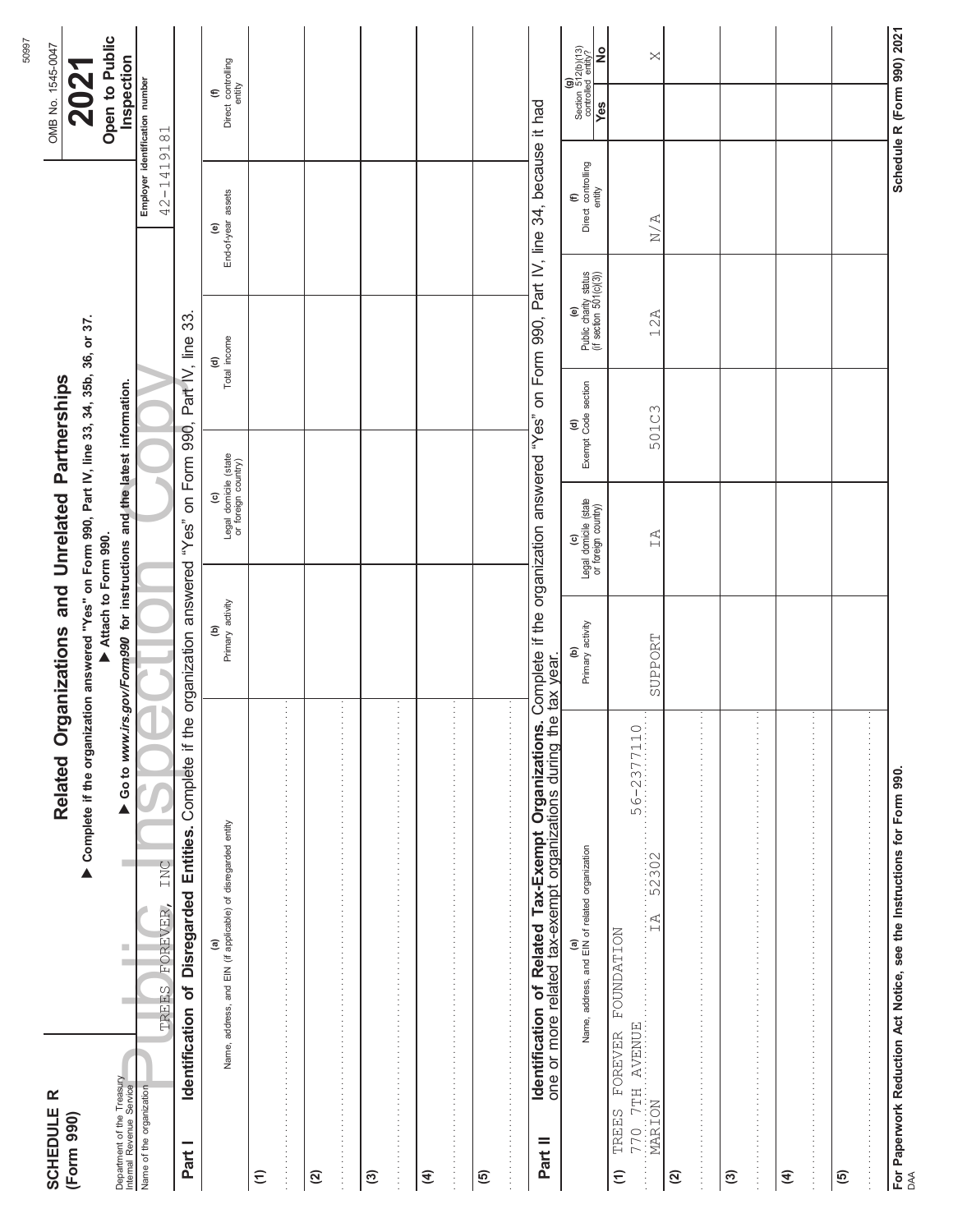|                          | Identification of Related Organizations Taxable as a<br>INC<br>FOREVER,<br>TREES<br>Schedule R (Form 990) 2021                                                                                                                         |                                                                                                                           |                                                                           | 42-1419181                                                                                                                                  |                                                                           | Partnership. Complete if the organization answered "Yes" on Form 990, Part IV, line 34, |                                                                       |                                                                                   |                                         | Page 2                                                |
|--------------------------|----------------------------------------------------------------------------------------------------------------------------------------------------------------------------------------------------------------------------------------|---------------------------------------------------------------------------------------------------------------------------|---------------------------------------------------------------------------|---------------------------------------------------------------------------------------------------------------------------------------------|---------------------------------------------------------------------------|-----------------------------------------------------------------------------------------|-----------------------------------------------------------------------|-----------------------------------------------------------------------------------|-----------------------------------------|-------------------------------------------------------|
| Part III                 | because it had one or more related organizations treated                                                                                                                                                                               |                                                                                                                           |                                                                           | as a partnership during the tax year.                                                                                                       |                                                                           |                                                                                         |                                                                       |                                                                                   |                                         |                                                       |
|                          | Name, address, and EIN of<br>related organization<br>$\widehat{\mathbf{e}}$                                                                                                                                                            | Legal<br>domicile<br>(state or<br>foreign<br>country)<br>$\widehat{\mathbf{c}}$<br>Primary activity<br>$\mathcal{L}$<br>ê | Direct controlling<br>entity<br>n,<br>€                                   | Predominant<br>income (related,<br>urrelated,<br>excluded from<br>excluded from<br>tax under<br>sections 512-514)<br>$\widehat{\mathbf{e}}$ | Share of total<br>income<br>$\boldsymbol{\epsilon}$                       | Share of end-of-<br>year assets<br>ම                                                    | Dispro-<br>portionate<br>alloc.?<br>$\widehat{\boldsymbol{\epsilon}}$ | amount in box 20<br>of Schedule K-1<br>Code V-UBI<br>(Form 1065)<br>$\widehat{=}$ | General or<br>managing<br>partner?<br>⊜ | Percentage<br>ownership<br>E                          |
| $\widehat{\epsilon}$     |                                                                                                                                                                                                                                        |                                                                                                                           |                                                                           |                                                                                                                                             |                                                                           |                                                                                         | $\epsilon$<br>Yes                                                     |                                                                                   | $\hat{\mathbf{z}}$<br>Yes               |                                                       |
| $\widehat{\alpha}$       |                                                                                                                                                                                                                                        |                                                                                                                           |                                                                           |                                                                                                                                             |                                                                           |                                                                                         |                                                                       |                                                                                   |                                         |                                                       |
| $\widehat{\mathfrak{S}}$ |                                                                                                                                                                                                                                        |                                                                                                                           |                                                                           |                                                                                                                                             |                                                                           |                                                                                         |                                                                       |                                                                                   |                                         |                                                       |
| $\widehat{f}$            |                                                                                                                                                                                                                                        |                                                                                                                           |                                                                           |                                                                                                                                             |                                                                           |                                                                                         |                                                                       |                                                                                   |                                         |                                                       |
| Part IV                  | <b>identification of Related Organizations Taxable as a Corporation or Trust.</b> Complete if the organization answered "Yes"<br>line 34, because it had one or more related organizations treated as a corporation or trust during th |                                                                                                                           |                                                                           |                                                                                                                                             |                                                                           |                                                                                         |                                                                       | on Form 990, Part IV,                                                             |                                         |                                                       |
|                          | Name, address, and EIN of related organization<br>a                                                                                                                                                                                    | Primary activity<br>ê                                                                                                     | foreign country)<br>Legal domicile<br>(state or<br>$\widehat{\mathbf{c}}$ | Direct controlling<br>entity<br>$\widehat{\mathbf{c}}$                                                                                      | (C corp, S corp,<br>Type of entity<br>or trust)<br>$\widehat{\mathbf{e}}$ | Share of total<br>income<br>$\epsilon$                                                  | Share of<br>end-of-year assets<br>$\widehat{\mathbf{e}}$              |                                                                                   | Percentage<br>ownership<br>Ê            | (i)<br>Section<br>512(b)(13)<br>controlled<br>entity? |
|                          |                                                                                                                                                                                                                                        |                                                                                                                           |                                                                           |                                                                                                                                             |                                                                           |                                                                                         |                                                                       |                                                                                   |                                         | ş<br>Yes                                              |
| $\widehat{\epsilon}$     |                                                                                                                                                                                                                                        |                                                                                                                           |                                                                           |                                                                                                                                             |                                                                           |                                                                                         |                                                                       |                                                                                   |                                         |                                                       |
| $\widehat{\mathfrak{A}}$ |                                                                                                                                                                                                                                        |                                                                                                                           |                                                                           |                                                                                                                                             |                                                                           |                                                                                         |                                                                       |                                                                                   |                                         |                                                       |
| $\widehat{\mathfrak{G}}$ |                                                                                                                                                                                                                                        |                                                                                                                           |                                                                           |                                                                                                                                             |                                                                           |                                                                                         |                                                                       |                                                                                   |                                         |                                                       |
| $\widehat{f}$            |                                                                                                                                                                                                                                        |                                                                                                                           |                                                                           |                                                                                                                                             |                                                                           |                                                                                         |                                                                       |                                                                                   |                                         |                                                       |
| DAA                      |                                                                                                                                                                                                                                        |                                                                                                                           |                                                                           |                                                                                                                                             |                                                                           |                                                                                         |                                                                       |                                                                                   | Schedule R (Form 990) 2021              |                                                       |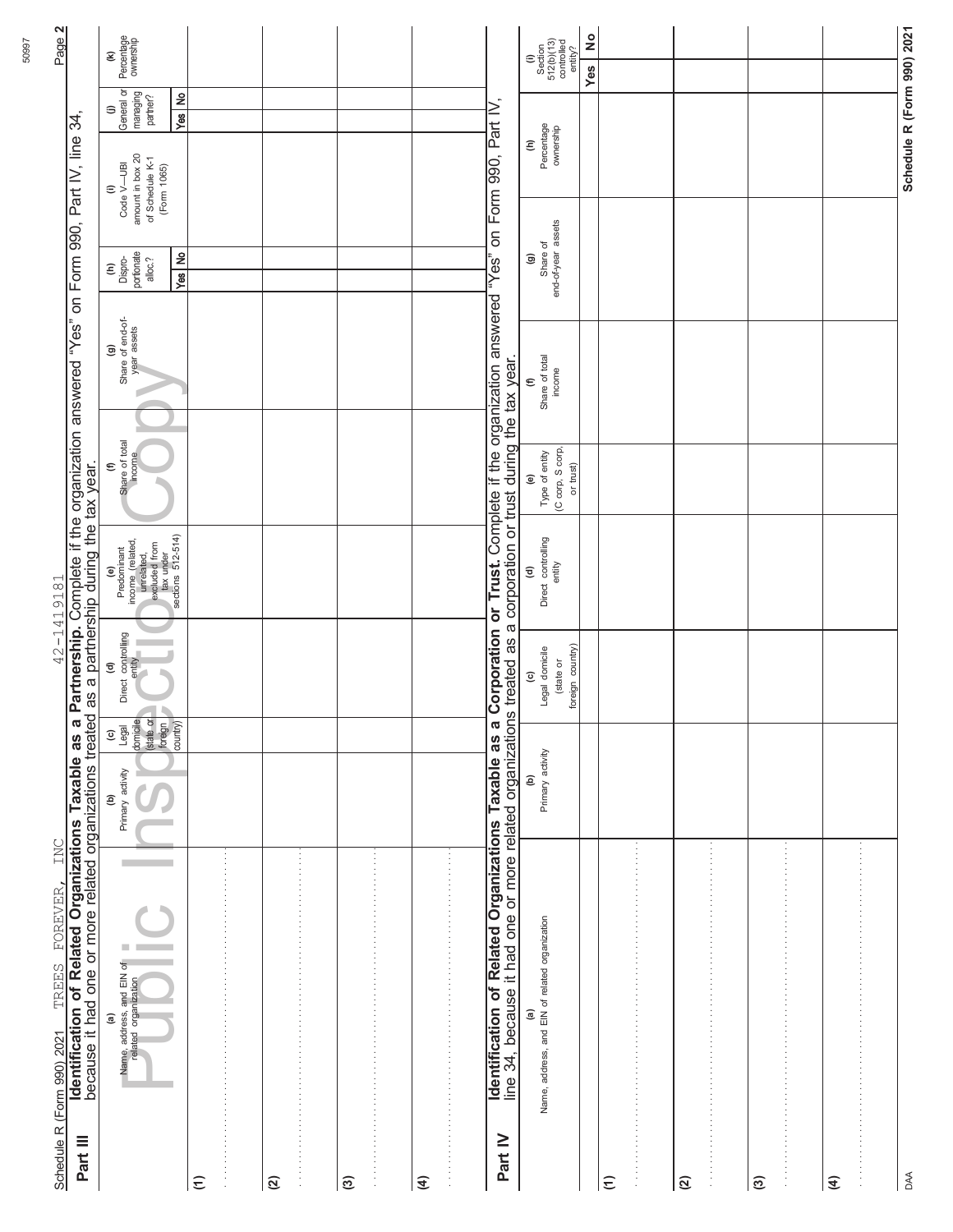| I                                                                                                                    |  |
|----------------------------------------------------------------------------------------------------------------------|--|
| くー・コ<br>;<br>;                                                                                                       |  |
| ֧֧֖֧֧֧֧֧֧֧֧֧֧֧֧֧֧֧֧֧֚֚֚֚֚֚֚֚֚֚֚֚֚֚֚֚֚֚֚֚֚֚֚֚֚֚֝֝֝֓֝֬֝֬֝֝֬֝֓֝֬֝֬֝֬֝֬֝֬֝֬֝֬֝֬֝֬֝֬֝֬֝֬֝֬<br>$\frac{1}{2}$<br>くししょう<br>j |  |
| ļ<br>;<br>;<br>;                                                                                                     |  |
| l<br>Ó                                                                                                               |  |

42-1419181

Transactions With Related Organizations. Complete if the organization answered "Yes" on Form 990, Part IV, line 34, 35b, or 36. **Transactions With Related Organizations.** Complete if the organization answered "Yes" on Form 990, Part IV, line 34, 35b, or 36. **Part V**

| Note: Complete line 1 if any entity is listed in Parts II, III, or IV of this schedule.                                                                                                                                                                                                                                                                                                  |                             |                 |                                       |                | Yes      | $\frac{1}{2}$ |
|------------------------------------------------------------------------------------------------------------------------------------------------------------------------------------------------------------------------------------------------------------------------------------------------------------------------------------------------------------------------------------------|-----------------------------|-----------------|---------------------------------------|----------------|----------|---------------|
| During the tax year, did the organization engage in any of the following transactions with one or more related organizations listed in Parts II–IV?                                                                                                                                                                                                                                      |                             |                 |                                       |                |          |               |
| j.<br>Receipt of (i) interest, (ii) annuities, (iii) royalties, or (iv) rent from a controlled entity<br>ര                                                                                                                                                                                                                                                                               |                             |                 |                                       | $\frac{a}{b}$  |          | $\bowtie$     |
| Gift, grant, or capital contribution to related organization(s)<br>م                                                                                                                                                                                                                                                                                                                     |                             |                 |                                       | $\frac{1}{2}$  | ×        |               |
| Gift, grant, or capital contribution from relationships and the contribution of the contribution of the contribution from relation(s)<br>$\ddot{\mathbf{c}}$                                                                                                                                                                                                                             |                             |                 |                                       | $\frac{c}{1}$  | $\times$ |               |
| Loans or loan guarantees to or for related organization(s)<br>ಕ                                                                                                                                                                                                                                                                                                                          |                             |                 |                                       | $\overline{c}$ |          | $\bowtie$     |
| ***************************<br>Loans or loan guarantees by related organization(s)<br>$\bullet$                                                                                                                                                                                                                                                                                          |                             |                 |                                       | $\mathbf{e}$   | ×        |               |
|                                                                                                                                                                                                                                                                                                                                                                                          |                             |                 |                                       |                |          |               |
| Dividends from related organization(s)<br>ų.                                                                                                                                                                                                                                                                                                                                             |                             |                 |                                       | $\ddot{}$      |          | X             |
| $\begin{array}{c}\n\vdots \\ \vdots \\ \vdots \\ \vdots\n\end{array}$<br>Sale of assets to related organization(s)<br>ත                                                                                                                                                                                                                                                                  |                             |                 |                                       | $\overline{a}$ |          | ×             |
| Purchase of assets from related organization(s)<br>ᇰ                                                                                                                                                                                                                                                                                                                                     |                             |                 |                                       | $\ddot{=}$     |          | ×             |
| $\frac{1}{2}$<br>Exchange of assets with related organization(s)                                                                                                                                                                                                                                                                                                                         |                             |                 |                                       | $\ddot{ }$     |          | $\times$      |
| Lease of facilities, equipment, or other assets to related organization(s)                                                                                                                                                                                                                                                                                                               |                             |                 |                                       | Φ              |          | $\times$      |
| $\frac{1}{2}$                                                                                                                                                                                                                                                                                                                                                                            |                             |                 |                                       |                |          |               |
| k Lease of facilities, equipment, or other assets from related organization(s)                                                                                                                                                                                                                                                                                                           |                             |                 |                                       | $\breve{}$     |          | ×.            |
| Performance of services or membership or fundraising solicitations for related organization(s)                                                                                                                                                                                                                                                                                           |                             |                 |                                       | $\equiv$       |          | ×             |
| m Performance of services or membership or fundraising solicitations by related organization(s)                                                                                                                                                                                                                                                                                          |                             |                 |                                       | $\mathbf{m}$   |          | $\times$      |
| Sharing of facilities, equipment, mailing lists, or other assets with related organization(s)<br>$\overline{a}$                                                                                                                                                                                                                                                                          |                             |                 |                                       | $\overline{1}$ |          | $\times$      |
| Sharing of paid employees with related organization(s)<br>$\circ$                                                                                                                                                                                                                                                                                                                        |                             |                 |                                       | $\frac{1}{2}$  |          | ×             |
|                                                                                                                                                                                                                                                                                                                                                                                          |                             |                 |                                       |                |          |               |
| Reimbursement paid to related organization(s) for expenses<br>$\Omega$                                                                                                                                                                                                                                                                                                                   |                             |                 |                                       | $\frac{1}{2}$  |          | $\times$      |
| $\begin{aligned} \frac{1}{2} \left[ \frac{1}{2} \left( \frac{1}{2} \right) + \frac{1}{2} \left( \frac{1}{2} \right) + \frac{1}{2} \left( \frac{1}{2} \right) + \frac{1}{2} \left( \frac{1}{2} \right) + \frac{1}{2} \left( \frac{1}{2} \right) + \frac{1}{2} \left( \frac{1}{2} \right) \right] \end{aligned}$<br>Reimbursement paid by related organization(s) for expenses<br>$\sigma$ |                             |                 |                                       | $\frac{1}{2}$  |          | $\times$      |
| r Other transfer of cash or property to related organization(s)                                                                                                                                                                                                                                                                                                                          |                             |                 |                                       | $\ddot{\tau}$  |          | ×             |
| ---------------------<br>Other transfer of cash or property from related organization(s)<br><b>ທ</b>                                                                                                                                                                                                                                                                                     |                             |                 |                                       | $\frac{8}{1}$  |          | ×             |
| If the answer to any of the above is "Yes," see the instructions for information on who must complete this line, including covered relationships and transaction thresholds.<br>$\mathbf{\Omega}$                                                                                                                                                                                        |                             |                 |                                       |                |          |               |
|                                                                                                                                                                                                                                                                                                                                                                                          | ê                           |                 | $\widehat{\mathbf{e}}$                |                |          |               |
| Name of related organization                                                                                                                                                                                                                                                                                                                                                             | Transaction<br>$type$ (a-s) | Amount involved | Method of determining amount involved |                |          |               |
| ε                                                                                                                                                                                                                                                                                                                                                                                        |                             |                 |                                       |                |          |               |
| ପ୍ର                                                                                                                                                                                                                                                                                                                                                                                      |                             |                 |                                       |                |          |               |
| ල                                                                                                                                                                                                                                                                                                                                                                                        |                             |                 |                                       |                |          |               |
| €                                                                                                                                                                                                                                                                                                                                                                                        |                             |                 |                                       |                |          |               |
| 0                                                                                                                                                                                                                                                                                                                                                                                        |                             |                 |                                       |                |          |               |
| $\circledcirc$                                                                                                                                                                                                                                                                                                                                                                           |                             |                 |                                       |                |          |               |
|                                                                                                                                                                                                                                                                                                                                                                                          |                             |                 | Schedule R (Form 990) 2021            |                |          |               |

DAA

50997

Page **3**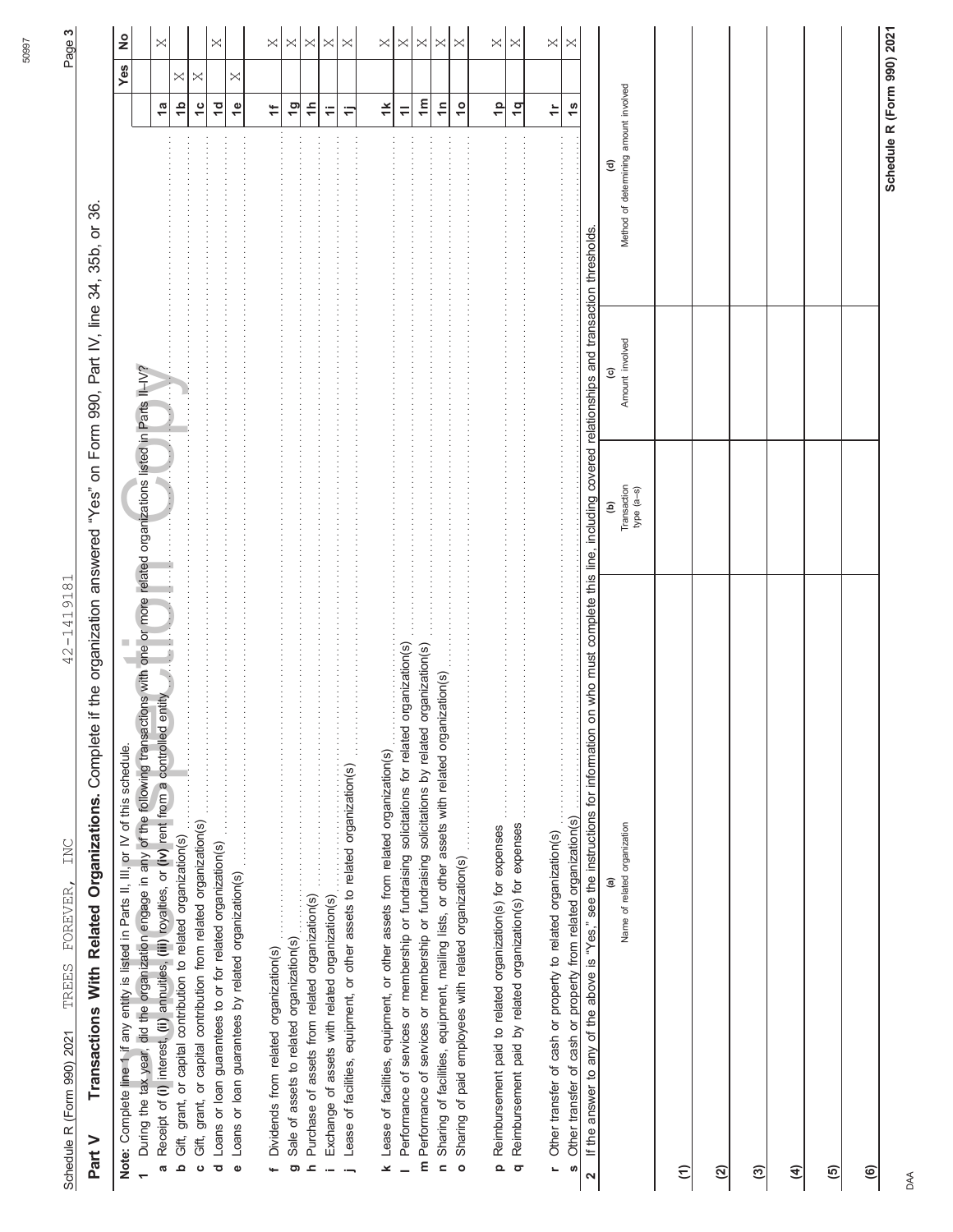| or gross revenue) that was not a related organization. See instructions regarding exclusion for certain investment partnerships.<br>Provide the following information for each entity taxed as a partnership through which                                                                                                                            |                               |                                                        |                                                                                 |                                                            | the organization conducted more than five percent of its activities (measured by total assets |                                                             |                                                       |               |                                                                       |                                         |                                          |
|-------------------------------------------------------------------------------------------------------------------------------------------------------------------------------------------------------------------------------------------------------------------------------------------------------------------------------------------------------|-------------------------------|--------------------------------------------------------|---------------------------------------------------------------------------------|------------------------------------------------------------|-----------------------------------------------------------------------------------------------|-------------------------------------------------------------|-------------------------------------------------------|---------------|-----------------------------------------------------------------------|-----------------------------------------|------------------------------------------|
| a,<br>$\overline{\mathbf{r}}$<br>(a)<br>Name, address, and EIN of entity<br>i.                                                                                                                                                                                                                                                                        | Primary activity<br>$\bullet$ | (state or<br>domicile<br>$\frac{1}{\log d}$<br>foreign | unrelated, excluded<br>income (related,<br>from tax under<br>(d)<br>Predominant | Are all partners<br>organizations?<br>501(c)(3)<br>section | total income<br>Share of<br>$\epsilon$                                                        | Share of<br>end-of-year<br>assets<br>$\widehat{\mathbf{g}}$ | Disproportionate<br>$\widehat{\boldsymbol{\epsilon}}$ |               | Code V—UBI<br>amount in box 20<br>of Schedule K-1<br>(Form 1065)<br>€ | General or<br>managing<br>partner?<br>⊜ | Percentage<br>ownership<br>$\mathfrak S$ |
|                                                                                                                                                                                                                                                                                                                                                       |                               | country)                                               | sections 512-514)                                                               | $\frac{1}{2}$<br>Yes                                       |                                                                                               |                                                             | Yes                                                   | $\frac{1}{2}$ |                                                                       | ş<br>Yes                                |                                          |
| 医血管中枢 医血管中枢 医血管中枢 医血管中枢 医血管中枢 医血管中枢 医血管中枢 医血管中枢 医血管中枢 医血管中枢 医血管中枢 医血管中枢 医血管中枢<br>$\widehat{z}$                                                                                                                                                                                                                                                        |                               |                                                        |                                                                                 |                                                            |                                                                                               |                                                             |                                                       |               |                                                                       |                                         |                                          |
| $\vdots$<br>$\widehat{\alpha}$                                                                                                                                                                                                                                                                                                                        |                               |                                                        |                                                                                 |                                                            |                                                                                               |                                                             |                                                       |               |                                                                       |                                         |                                          |
| $\widehat{\mathfrak{S}}$                                                                                                                                                                                                                                                                                                                              |                               |                                                        |                                                                                 |                                                            |                                                                                               |                                                             |                                                       |               |                                                                       |                                         |                                          |
| .<br>$\frac{1}{2}$<br>$\frac{1}{2}$ $\frac{1}{2}$ $\frac{1}{2}$ $\frac{1}{2}$ $\frac{1}{2}$ $\frac{1}{2}$ $\frac{1}{2}$ $\frac{1}{2}$ $\frac{1}{2}$ $\frac{1}{2}$ $\frac{1}{2}$ $\frac{1}{2}$ $\frac{1}{2}$ $\frac{1}{2}$ $\frac{1}{2}$ $\frac{1}{2}$ $\frac{1}{2}$ $\frac{1}{2}$ $\frac{1}{2}$ $\frac{1}{2}$ $\frac{1}{2}$ $\frac{1}{2}$<br>$\vdots$ |                               |                                                        |                                                                                 |                                                            |                                                                                               |                                                             |                                                       |               |                                                                       |                                         |                                          |
| $\widehat{\mathcal{A}}$                                                                                                                                                                                                                                                                                                                               |                               |                                                        |                                                                                 |                                                            |                                                                                               |                                                             |                                                       |               |                                                                       |                                         |                                          |
| $\frac{1}{2}$                                                                                                                                                                                                                                                                                                                                         |                               |                                                        |                                                                                 |                                                            |                                                                                               |                                                             |                                                       |               |                                                                       |                                         |                                          |
| きょうきょう きょうきょう きょうきょう きょうきょう きょうきょう きょうきょう きょうきょう きょうきょう きょうきょう きょうきょう きょうきょう きょうき<br>$\overline{6}$                                                                                                                                                                                                                                                   |                               |                                                        |                                                                                 |                                                            |                                                                                               |                                                             |                                                       |               |                                                                       |                                         |                                          |
| $\widehat{\mathbf{e}}$                                                                                                                                                                                                                                                                                                                                |                               |                                                        |                                                                                 |                                                            |                                                                                               |                                                             |                                                       |               |                                                                       |                                         |                                          |
| $\vdots$                                                                                                                                                                                                                                                                                                                                              |                               |                                                        |                                                                                 |                                                            |                                                                                               |                                                             |                                                       |               |                                                                       |                                         |                                          |
| $\epsilon$                                                                                                                                                                                                                                                                                                                                            |                               |                                                        |                                                                                 |                                                            |                                                                                               |                                                             |                                                       |               |                                                                       |                                         |                                          |
| 医皮肤性的 医皮肤性 医皮肤性 医皮肤性 医皮肤性 医皮肤性 医皮肤性 医皮肤性 医血清性 医血清性 医血清性 医血清性 医血清<br>@                                                                                                                                                                                                                                                                                 |                               |                                                        |                                                                                 |                                                            |                                                                                               |                                                             |                                                       |               |                                                                       |                                         |                                          |
| ම                                                                                                                                                                                                                                                                                                                                                     |                               |                                                        |                                                                                 |                                                            |                                                                                               |                                                             |                                                       |               |                                                                       |                                         |                                          |
| (10)                                                                                                                                                                                                                                                                                                                                                  |                               |                                                        |                                                                                 |                                                            |                                                                                               |                                                             |                                                       |               |                                                                       |                                         |                                          |
| (11)                                                                                                                                                                                                                                                                                                                                                  |                               |                                                        |                                                                                 |                                                            |                                                                                               |                                                             |                                                       |               |                                                                       |                                         |                                          |
|                                                                                                                                                                                                                                                                                                                                                       |                               |                                                        |                                                                                 |                                                            |                                                                                               |                                                             |                                                       |               |                                                                       |                                         | Schedule R (Form 990) 2021               |

Page 4

42-1419181 TREES FOREVER, INC 42-1419181

Schedule R (Form 990) 2021 Page **4** Part VI Unrelated Organizations Taxable as a Partnership. Complete if the organization answered "Yes" on Form 990, Part IV, line 37. Schedule R (Form 990) 2021 TREES FOREVER, INC

**Part VI Unrelated Organizations Taxable as a Partnership.** Complete if the organization answered "Yes" on Form 990, Part IV, line 37.

DAA